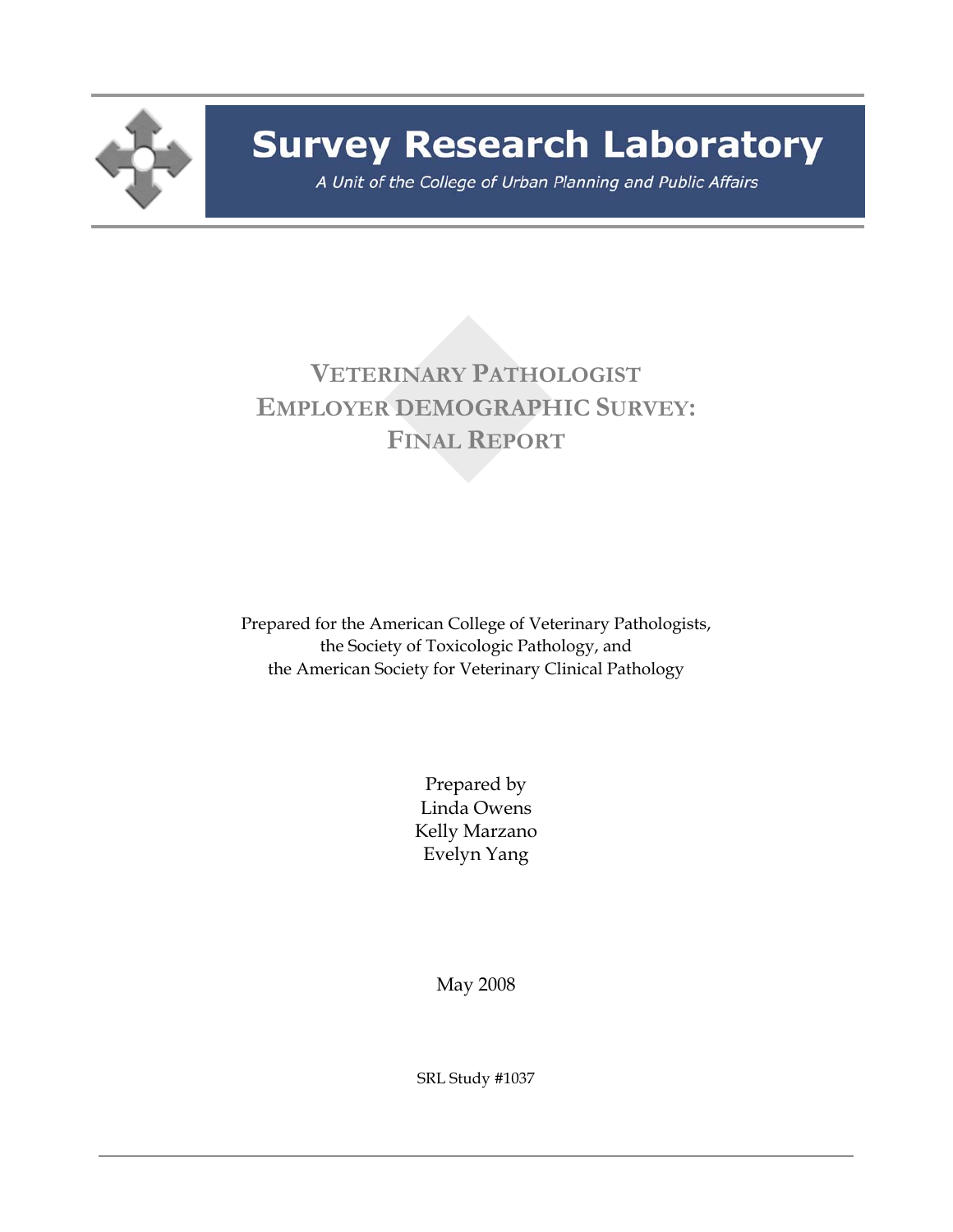The following report and the study that it describes would not have been possible were it not for the efforts of the following individuals and organizations:

- *Dr. Matthew Wallig* (University of Illinois at Urbana-Champaign), the Chair of the ACVP Recruitment Committee.
- *Dr. Ricardo Ochoa* (Neurogen Corporation). Dr. Wallig served as the first ACVP Recruitment Committee contact for the Survey Research Laboratory (SRL) and was later joined by Dr. Ochoa. Both provided invaluable guidance throughout the conduct of the survey. Also, their assistance in procuring and finalizing the sample files for this study deserves special note.
- ACVP Demographic Subcommittee, which includes the ACVP members mentioned above as well as *Drs. Wanda Haschek-Hock, Joanne Messick, Michael Mirsky, Dina Andrews-Cleavenger,* and *Gary Mason*.
- The ACVP Recruitment Committee, which includes Drs. Wallig and Ochoa, as well as *Drs. Amy Brix, Ann Kier, Calvin Johnson, David Malarkey, Glenn Cantor, Judit Markovits, Krista LaPerle, Linda Munson, J. Mark Cline, Maron Calderwood Mays, Mary Jo Burkhard, Brett Saldino,* and *Rani Sellers*.
- The American College of Veterinary Pathologists, the Society of Toxicologic Pathology, and the American Society for Veterinary Clinical Pathology, which funded this study.
- The veterinary pathologist professionals who completed our questionnaires.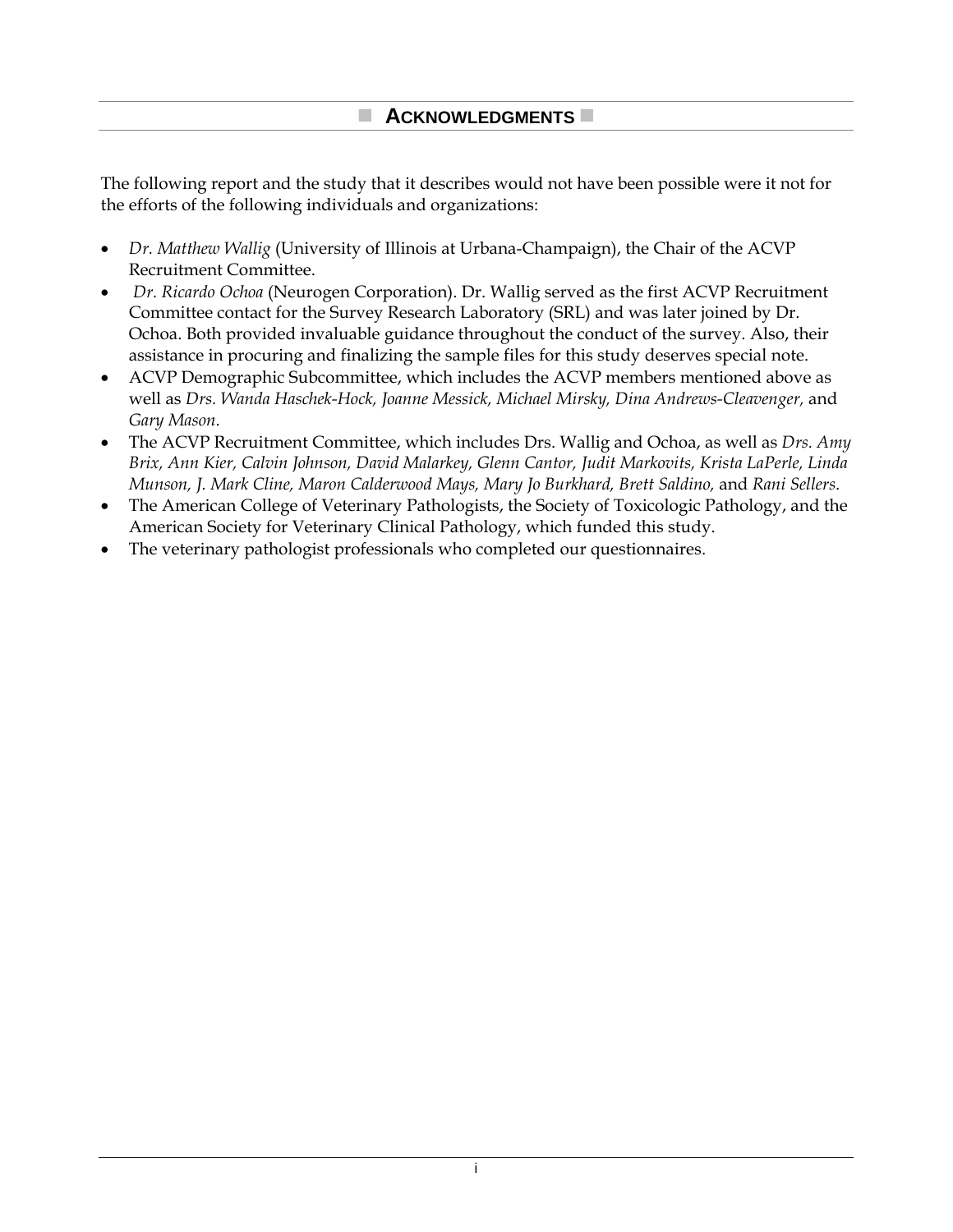# **CONTENTS**

| Perceptions of the number of pathologists being trained and number of qualified |  |
|---------------------------------------------------------------------------------|--|
|                                                                                 |  |
|                                                                                 |  |
|                                                                                 |  |
|                                                                                 |  |
|                                                                                 |  |

Appendix A. Data Used to Create Report's Graphs

Appendix B. Methodological Report

Appendix C. Survey Materials

Appendix D. Text of respondent commentary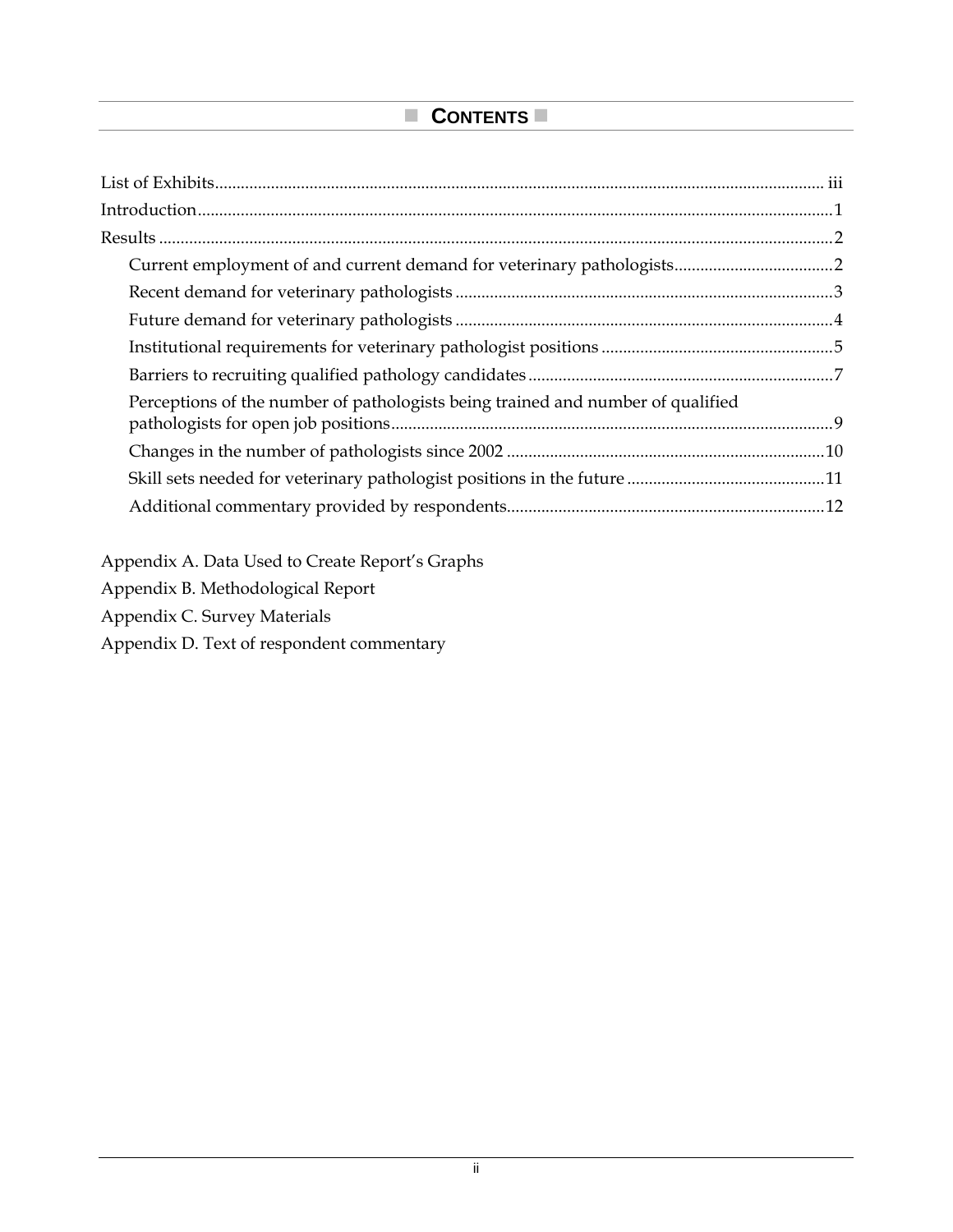# **EXHIBITS**

| 1. Number of Qualified Applicants per Open Position in Past Two Years, by Type of Position3 |
|---------------------------------------------------------------------------------------------|
| 2. Average Length of Time Needed to Fill Open Positions, by Type of Position3               |
| 3. Anticipated Total Number of Pathology Job Openings and the Subset Due to                 |
|                                                                                             |
|                                                                                             |
|                                                                                             |
| 7. Barriers to Recruiting Qualified Pathology Candidates, by Type of Position               |
| 8. Primary Difficulty in Recruiting Qualified Pathologists, by Type of Position             |
| 9. Respondents' Perceptions of the Number of Pathologists Being Trained, by Type of         |
| 10. Respondents' Perceptions of the Number of Qualified Pathology Applicants Today          |
| 11. Change in Number of Pathologist Positions Since 2002, by Type of Position10             |
| 12. Perceived Skill Sets Needed for Future Success in Veterinary Pathology, by Type of      |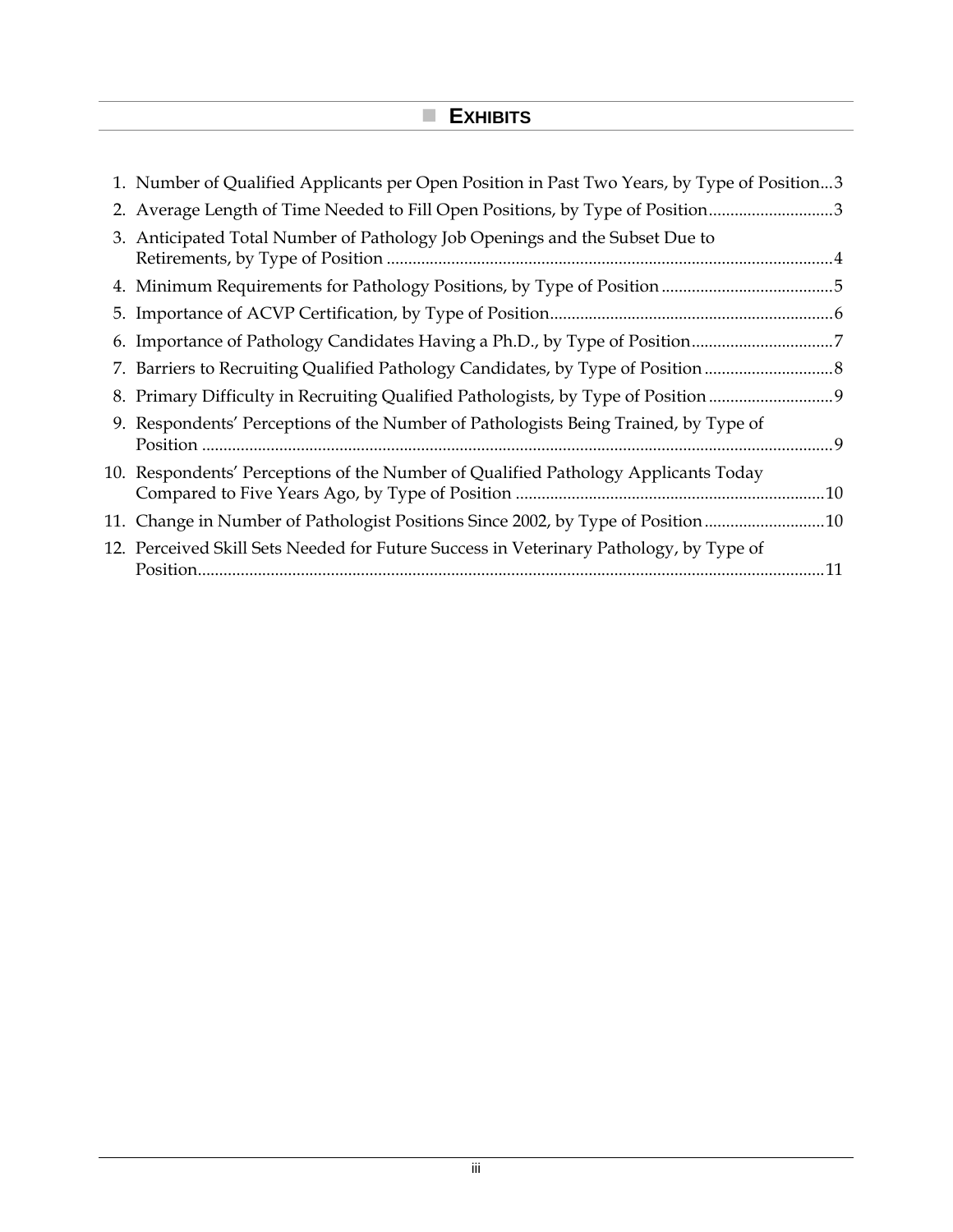#### **INTRODUCTION**

The Recruitment Committee of the American College of Veterinary Pathologists (ACVP) contracted with the Survey Research Laboratory (SRL) at the University of Illinois at Chicago to survey employers and trainers of veterinary pathologists. The purpose of this Web/mail study was to determine whether the supply of veterinary pathologists will be sufficient to cover market needs, taking into consideration the findings of a similar survey conducted in 2002. The current study was funded by the ACVP, the Society of Toxicologic Pathology, and the American Society for Veterinary Clinical Pathology.

The following pages summarize the responses of the 141 respondents to the employer survey. Since the questionnaire for this survey contained two sections—one asking about anatomic pathology employees and one asking about clinical pathology employees—results are presented separately for these two groups. Further, the foregoing contains a number of graphs. The data on which these graphs are based are included in tabular form in Appendix A.

Appendix B contains a detailed discussion of the study methodology and response rates. Copies of all survey materials (introductory letter, e-mail invitation, mail and Web questionnaires, reminder/thank you postcard, and e-mail reminder) are included in Appendix C.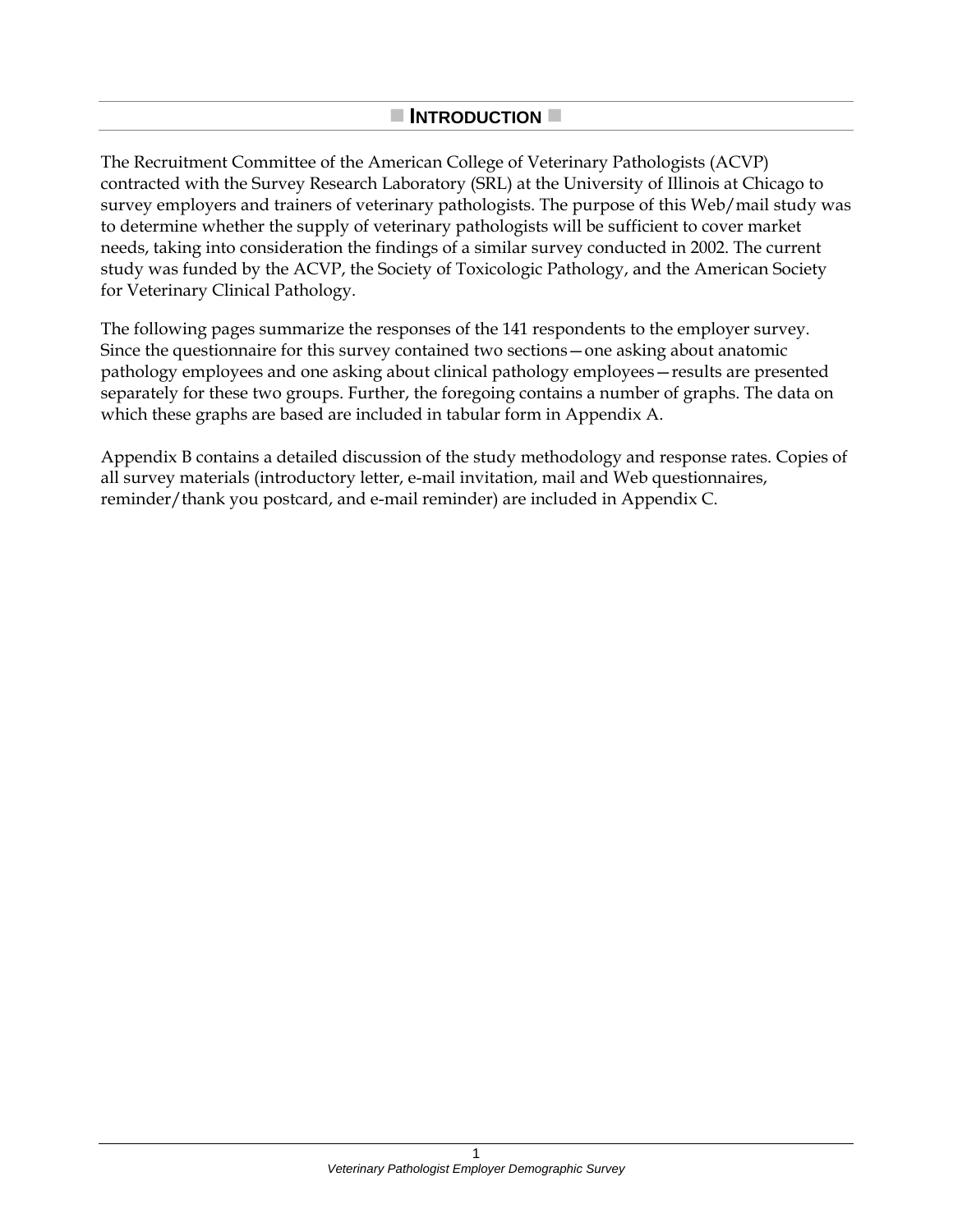# **RESULTS**

For the employer survey, 141 organizations returned questionnaires from a total of 248 eligible institutions for an overall response rate of 56.9**%**. The anatomic pathologist section was completed by 122 respondents; of those, 47 also completed the clinical pathologist section. Three organizations completed the clinical pathologist section only, meaning that overall, 50 respondents provided information on clinical pathologists.1 <sup>2</sup>

#### **Current employment of and current demand for veterinary pathologists**

**Current employment.** Two items near the beginning of the questionnaire—before the separate anatomic and clinical pathology sections—asked respondents to supply the number of veterinary pathologists they currently employ. The bulleted items below summarize the responses.

#### **Anatomic Pathologists**

- Of the 138 institutions that provided information on the number of anatomic pathologists employed, almost all (133, or 96.4%) employ anatomic pathologists.
- Those 133 organizations collectively employ 850 anatomic pathologists, with each employing an average of 6.4 anatomic pathologists.
- The number of anatomic pathologists ranges from 0 to 70, with just over half the respondents employing one to four anatomic pathologists and 85.5% employing one to ten.

#### **Clinical Pathologists**

- Of the 114 institutions that provided information on the number of clinical pathologists employed, 54 (47.4%) currently employ **no** clinical pathologists.
- The remaining 60 organizations collectively employ 191 clinical pathologists, with each employing an average of 3.2 clinical pathologists.
- The number of clinical pathologists ranges from 0 to 27, with 14.9% of respondents employing only one clinical pathologist and 11.4% employing two.

**Current demand.** Respondents were asked how many veterinary pathologist positions are open currently at their institutions. The results are summarized below.

#### **Anatomic Pathologists**

l

- Of the 122 respondents to this question, 55 (45.1%) reported there are no anatomic pathologist positions currently open.
- The remaining 67 reported a total of 116 open anatomic pathologist positions, with each organization having an average of 1.73 open positions.
- The number of open positions ranged from one to eight, with 56.7% of organizations with open positions having only one such position.

#### **Clinical Pathologists**

- Of the 50 respondents to the question about clinical pathologist positions, 35 (70.0%) had no open positions.
- The remaining 15 institutions reported a total of 26 open clinical pathologist positions, with an average of 1.73 open positions.2
- The number of open clinical pathologist positions ranged from one to four, with 60% of those with open positions having only one such position.

 $1$  The totals for individual items may differ due to "don't know" and missing responses.

 $2$  These numbers are approximate because some respondents answered the question with ranges (e.g., 1-2, 3-4).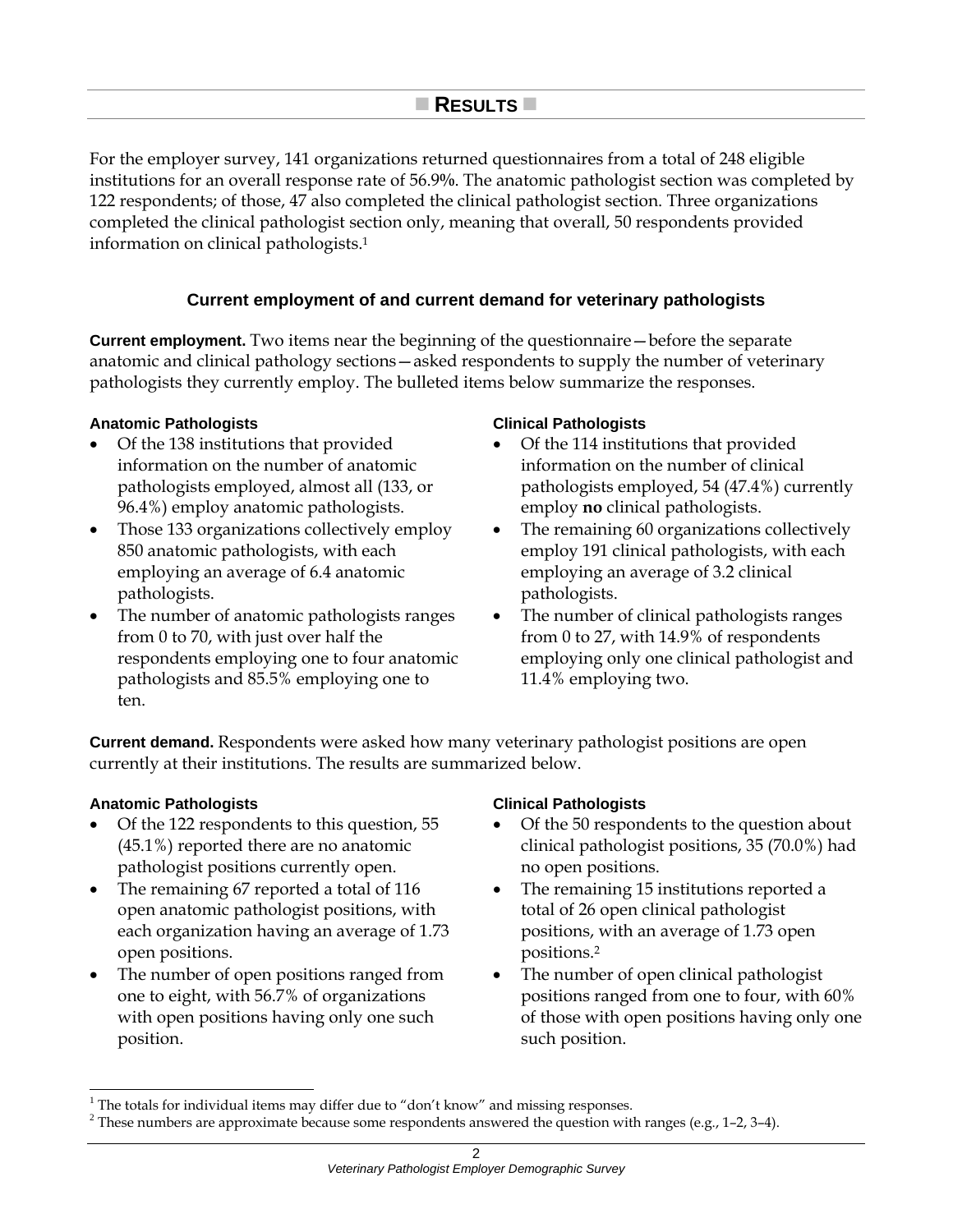

#### **Recent demand for veterinary pathologists**

**Open positions in the past two years.** Nearly 80% (95 of 121) of respondents to the question regarding open anatomic pathology positions indicated they had open positions in the last two years. A smaller proportion of respondents to the clinical pathology question reported having one or more open clinical pathology positions in the preceding two years (54.9%, or 28 of 51).

**Number of qualified applicants per open position in the past two years.** Institutions that had open positions in the past two years were asked to estimate the number of qualified applicants for each open position; their responses are displayed in Exhibit 1. A small percentage said there were no qualified candidates for anatomic pathologist positions, while over one-quarter said there were no qualified clinical pathologist candidates. With respect to anatomic pathologist openings, nearly equal percentages of responding institutions said they had one, two, or three candidates. For clinical pathologist openings, the highest percentage of respondents said they had two candidates.



**Average time needed to fill open positions.** As can be seen in Exhibit 2, 80.3% and 80.4% of respondents reported that it takes more than six months to fill an open anatomic or clinical

> 3 *Veterinary Pathologist Employer Demographic Survey*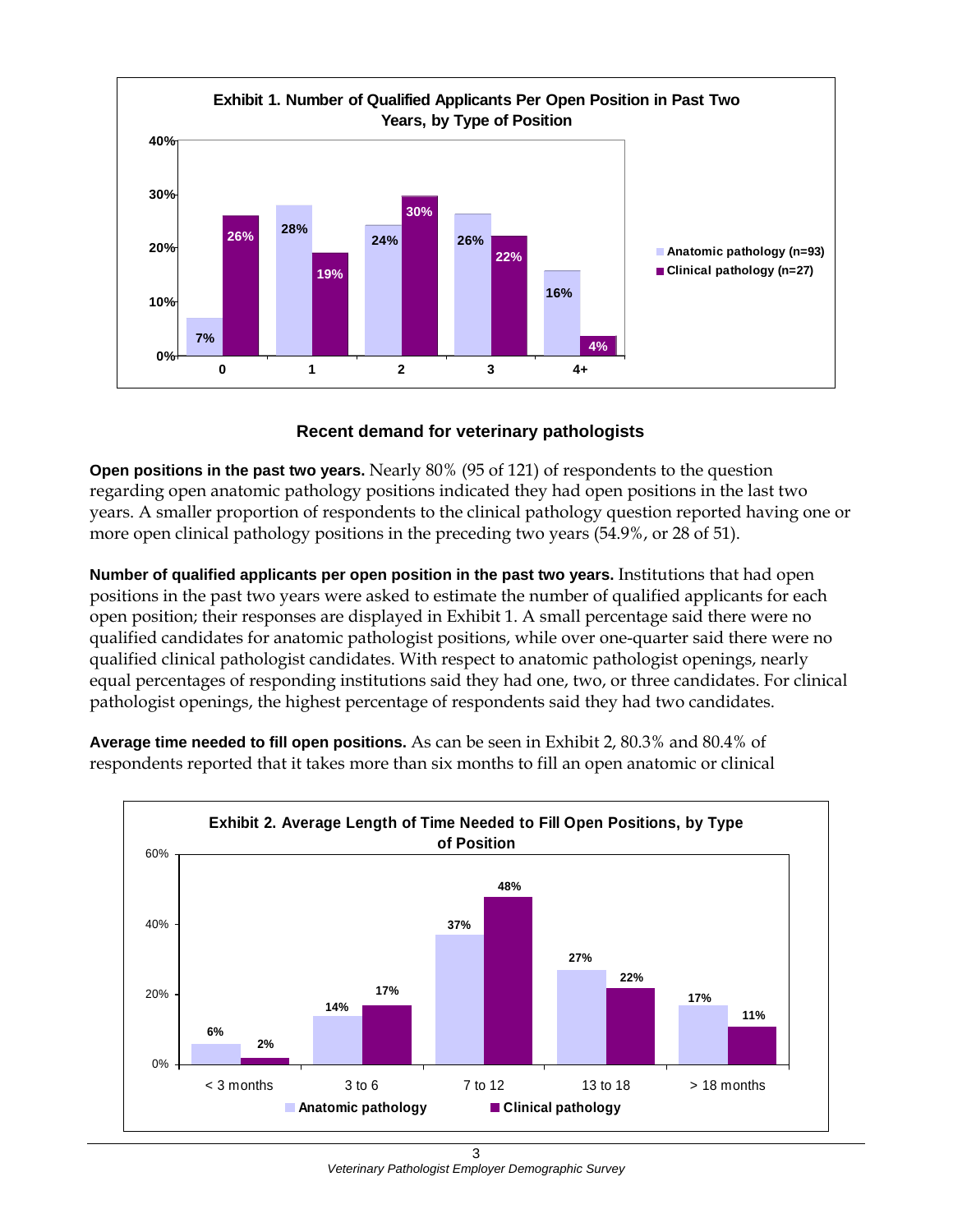pathology position, respectively. When asked how quickly they would *like* to fill an open anatomic pathology position, close to half (48.3%) said within three months, followed by six or more months (35.8%), and three to six months (15.8%). Responses differed for clinical pathology positions, with over half (57.1%) of respondents preferring two to six months.

#### **Future demand for veterinary pathologists**

Two items on the questionnaire asked respondents to estimate the number of veterinary pathologists they would be hiring during two different periods: 2008–2009 and 2010–2013. Additional items allowed respondents to indicate how many of those openings would be due to retirements.3 Exhibit 3 displays the number of responses to each item, the percentage of respondents who indicated they would have any pathology openings during the years asked about (and the percentage indicating that any would be due to retirements), and the average number of openings during those years (and the average number due to retirements) by type of position. As indicated in the table, respondents to both the anatomic and clinical pathology portions of the questionnaire were more likely to anticipate having any openings in 2008–2009 than in the 2010–2013 period. However, anatomic pathology respondents anticipated a very slightly larger number of openings in 2010–2013, while the opposite was true for clinical pathology respondents. Note that the columns titled "Total # of positions" and "Total # of retirements" are sums of the numbers provided by respondents for each year and each type of position; these numbers are meant to be instructive only. Naturally, they fluctuate quite a bit as the number of respondents decreases and should be viewed

|                                          |     |                                  | <b>Anatomic Pathology</b>                                  |                          |    |                                  | <b>Clinical Pathology</b>                   |                          |
|------------------------------------------|-----|----------------------------------|------------------------------------------------------------|--------------------------|----|----------------------------------|---------------------------------------------|--------------------------|
| Openings in                              | n   | $%$ with any<br>open positions   | Avg # of open<br>positions*                                | Total # of<br>positions  | n  | $%$ with any<br>open positions   | Avg $#$ of open<br>positions**              | Total # of<br>positions  |
| 2008-2009                                | 117 | 69.3%                            | 1.6                                                        | 131                      | 50 | 38.0%                            | 1.8                                         | 34                       |
| 2010-2013                                | 113 | 77.9                             | 1.8                                                        | 161                      | 47 | 68.1                             | 1.4                                         | 44                       |
| Weighted for nonresponse                 |     |                                  |                                                            |                          |    |                                  |                                             |                          |
| 2008-2009                                | 119 | 57.1                             | 1.9                                                        | 128                      | 46 | 28.3                             | 1.9                                         | 24                       |
| 2010-2013                                | 114 | 78.1                             | 1.8                                                        | 159                      | 44 | 52.3                             | 1.5                                         | 34                       |
| <b>Openings due to</b><br>retirements in | n   | % with any due<br>to retirements | Avg $#$ due to<br>$reti$ rements <sup><math>T</math></sup> | Total # of<br>retirement | n  | % with any due<br>to retirements | Avg $#$ due to<br>retirements <sup>††</sup> | Total # of<br>retirement |
| 2008-2009                                | 108 | 29.6%                            | 1.5                                                        | 47                       | 40 | 15.0%                            | 1.0                                         | 6                        |
| 2010-2013                                | 115 | 52.2                             | 1.8                                                        | 107                      | 43 | 44.2                             | 1.2                                         | 22                       |
| Weighted for nonresponse                 |     |                                  |                                                            |                          |    |                                  |                                             |                          |
| 2008-2009                                | 111 | 23.4                             | 1.4                                                        | 37                       | 39 | 10.3                             | 1.0                                         | 4                        |
| 2010-2013                                | 117 | 41.2                             | 1.8                                                        | 86                       | 41 | 31.7                             | 1.2                                         | 16                       |

Exhibit 3. Anticipated Total Number<sup>#</sup> of Pathology Job Openings and the Subset **Due to Retirements, by Type of Position**

# Numbers in table are not exact because some respondents answered in ranges (e.g., 1–2 openings).

\*Of those reporting **any** open positions. Ranged from 1–16 for 2008–2009 and from 1–8 for 2010–2013.

\*\*Of those reporting **any** open positions. Ranged from 1–4 for 2008–9 and from 1–5 for 2010–2013. †

l

<sup>††</sup> Of those reporting any retirements. All reported one for 2008–2009. Ranged from 1–2 for 2010–2013.

<sup>&</sup>lt;sup>3</sup> Of all the items on the employer questionnaire, this series about openings and openings due to retirements seemed most problematic for respondents, as evidenced by the number who left some or all of them blank. For the anatomic pathology portion of the instrument, as many as 24% of the responses had to be coded as "missing/refused." For the clinical pathology portion, the percentage reached as high as 65.1%. It could be that those with zero expected open positions chose to skip these items, but we do not know for certain. Therefore, the results for these items must be interpreted cautiously.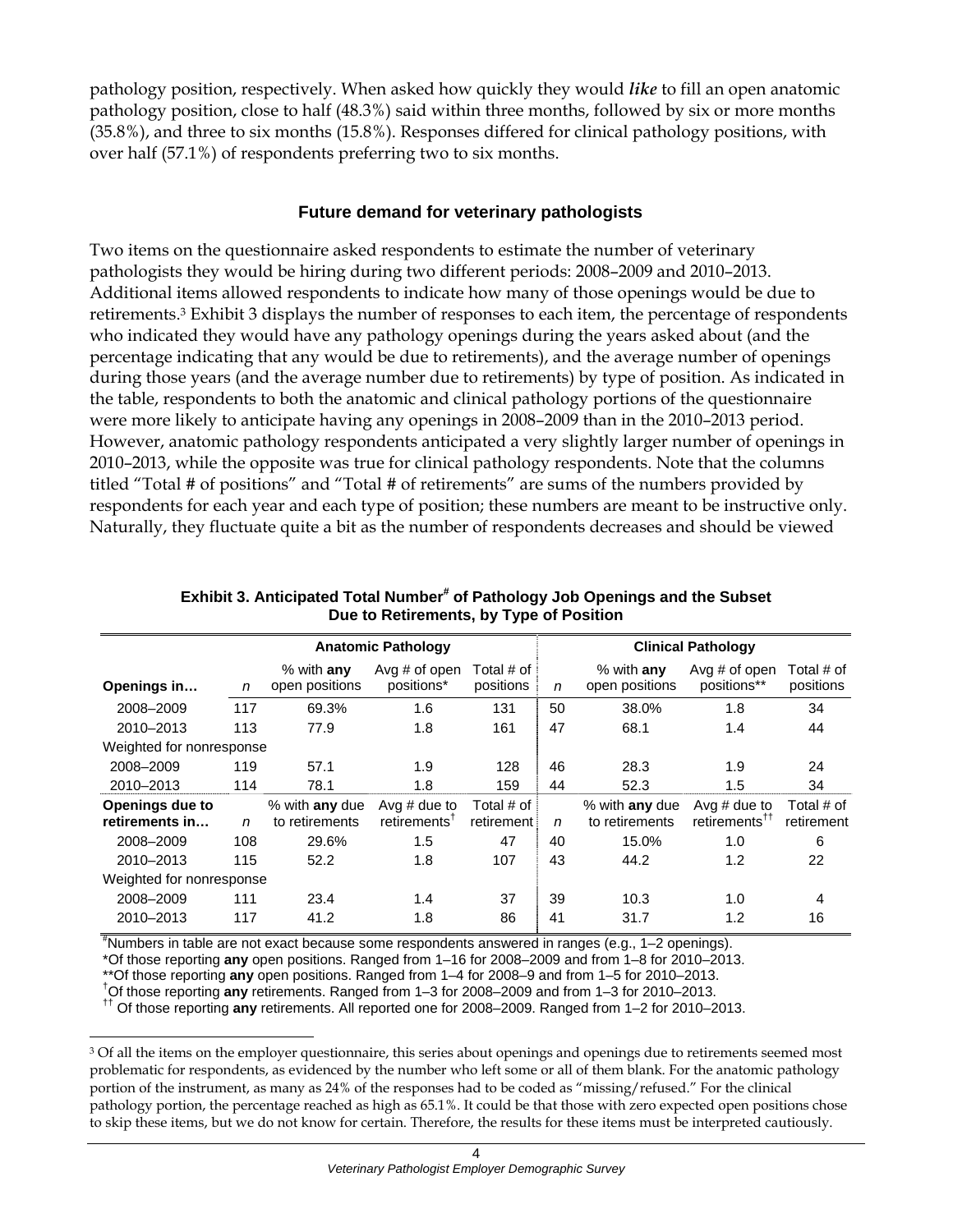as indicators only. Readers also should keep in mind that, due to nonresponse, these numbers are low compared to the actual number of positions. Thus, the estimates were weighted to adjust for nonresponse. Given the response rate varied by institution size (i.e., the total number of pathologists employed), the nonrespnse weights were calculated separately for each of four different categories of institution size—0, 1–5, 6–10, 11 or more. Details about the nonresponse weights are given in Exhibit B-4, Appendix B.

**Openings due to retirements.** For the 2008–2009 period, 117 responding organizations expected 131 openings for anatomic pathologists. When asked how many of those will be due to retirement, 108 organizations said they will have 47 openings in 2008–2009. One hundred and thirteen respondents anticipate a total of 161 openings in 2010–2013, and 115 respondents expect 107 openings due to retirement during that period.

The same pattern holds for clinical pathologists, only the numbers are smaller. Fifty institutions expect 34 openings in 2008–2009, with 40 institutions expecting six openings due to retirement. In 2010–2013, 47 respondents expect 44 openings, with 43 respondents anticipating 22 openings due to retirement.

# **Institutional requirements for veterinary pathologist positions**

**Minimum requirements.** Respondents were asked to indicate their institutions' minimum requirements for veterinary pathologist positions. As can be seen in Exhibit 4, a slight majority (54.1%) of responding institutions require ACVP board eligibility for anatomic pathology positions; a slightly lower percentage (50.0%) requires residency training. The next most-cited requirement was ACVP board certification, followed by a Ph.D. and "other" skills. Only 3.3% cited ECVP board certification. Responses were similar regarding clinical pathology positions, with 60.8% citing ACVP board eligibility, 51.0% residency, 41.2% ACVP board certification, 25.5% a Ph.D., and 3.9% ECVP board certification. The low proportion of institutions requiring ECVP board certification is not surprising, given that the sample contained U.S. and Canadian institutions only.



5 *Veterinary Pathologist Employer Demographic Survey*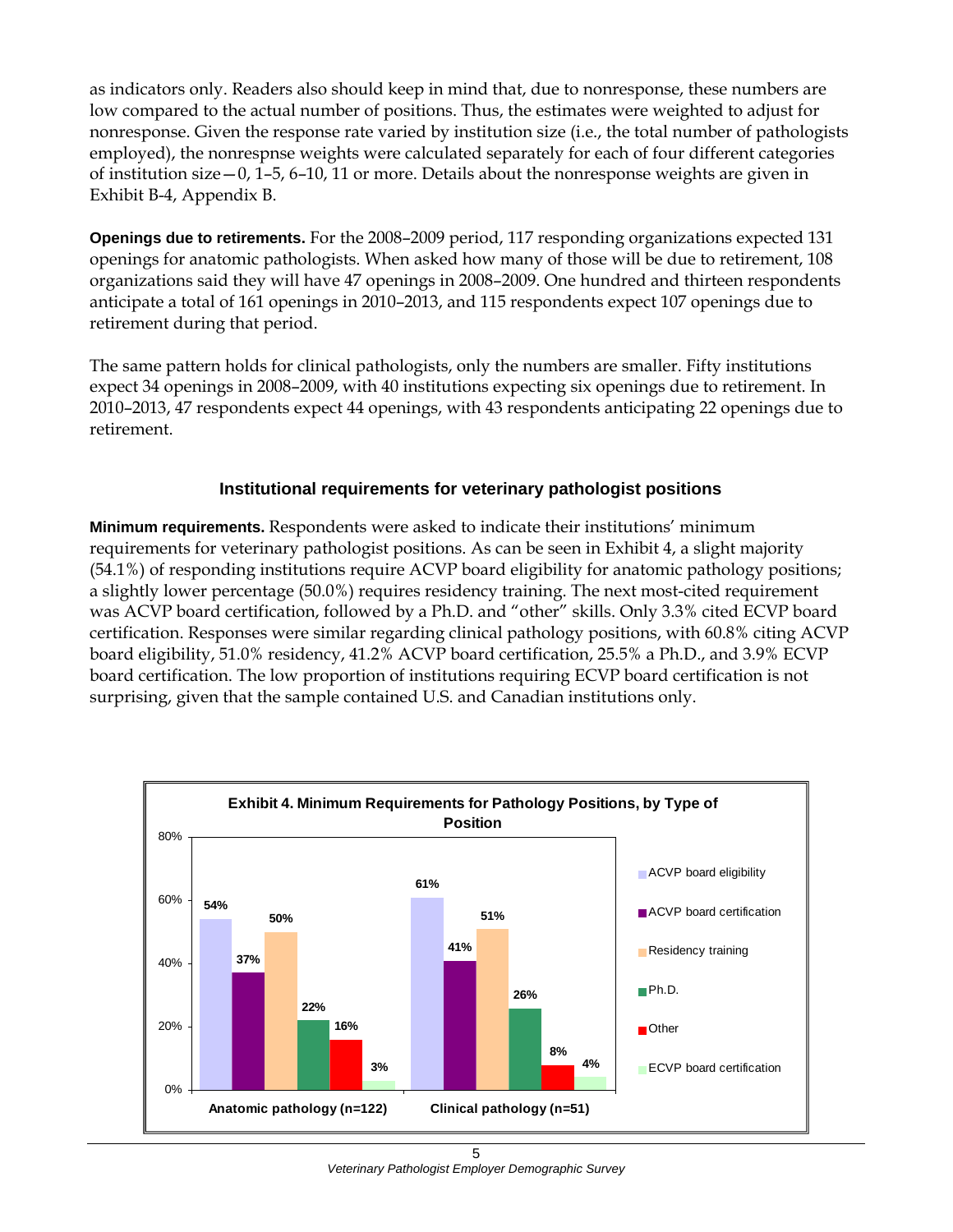Respondents named training in specific areas (e.g., toxicologic pathology), specific degrees (e.g., M.S. in Pathology, MVSc), and specific types or lengths of experience (e.g., zoo pathology, two years of lab experience, ten years of industry experience) as additional requirements.

**Importance of ACVP certification.** About three-quarters of responding institutions would hire an anatomic pathologist who is not ACVP certified, but the majority of those (85.4%) would require that pathologist to become certified at some point after being hired. Similarly, 64.0% of respondents would hire a non-ACVP-certified *clinical* pathologist, and about 91% of those would expect the new employee to become certified. These results are presented in Exhibit 5.

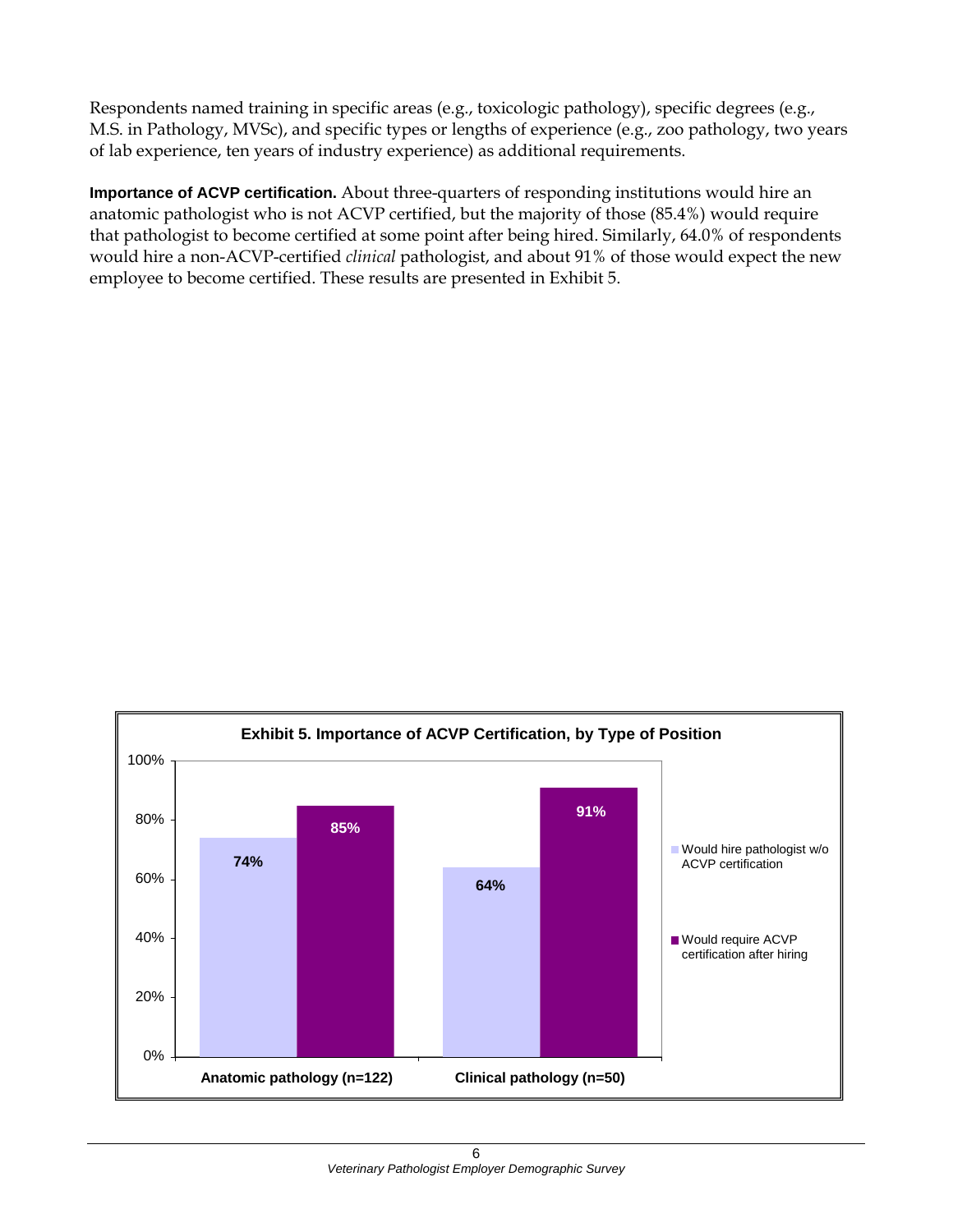

**Importance of a Ph.D.** Exhibit 6 indicates that candidates having a Ph.D. is important to about onethird of respondents for both anatomic and clinical veterinary pathologist positions: 36.9% of respondents to the anatomic pathology portion of the questionnaire and 42.0% of respondents to the clinical pathology portion said it is "very important" or "somewhat important." Respondents see having a Ph.D. as more critical for clinical than for anatomic pathology positions.

# **Barriers to recruiting qualified pathology candidates**

When asked if it is difficult to recruit qualified pathologists, 87.6% (106 of 121) of respondents to the anatomic pathology portion of the questionnaire and 78.0% (39 of 50) of those to the clinical pathology portion said that it is. Another question provided respondents with the opportunity to identify the reasons it is difficult to recruit qualified candidates, which are summarized on the following page in Exhibit 7. Respondents were asked to select all reasons that applied. (For example, one respondent could choose *both* salary and geographic location.) The most cited reason by far was the limited number of qualified pathologists available (76.2% for anatomic pathologists, 62.7% for clinical pathologists), followed by salary restrictions (59.0% anatomic, 43.1% clinical). At least a third (37.2% anatomic, 33.3% clinical) cited geographic location as a barrier, and nearly a quarter (24.0% anatomic, 23.5% clinical) of responding institutions suggested that candidates see the job as too demanding. When asked what other barriers exist besides those offered, the reason given most often was competition from industry.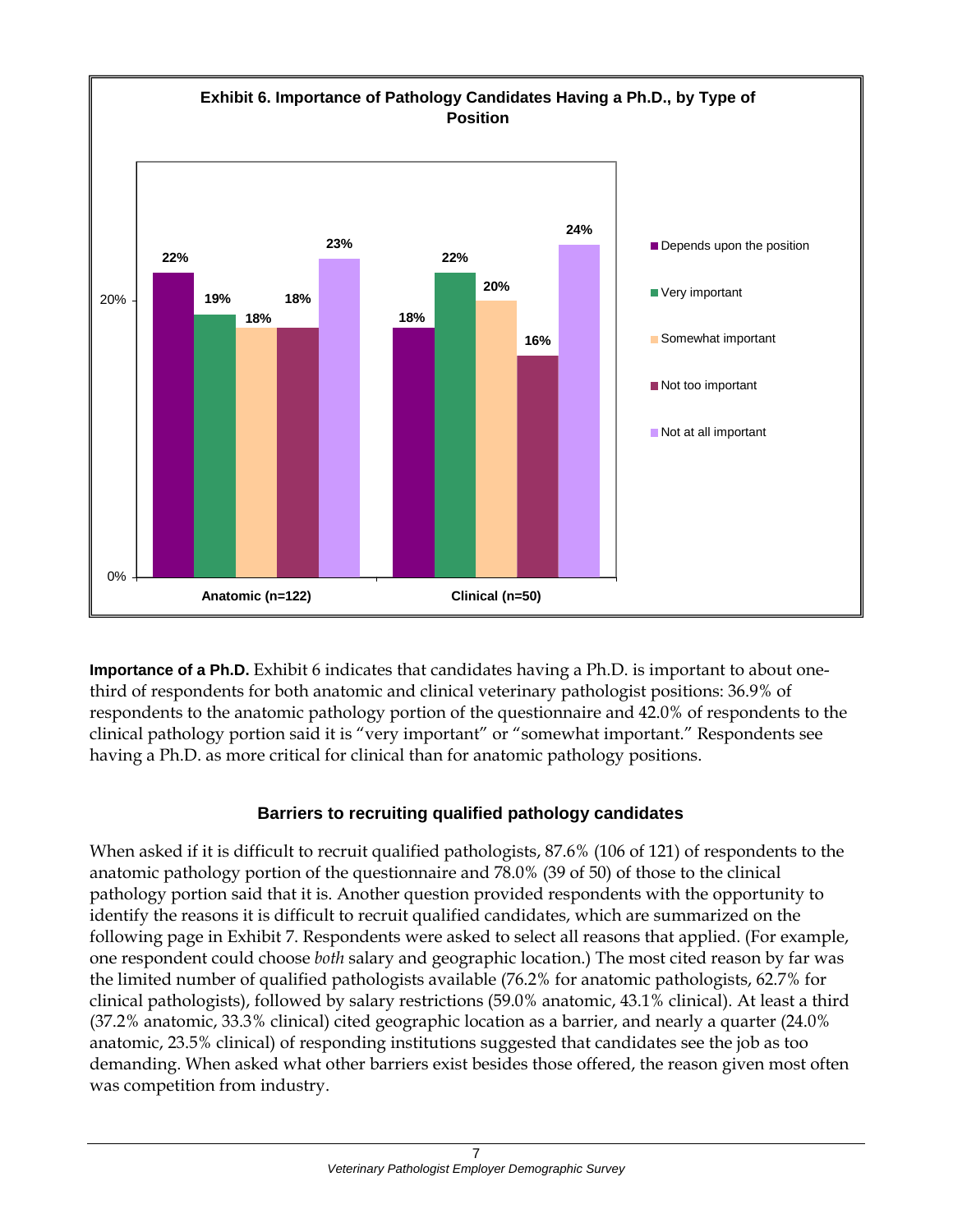

# **Primary difficulty in recruiting qualified job applicants**

Of all the options listed in the previous question, respondents were asked to pick the *single primary* reason it is difficult to recruit qualified job applicants. The limited number of qualified pathologists was the option most often selected by respondents as the primary difficulty in recruiting qualified pathologists, followed by salary restrictions (Exhibit 8). Respondents also selected the "other" option and wrote in difficulties such as candidates' lack of interest in academia or lack of interest in the primary service offered by the institution.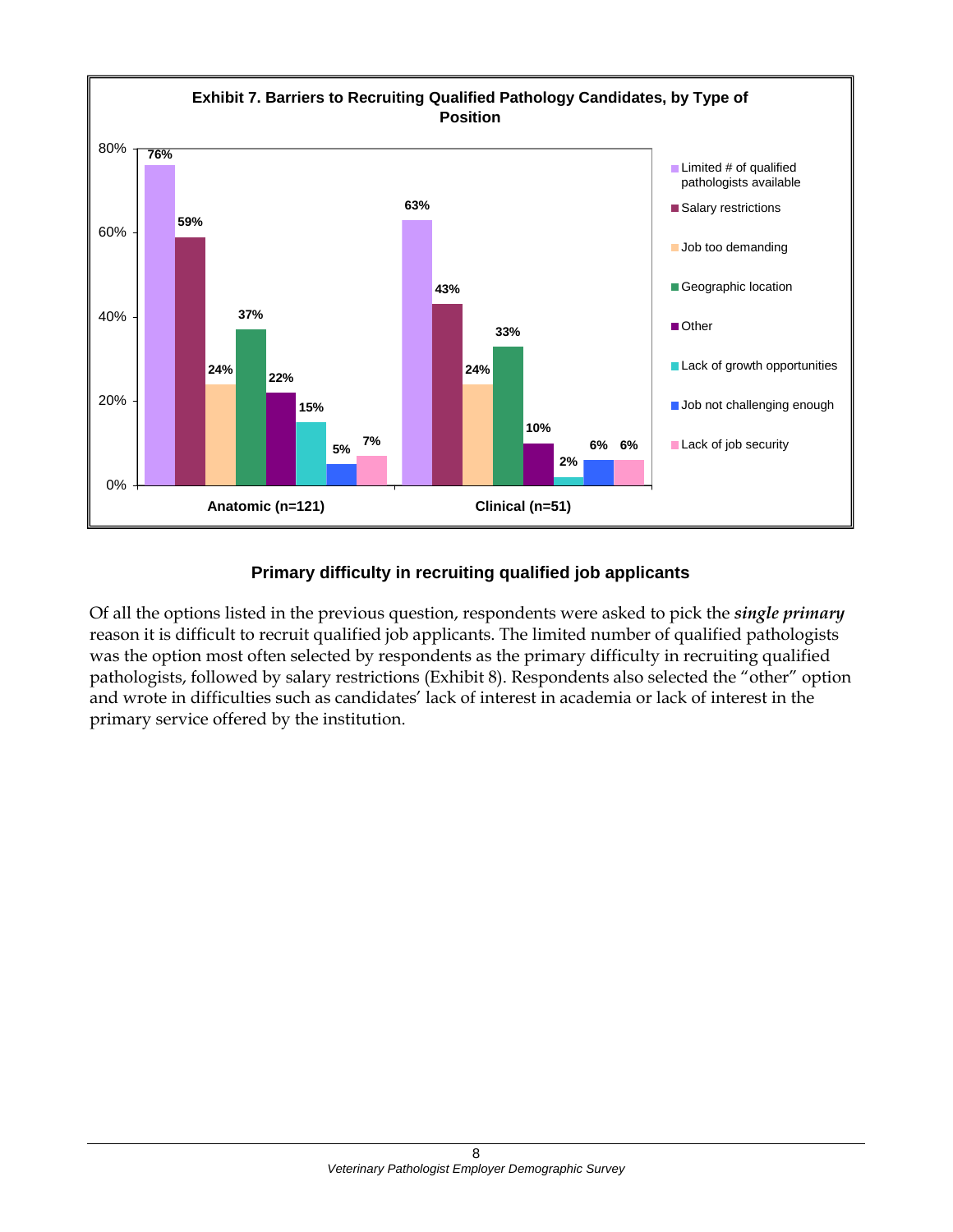

#### **Perceptions of the number of pathologists being trained and number of qualified pathologists for open job positions**

**Number of pathologists being trained.** The employer questionnaire asked if, given the current supply and demand of veterinary pathologists, enough pathologists are being trained, too few are being

trained, or too many are being trained. Regardless of type of position, a majority of respondents suggested that not enough are being trained, as can be seen in Exhibit 9. More than 88% of respondents to that portion of the instrument believe that not enough anatomic pathologists are being trained, while 78% of respondents to the clinical pathology portion indicated that not enough clinical pathologists are being trained. Those reporting that the right numbers are being trained represented 11.8% of the anatomic pathology respondents and 22% of the clinical pathology respondents. No one suggested that too many pathologists of either type are being trained.



9 *Veterinary Pathologist Employer Demographic Survey*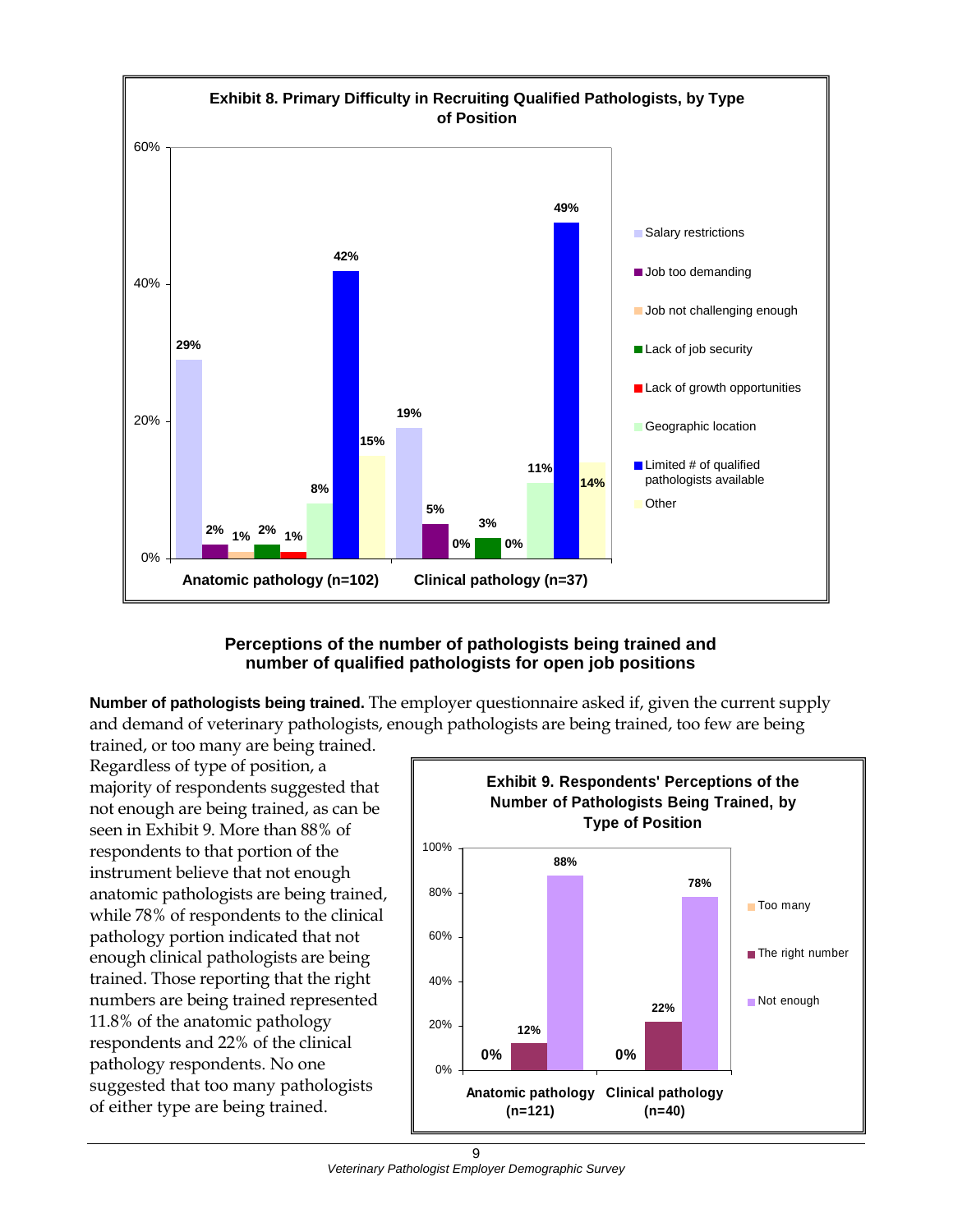**Number of qualified job applicants.** Exhibit 10 presents responses to questions asking about the number of qualified pathologist job candidates today compared to five years ago. Most respondents (50.0%) indicated that the number of qualified anatomic pathology candidates today is about the same as five years ago; 45.8% felt there are fewer today, and few (4.2%) claimed there are more. With regard to clinical pathology candidates,



nearly two-thirds (63.8%) of respondents to that section of the questionnaire suggested that there are about the same number, while 29.8% said there are fewer. Six percent said there are more clinical pathology candidates today than five years ago.

# **Changes in the number of pathologists since 2002**

Respondents were asked a series of questions about the number of anatomic pathologist positions within their organization. First, they reported whether the overall number has increased, decreased, or stayed the same since 2002 (Exhibit 11). Exactly half of respondents to the anatomic pathology portion of the instrument reported that the number was the same, followed by about 35% who

reported an increase and 15% who reported a decrease. Next, respondents reported how many pathologists had left or joined the organization in that time period because of various reasons: retirement, merger/ reorganization, switching from public to private and vice versa, staying within the private or public sector, or leaving the specialty. Looking at

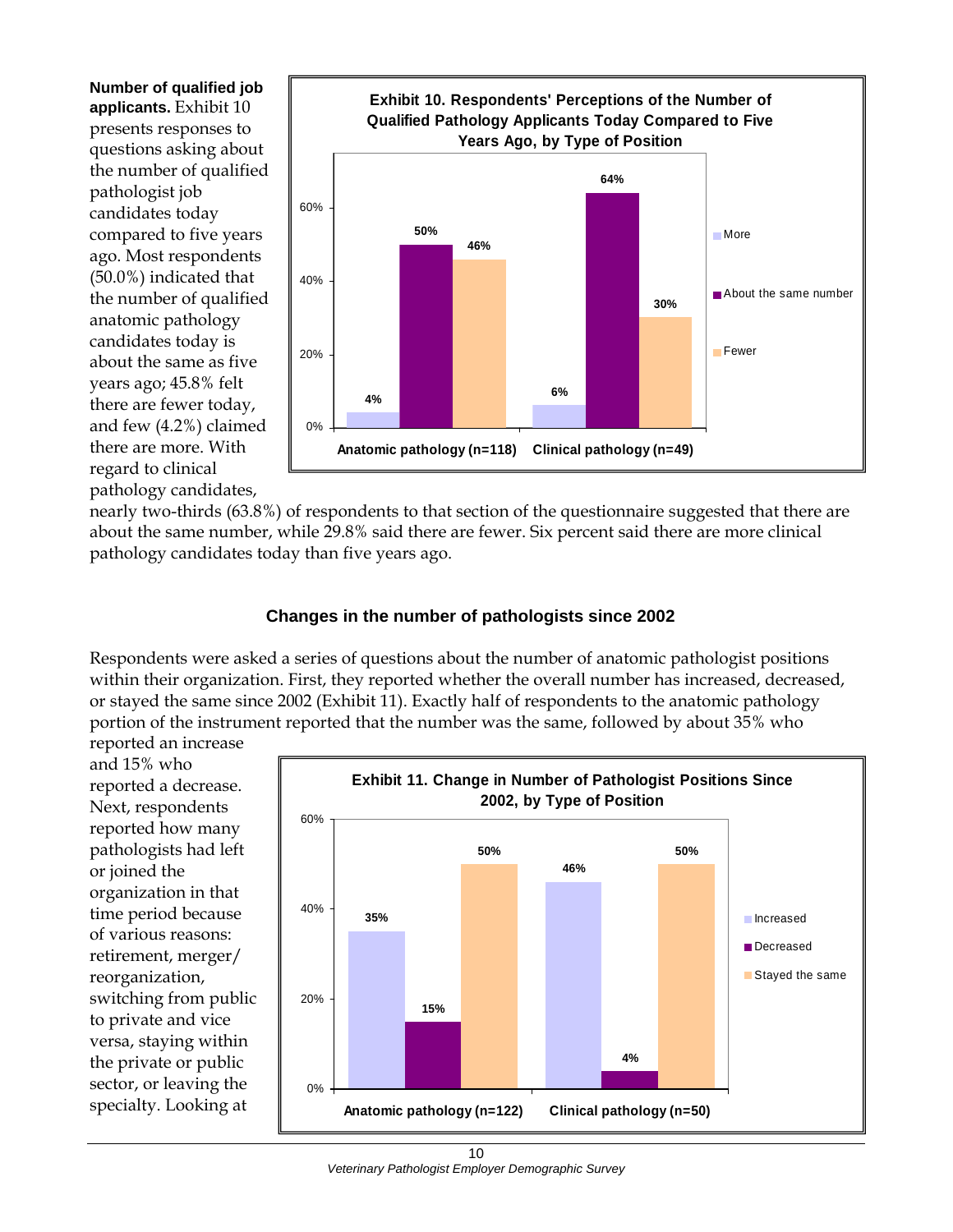the average number of anatomic pathologists who left the organization for each reason, the biggest loss was those who left and stayed within the same sector, followed by retirement. Similarly, the biggest increase was pathologists who joined and stayed within the same sector, followed by those who joined when switching from public to private employment.

The same questions were asked about clinical pathologist positions within the respondents' organizations. As in the anatomic section, exactly half of respondents reported that the number was the same since 2002. Slightly less (46.0%) said that the number had increased, and only 4% reported a decrease. Looking at the average number of clinical pathologists who left the organization for each reason, the biggest loss was those who left and stayed within the same sector, followed by leaving for other known reasons, and retirement. Similarly, the biggest increase was pathologists who joined and stayed within the same sector, followed by other known reasons, and those who joined due to a merger or reorganization.

# **Skill sets needed for veterinary pathologist positions in the future**

Open-ended items invited respondents to identify the skill sets that will be required at their institutions for pathologist positions in the future that are not required currently. Summary lists of the skills sets needed and the frequency of each response are provided in Exhibit 12. (All responses to these items can be found in Appendix D.)

| <b>ANATOMIC PATHOLOGY</b>                                                                                           |                          |       |  |  |  |  |
|---------------------------------------------------------------------------------------------------------------------|--------------------------|-------|--|--|--|--|
| <b>Skill Set</b>                                                                                                    | # Responses*             | %     |  |  |  |  |
| Molecular/Cellular Biology, Molecular Genetics Diagnostic, Molecular<br>Pathology (including in situ hybridization) | 13                       | 21.3% |  |  |  |  |
| Toxicologic Pathology/Pharmacology (including drug development)                                                     | 7                        | 11.5  |  |  |  |  |
| Research skills                                                                                                     | 14                       | 23.0  |  |  |  |  |
| "Soft" skills/non-science related experience                                                                        | 8                        | 13.1  |  |  |  |  |
| Animal-related laboratory experience                                                                                | 10                       | 16.4  |  |  |  |  |
| Technology                                                                                                          | 7                        | 11.5  |  |  |  |  |
| Anatomic Pathology                                                                                                  | 2                        | 3.3   |  |  |  |  |
| <b>Clinical Pathology</b>                                                                                           | 8                        | 8.2   |  |  |  |  |
| Epidemiology/Public Health                                                                                          | 2                        | 3.3   |  |  |  |  |
| Laboratory-related animal research                                                                                  |                          | 1.6   |  |  |  |  |
| Other                                                                                                               | 8                        | 23.0  |  |  |  |  |
| <b>CLINICAL PATHOLOGY</b>                                                                                           |                          |       |  |  |  |  |
| <b>Skill Set</b>                                                                                                    | # Responses <sup>T</sup> | %     |  |  |  |  |
| Molecular/Cellular Biology, Molecular Genetics                                                                      | 3                        | 13.6% |  |  |  |  |
| Soft skills (e.g., communication, customer interaction)                                                             | 4                        | 18.2  |  |  |  |  |
| Specific technology (e.g., digital imaging, voice recognition)                                                      | 5                        | 22.7  |  |  |  |  |
| Other                                                                                                               | 4                        | 18.2  |  |  |  |  |

#### **Exhibit 12. Perceived Skill Sets Needed for Future Success in Veterinary Pathology, by Type of Position**

\*Respondents to Q15 (*n*=61) often mentioned more than one skill set. Each mention of a specific skill set was counted as an individual response.

† Respondents to Q27 (*n*=22) often mentioned more than one skill.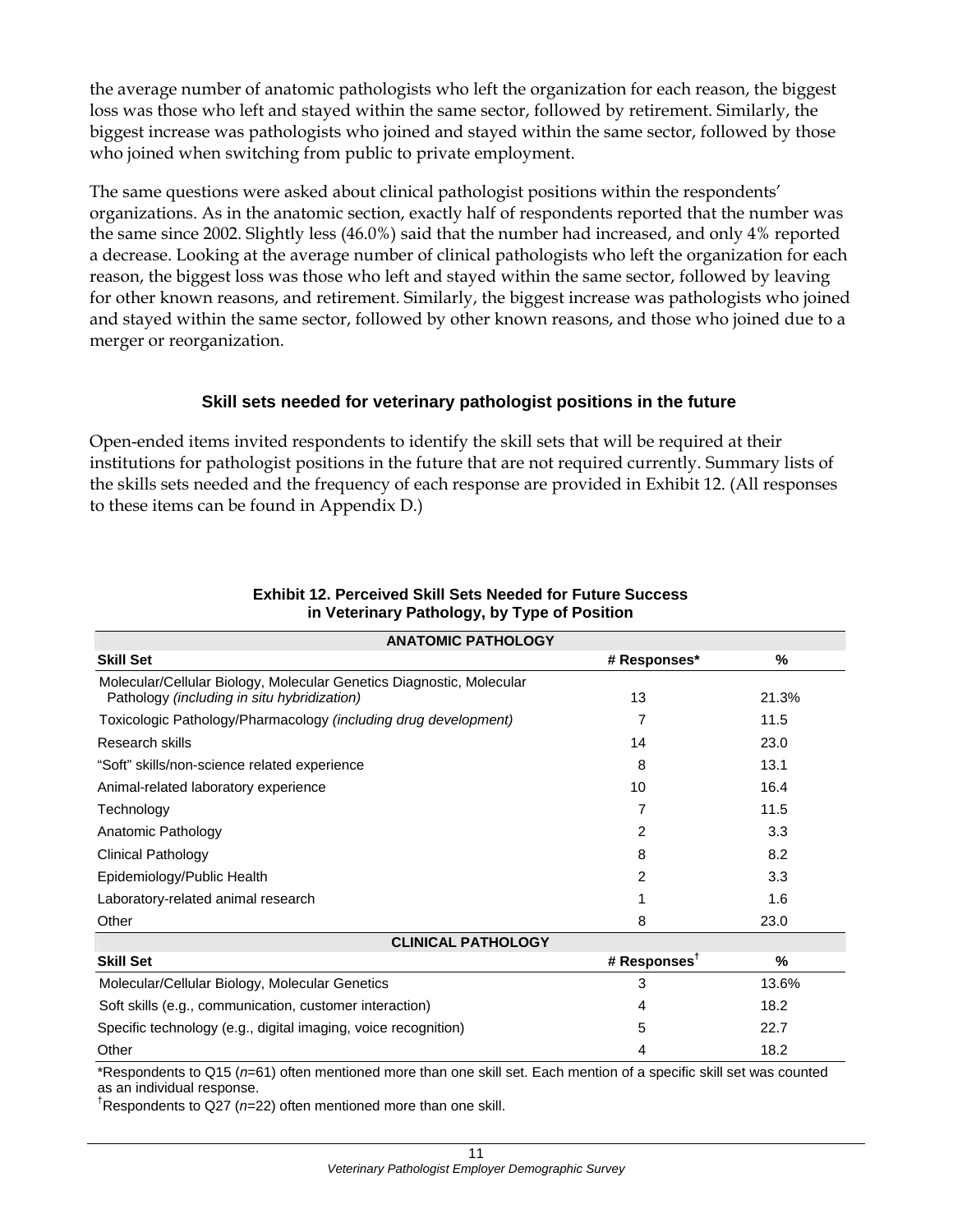# **Additional commentary provided by respondents**

A final open-ended item allowed respondents to record their comments, concerns, and observations on whatever topic they chose. Some used the opportunity to discuss conditions at their own institutions in greater detail:

- For small consulting organizations like myself, the scarcity of veterinary pathologists means that most will take the highest paying job in industry or start their own consulting firm rather than work for some else. I have previously tried to hire anatomic pathologists but could not compete with big pharmaceutical companies.
- Our situation is unique, as we train veterinary pathologists needed to fill positions only within the [ORGANIZATION]. We have seldom had a recruiting problem historically and do not anticipate such in the near future. However, retention of trained pathologists is a bit more challenging and will only get more difficult as the disparity between U.S. government salaries and the private sector opportunities widens.
- [ORGANIZATION] currently has 15+ laboratories in the U.S. as well as many labs internationally ([OTHER COUNTRIES]). My answers are mostly directed at our limited needs on the U.S. west coast. Our strongest challenge now is regional preferences and cost differentials. Hiring goes through a central recruiting department, and applicants have choices to work in many labs besides just ours. We typically end up hiring people just coming out of residency programs before they have had a chance to take board exams. We have relatively few applicants from academia or pharmaceutical industry.

Other comments focused on the lack of qualified pathologists:

- Good pathologists are difficult to find!
- I would love to hire a clinical pathologist in a research position, but due to shortage of them, and lack of research training, I don't think I can fund a position.
- We need a good supply of anatomical and clinical pathologists that can effectively teach and perform excellent diagnostic procedures. Others will need good research training in these disciplines.
- The AAVLD plans to do a very similar kind of survey (I have been remiss) of shortages in the field of veterinary diagnostic medicine. Our biggest shortage is in TRAINED veterinary diagnostic pathologists, and to a lesser extent in other disciplines. The fix in my opinion is that more training positions need to be located in diagnostic laboratories, including (perhaps "particularly") those d-laboratories that have no affiliation with a veterinary school. I say particularly because the nonveterinary school, AAVLD-accredited laboratories should have the capability to produce focused diagnosticians. Last point: we've had several failed searches recently and have gone from requiring PhD + board-certification (ACVP or ECVP) to boardcertification to (most reluctantly) to board-eligible. This has come about in the last 5–7 years.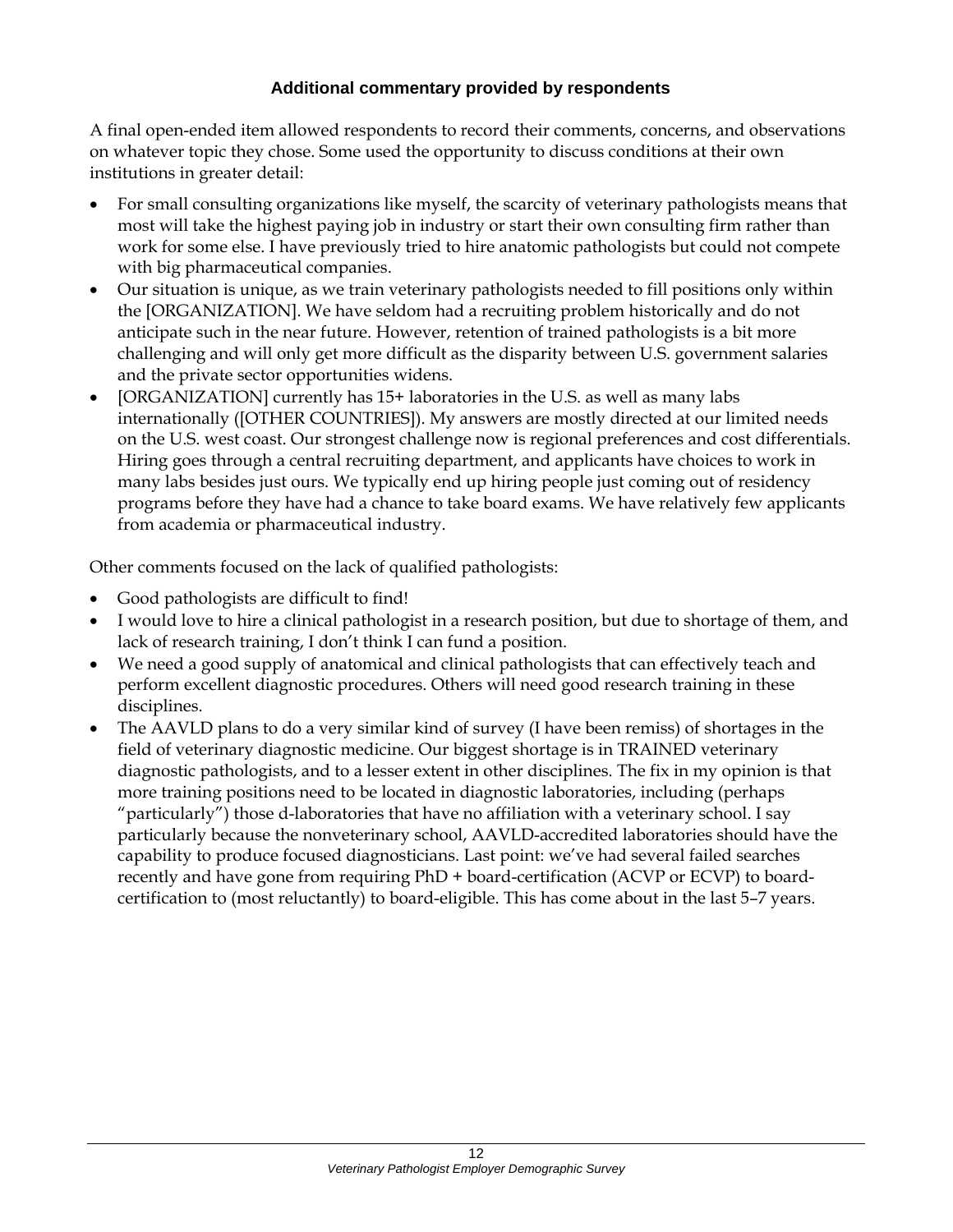# **APPENDIX A**

# **Data Used to Create Report's Graphs**

|                      | <b>Anatomic Pathology</b> |       |    | <b>Clinical Pathology</b> |
|----------------------|---------------------------|-------|----|---------------------------|
|                      | n                         | %     | n  | %                         |
| 0 applicants         | 6                         | 6.5%  |    | 25.9%                     |
| 1 applicant          | 26                        | 28.0  | đ  | 18.5                      |
| 2 applicants         | 22                        | 23.7  | 8  | 29.6                      |
| 3 applicants         | 24                        | 25.8  | 6  | 22.2                      |
| 4 or more applicants | 15                        | 16.2  |    | 3.7                       |
| <b>TOTAL</b>         | 93                        | 100.0 | 27 | $99.9*$                   |

#### **Exhibit 1. Applicants per Position in the Last Two Years, by Type of Position**

\*Does not total 100.0 due to rounding.

#### **Exhibit 2. Average Time Needed to Fill Open Pathologist Positions, by Type of Position**

|                    | <b>Anatomic Pathology</b> |       |    | <b>Clinical Pathology</b> |
|--------------------|---------------------------|-------|----|---------------------------|
|                    | n                         | %     |    | %                         |
| Less than 3 months |                           | 6.0%  |    | 2.2%                      |
| 3–6 months         | 16                        | 13.7  | 8  | 17.4                      |
| $7-12$ months      | 43                        | 36.8  | 22 | 47.8                      |
| $13 - 18$ months   | 31                        | 26.5  | 10 | 21.7                      |
| 19 months or more  | 20                        | 17.1  | 5  | 10.9                      |
| <b>TOTAL</b>       | 117                       | 100.0 | 46 | 100.0                     |

#### **Exhibit 4. Minimum Requirements for Veterinary Pathologist Positions, by Type of Position\***

|                                 | Anatomic Pathology (n=122) |       |    | Clinical Pathology (n=51) |
|---------------------------------|----------------------------|-------|----|---------------------------|
|                                 | n                          | $\%$  |    | %                         |
| Residency training              | 61                         | 50.0% | 26 | 51.0%                     |
| ACVP board training             | 66                         | 54.1  | 31 | 60.8                      |
| ACVP board certification        | 45                         | 37.2  | 21 | 41.2                      |
| <b>ECVP</b> board certification | 4                          | 3.3   |    | 3.9                       |
| Ph.D.                           | 27                         | 22.3  | 13 | 25.5                      |
| Other                           | 20                         | 16.4  |    | 7.8                       |

\*Respondents could select more than one.

#### **Exhibit 5. Importance of ACVP Certification, by Type of Position**

|                                                                 | Anatomic Pathology (n=122) |       |    | Clinical Pathology (n=50) |  |
|-----------------------------------------------------------------|----------------------------|-------|----|---------------------------|--|
|                                                                 | n                          | %     |    | %                         |  |
| (a) Would hire pathologist without<br><b>ACVP</b> certification | 90                         | 73.8% | 32 | 64.0%                     |  |
| (b) Would require certification                                 | (n=89)                     |       |    | (n=32)                    |  |
| after hiring                                                    | 76                         | 85.4  | 29 | 90.6                      |  |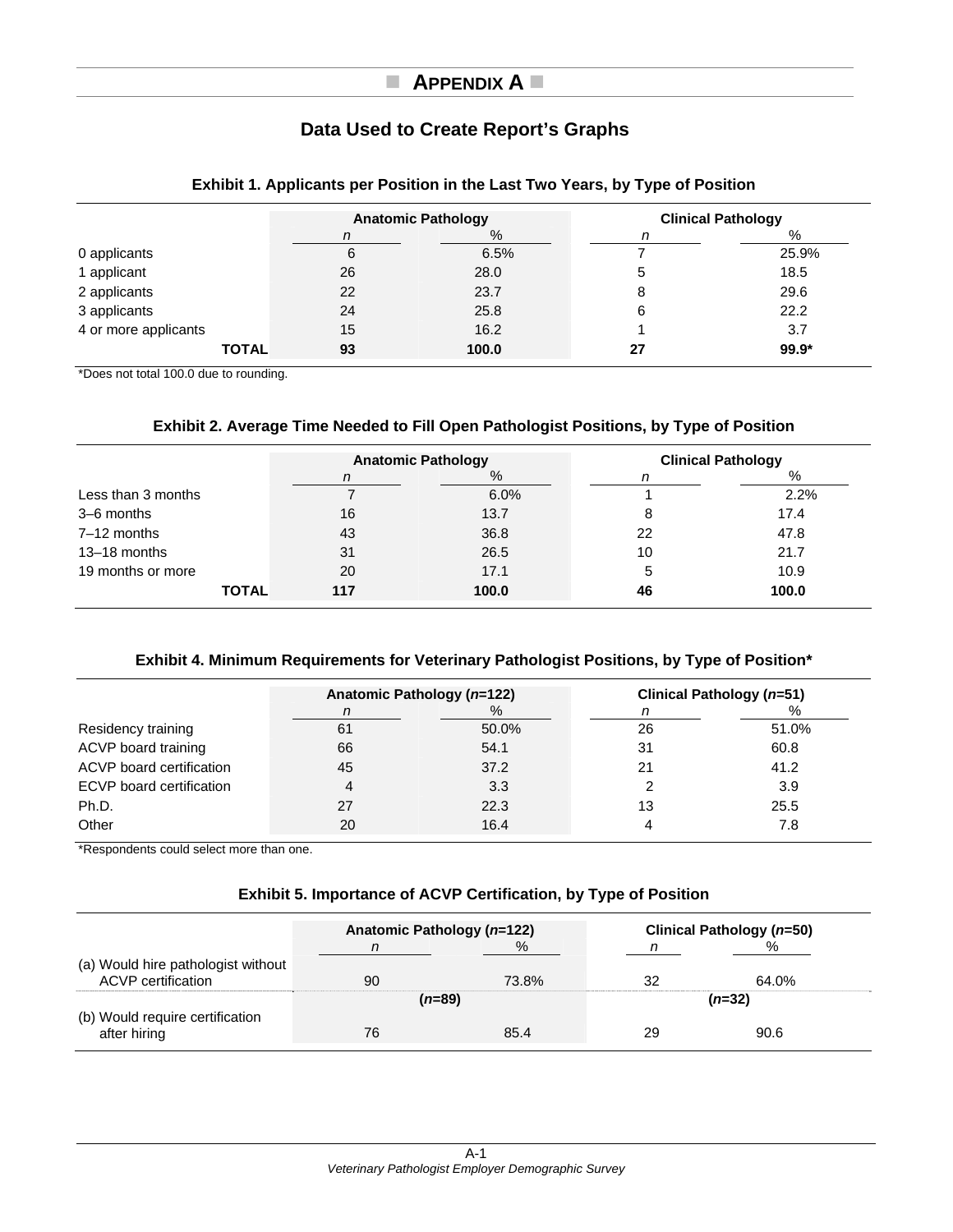| Exhibit 6. Importance of Pathology Candidates Having a Ph.D., by Type of Position |  |  |  |  |
|-----------------------------------------------------------------------------------|--|--|--|--|
|-----------------------------------------------------------------------------------|--|--|--|--|

|                           | <b>Anatomic Pathology</b> |       | <b>Clinical Pathology</b> |       |
|---------------------------|---------------------------|-------|---------------------------|-------|
|                           | n                         | %     | n                         | %     |
| Not at all important      | 28                        | 23.0% | 12                        | 24.0% |
| Not too important         | 22                        | 18.0  | 8                         | 16.0  |
| Somewhat important        | 22                        | 18.0  | 10                        | 20.0  |
| Very important            | 23                        | 18.9  | 11                        | 22.0  |
| Depends upon the position | 27                        | 22.1  | 9                         | 18.0  |
| <b>TOTAL</b>              | 122                       | 100.0 | 50                        | 100.0 |

#### **Exhibit 7. Barriers to Recruiting Qualified Pathology Candidates, by Type of Position\***

|                                              | Anatomic Pathology (n=122) |       | Clinical Pathology (n=51) |       |
|----------------------------------------------|----------------------------|-------|---------------------------|-------|
|                                              | n                          | $\%$  | n                         | %     |
| Salary restrictions                          | 72                         | 59.0% | 22                        | 43.1% |
| Candidates see job as too demanding          | 29                         | 24.0  | 12                        | 23.5  |
| Candidates see job as not challenging enough | 6                          | 5.0   | 3                         | 5.9   |
| Lack of job security                         | 9                          | 7.4   | 3                         | 5.9   |
| Lack of growth opportunities                 | 18                         | 14.9  |                           | 2.0   |
| Geographic location of institution           | 45                         | 37.2  | 17                        | 33.3  |
| Limited number of qualified pathologists     | 93                         | 76.2  | 32                        | 62.7  |
| Other                                        | 26                         | 21.3  | 5                         | 9.8   |

\*Respondents could select more than one.

|  |  | Exhibit 8. Primary Difficulty in Recruiting Qualified Pathologists, by Type of Position |  |  |
|--|--|-----------------------------------------------------------------------------------------|--|--|
|--|--|-----------------------------------------------------------------------------------------|--|--|

|                                              | <b>Anatomic Pathology</b> |       |    | <b>Clinical Pathology</b> |
|----------------------------------------------|---------------------------|-------|----|---------------------------|
|                                              | n                         | $\%$  | n  | %                         |
| Salary restrictions                          | 30                        | 29.4% |    | 18.9%                     |
| Candidates see job as too demanding          |                           | 2.0   |    | 5.4                       |
| Candidates see job as not challenging enough |                           | 1.0   | 0  | 0.0                       |
| Lack of job security                         |                           | 2.0   |    | 2.7                       |
| Lack of growth opportunities                 |                           | 1.0   |    | 0.0                       |
| Geographic location of institution           | 8                         | 7.8   |    | 10.8                      |
| Limited number of qualified pathologists     | 43                        | 42.2  | 18 | 48.6                      |
| Other                                        | 15                        | 14.7  | 5  | 13.5                      |
| <b>TOTAL</b>                                 | 102                       | 100.0 | 37 | 100.0                     |

#### **Exhibit 9. Respondents' Perceptions of the Number of Pathologists Being Trained, by Type of Position**

|                  |     | <b>Anatomic Pathology</b> |    | <b>Clinical Pathology</b> |
|------------------|-----|---------------------------|----|---------------------------|
|                  | n   | %                         |    | %                         |
| Not enough       | 105 | 88.2%                     | 39 | 78.0%                     |
| The right number | 14  | 11.8                      |    | 22.0                      |
| Too many         |     |                           | 0  | —                         |
| <b>TOTAL</b>     | 119 | 100.0                     | 50 | 100.0                     |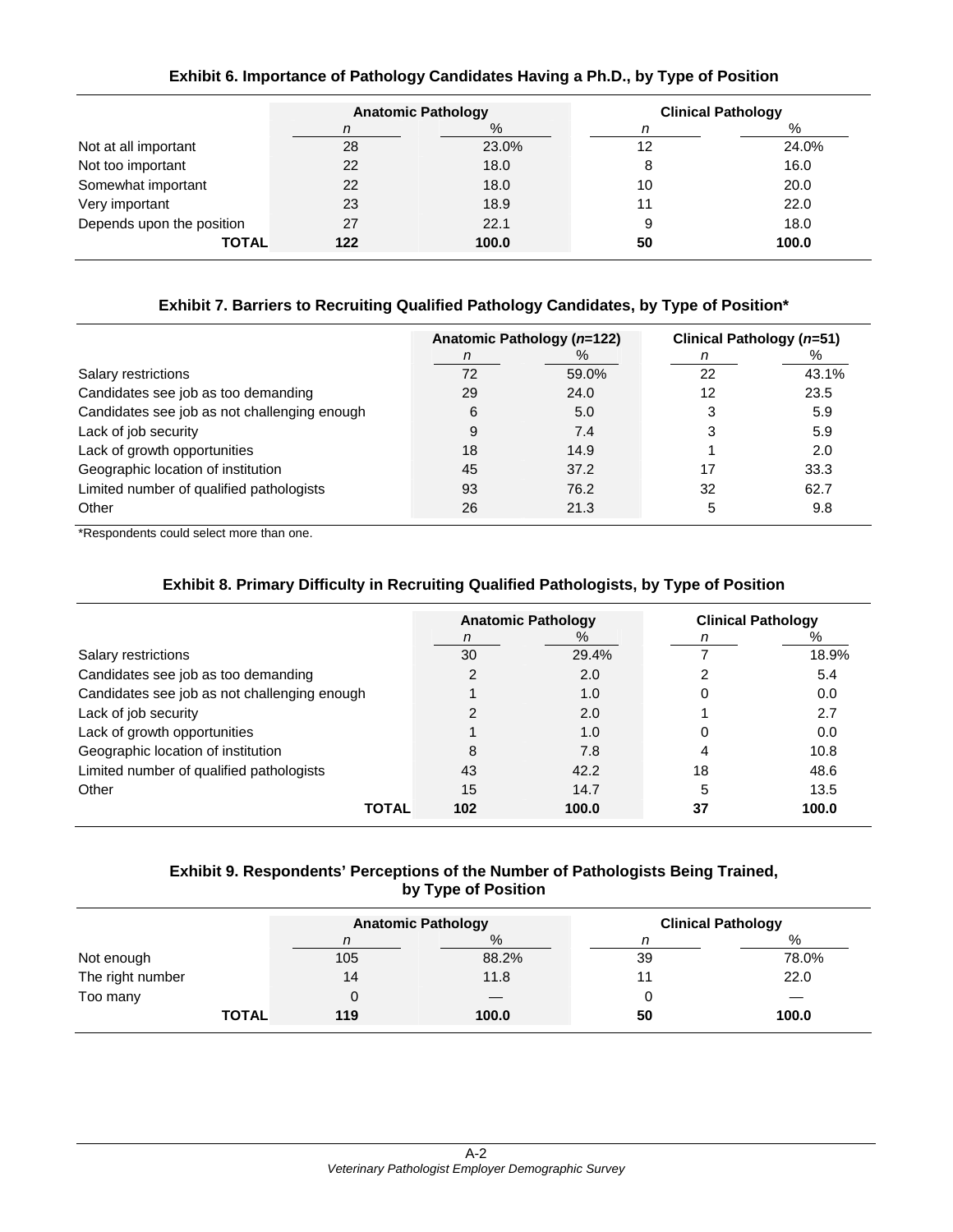#### **Exhibit 10. Respondents' Perceptions of the Number of Qualified Pathology Applicants Today Compared to Five Years Ago, by Type of Position**

|                       |     | <b>Anatomic Pathology</b> |    | <b>Clinical Pathology</b> |
|-----------------------|-----|---------------------------|----|---------------------------|
|                       | n   | %                         |    | %                         |
| Fewer                 | 54  | 45.8%                     |    | 29.8%                     |
| About the same number | 59  | 50.0                      | 30 | 63.8                      |
| More                  | 5   | 4.2                       |    | 6.4                       |
| <b>TOTAL</b>          | 118 | 100.0                     | 47 | 100.0                     |

#### **Exhibit 11. Change in the Number of Pathologists Since 2002, by Type of Position**

|                 | <b>Anatomic Pathology</b> |       |    | <b>Clinical Pathology</b> |
|-----------------|---------------------------|-------|----|---------------------------|
|                 |                           | %     |    | %                         |
| Increased       | 43                        | 35.2% | 23 | 46.0%                     |
| Decreased       | 18                        | 14.8  |    | 4.0                       |
| Stayed the same | 61                        | 50.0  | 25 | 50.0                      |
| <b>TOTAL</b>    | 122                       | 100.0 | 50 | 100.0                     |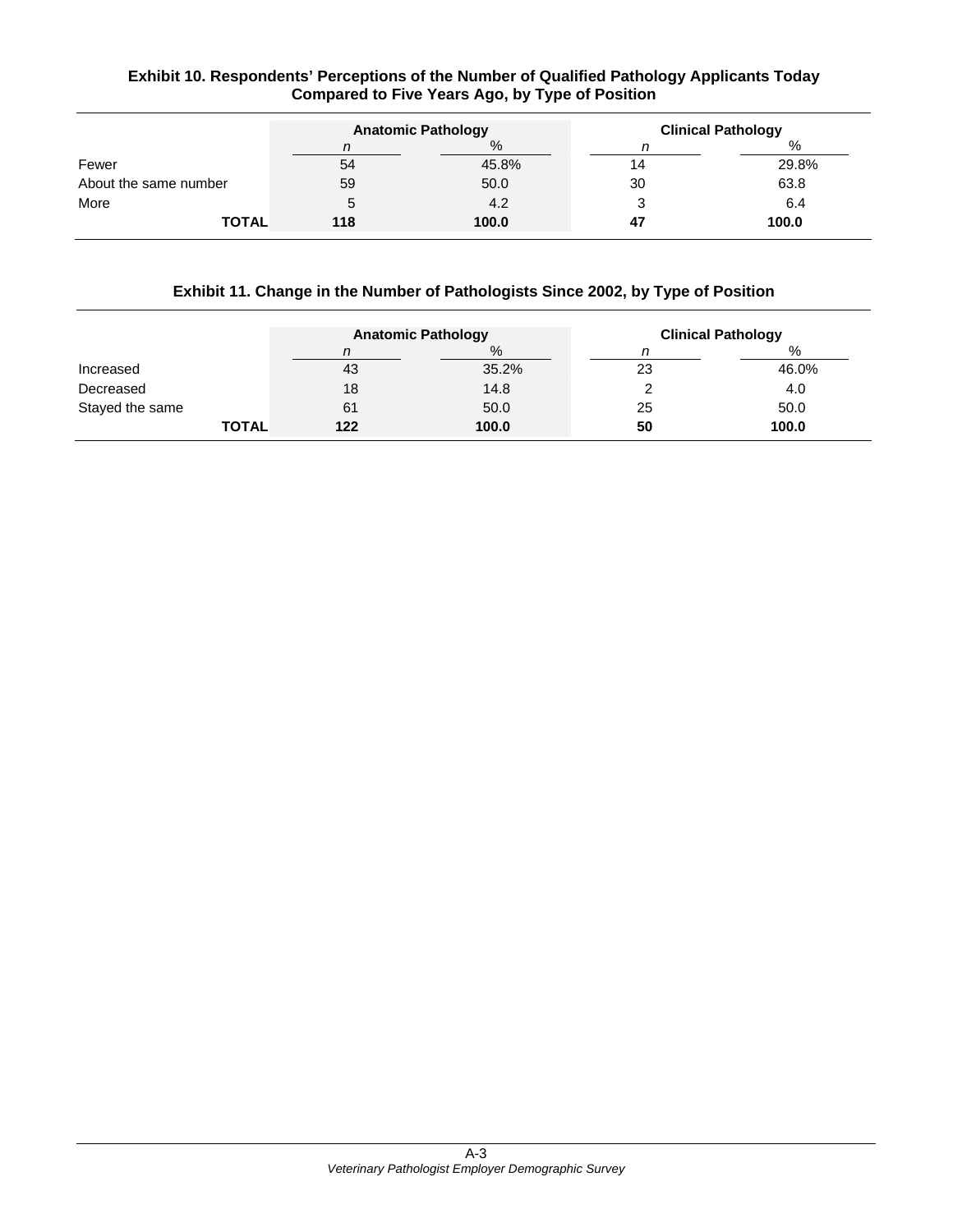# **APPENDIX B**

# **Methodological Report**

# **Study design**

**Staffing.** The project coordinator responsible for the budgeting and administration of this study was Kelly Ann Marzano.

**Questionnaire development.** Since SRL conducted a similar study for the ACVP in 2002, SRL had the questionnaire used in the original study. The client provided some additional questions and small revisions for existing questions. The head of SRL's Questionnaire Review Committee (QRC) reviewed the changes to the questionnaires. The QRC, which consists of SRL staff members appointed by the Director, examines all questionnaires administered by SRL to ensure they follow ethical practices and basic principles of questionnaire construction. Both the client and the head of the QRC approved the final version of the questionnaire.

**IRB review.** The study protocol was reviewed by a member of Institutional Review Board #2 of the University of Illinois at Chicago on November 2, 2007 (Protocol #2007-0816), and approval to begin the study was granted based on the IRB's determination that protocol met the criteria for exemption as defined in the U.S. Department of Health and Human Services Regulations for the Protection of Human Subjects [(45 CFR 46.101(b)].

# **Study sample**

**Sample design.** The sample consisted of a list of organizations in the United States and Canada where veterinary pathologists were thought to be employed.

Since SRL had conducted a similar study for the ACVP five years ago, no pretest was conducted. The main study sample provided by the client originally consisted of almost 800 cases. However, many had addresses outside the U.S. and Canada, and a great many were duplicates (i.e., different contact persons representing the same organization). SRL's contact for the study, the Demographics Subcommittee, provided refinement, which resulted in 281 study cases. It also was determined that due to multiple contacts at some institutions, responses should be handled at the institutional, rather than individual, level. This change further reduced the sample to 248.

Data was collected by administering questionnaires on-line and by mail. Each case in the sample file consisted of the name of the contact person, organization name, e-mail, mailing address, and telephone number.

**Disposition of sample.** Because of the mixed method of data collection, a separate sample disposition is first calculated for on-line and mail questionnaires.

*On-line questionnaire.* Data initially were collected for this study using Zoomerang, an on-line survey service. The contact lists were imported into Zoomerang, and the program customized an e-mail asking each respondent to complete the questionnaire. The survey was launched to the smallest substratum in the sample as a test on November 2, 2007. Because no significant issues were found, the questionnaire was launched to the rest of the sample on November 8. Reminder e-mails were sent to nonrespondents on November 8, November 19, and November 28.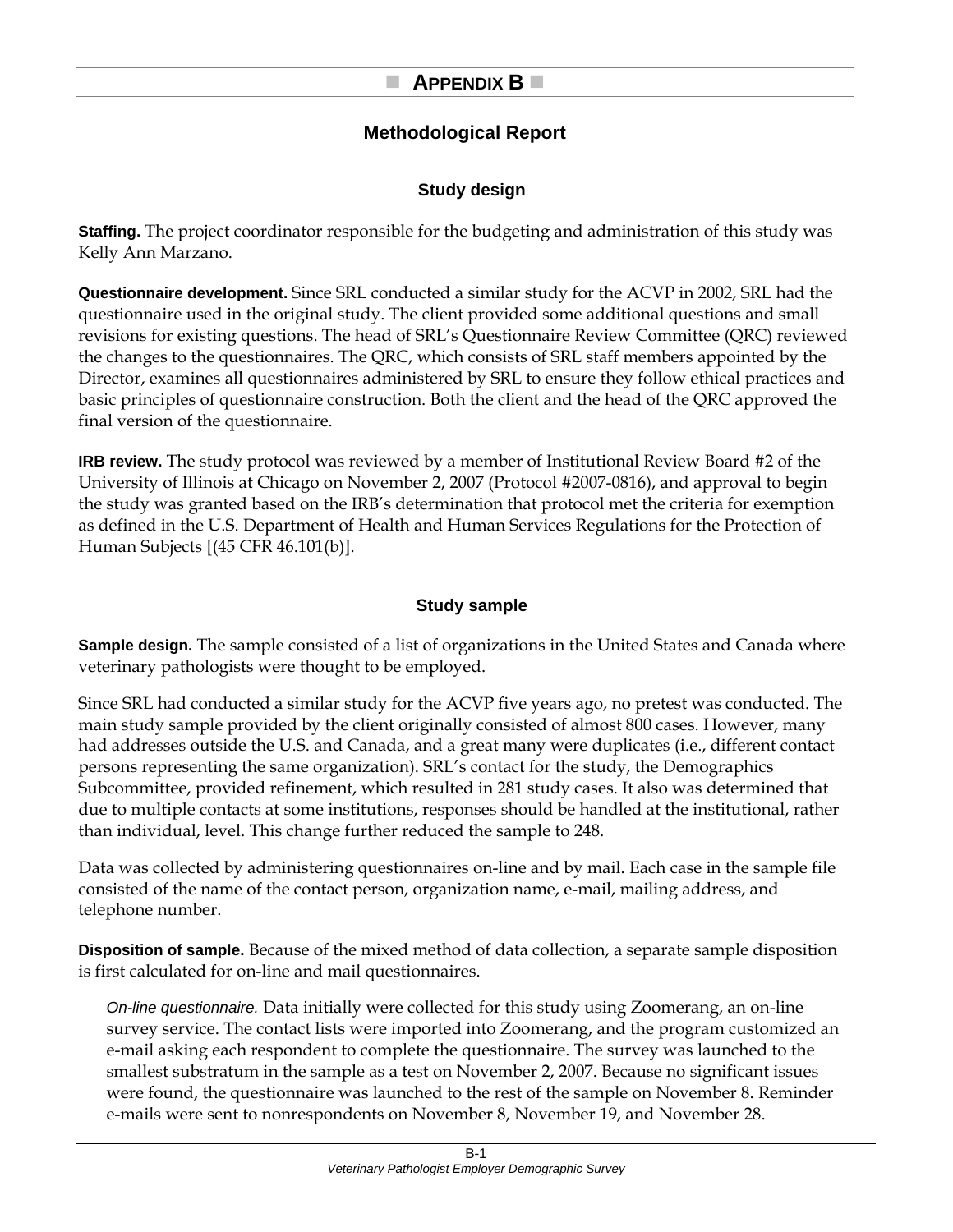| <b>Disposition</b>                                                                                           |              | <b>Number</b> | <b>Percent</b> |
|--------------------------------------------------------------------------------------------------------------|--------------|---------------|----------------|
| Completed questionnaire online                                                                               |              | 100           | 35.6%          |
| Did not respond                                                                                              |              | 163           | 58.0           |
| Ineligible, does not employ veterinary pathologists, retired, or no longer practices<br>veterinary pathology |              | 2             | 0.7            |
| Refusal                                                                                                      |              | 3             | 1.1            |
| Nondeliverable e-mail address                                                                                |              | 11            | 3.9            |
| No e-mail address in original file                                                                           |              |               | 0.7            |
|                                                                                                              | <b>TOTAL</b> | 281           | 100.0%         |

**Exhibit B-1. Disposition of Online Sample for Veterinary Pathologist Employers** 

Exhibit B-1 presents the disposition of sample for the on-line survey. "Refusal" indicates the person informed the ACVP or project coordinator that he or she did not want to participate or chose to "opt out" of the survey through a feature in Zoomerang. "Nondeliverable e-mail address" indicates that the e-mail address was returned as invalid. Thirteen e-mail addresses were determined to be nondeliverable after the initial survey launch. SRL asked the client for deliverable addresses, but only two could be located before a paper version of the questionnaire was mailed to nonrespondents. E-mail invitations were sent to those two e-mail addresses.

The response rate is the number of completed questionnaires divided by the number of eligible respondents. Three respondents are recorded as having completed the questionnaire in Zoomerang, but these cases contained all blank fields. This may have occurred because the individuals reviewed all questions and did not realize they could not go back and answer them later. In Zoomerang, once you have viewed a survey page and moved to the next one, you may not revisit it. Because we were never contacted by these individuals and do not know if they intended to submit a blank questionnaire, they were considered as nonrespondents for the on-line portion of the survey and left in the sample to receive a questionnaire by mail at a later date.

There were 100 completed on-line questionnaires. One respondent from the original sample was ineligible because the organization did not employ veterinary pathologists, one respondent had retired, and one was no longer practicing veterinary medicine, resulting in a total eligible sample of 279. **The response rate is 35.8%** (100/279).

*Mail questionnaire.* A paper questionnaire was sent by regular mail on December 4 to all nonrespondents of the on-line questionnaire and to those who did not receive the on-line questionnaire due to a missing or nondeliverable e-mail address. A postcard reminder was sent on December 12 and 19. Data collection was closed for both on-line and mail questionnaires on January 9, 2008. Exhibit B-2 presents the final disposition of sample for the employer sample. "Refusal" indicates that a respondent either returned a blank questionnaire or sent a note stating that he/she would not participate. "Unable to locate" indicates that the questionnaire was returned from the post office because of an incorrect address.

The number of individuals to which a questionnaire was mailed was smaller among academic departments and colleges for the mail sample than for the on-line questionnaire. Each university maintains its records in a different manner, and at some universities, the dean might be responsible for any requested data reporting for a department that is part of his or her college. In other universities, the department chair will be responsible for any requested data reporting that pertains to his or her department. Because we are unable to predict how each university might handle data reporting, the client asked SRL to include the dean, department chair or head, and, in some cases, the director of an academic program. The client asked us to remove all entries for an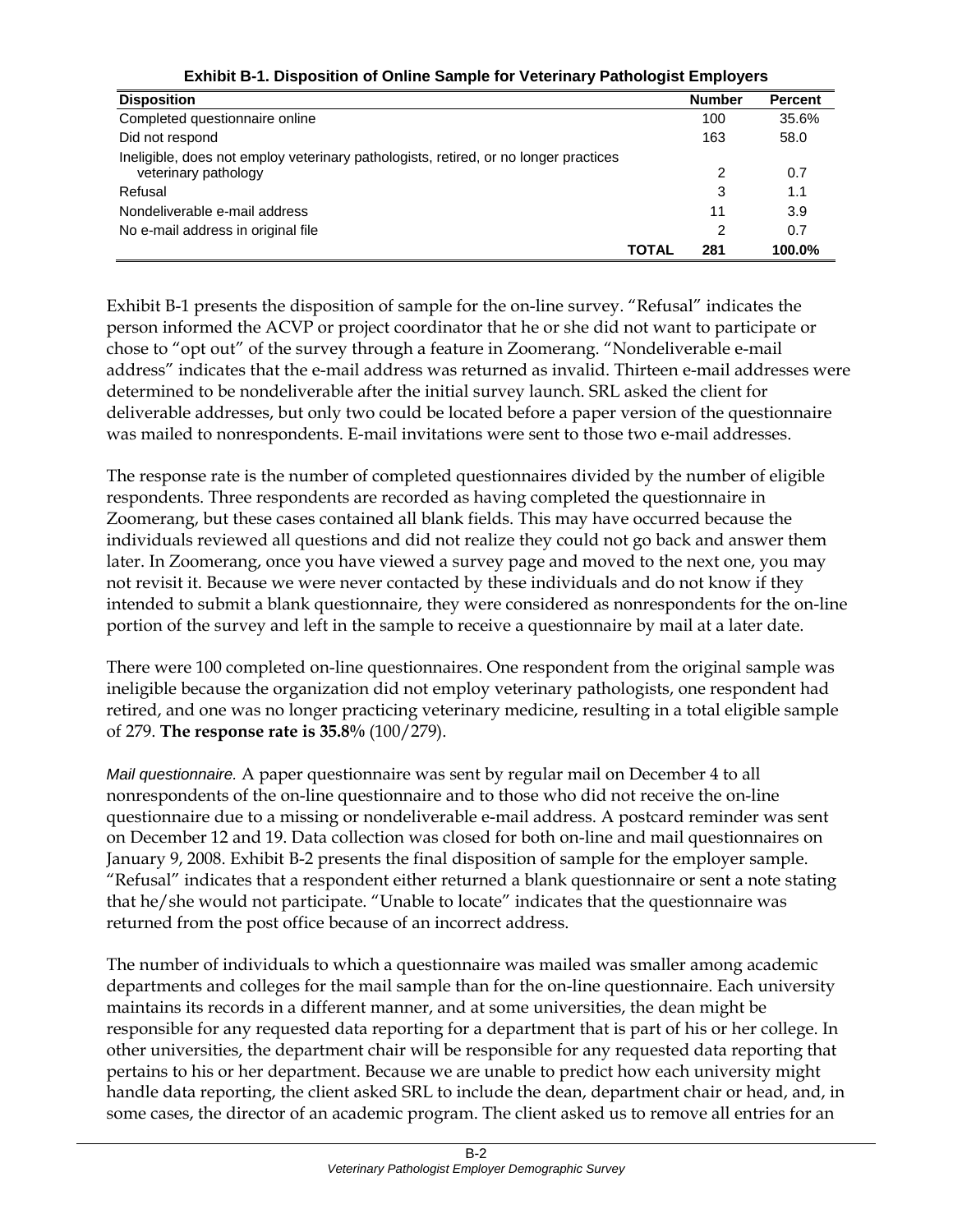| <b>Disposition</b>                                          |       | <b>Excluded</b> | <b>Number</b> | <b>Percent</b> |
|-------------------------------------------------------------|-------|-----------------|---------------|----------------|
| Completed questionnaire on-line                             |       | 100             |               |                |
| Refusals & ineligible respondents from final on-line sample |       | 5               |               |                |
| Removed from academic dept. & colleges sample               |       | 31              |               |                |
| Total excluded after on-line sample                         |       | 136             |               |                |
| Completed paper questionnaire                               |       |                 | 41            | 28.1%          |
| <b>Refusals</b>                                             |       |                 | 0             | 0.0            |
| Ineligible, does not employ veterinary pathologists         |       |                 | 0             | 0.0            |
| Did not return questionnaire                                |       |                 | 104           | 71.9           |
|                                                             | Total |                 | 146           | 100.0          |

**Exhibit B-2. Disposition of Mail Sample for Veterinary Pathologist Employers** 

academic institution once we received a response from that institution. It was the client's belief that we would likely only be soliciting duplicate data with further contact.

Approximately 29 cases in the academic departments and colleges stratum were removed prior to mailing the questionnaires as a result of this request. We did receive duplicate responses from two institutions; after consulting with the client, it was determined that the response submitted by the department head would be included in the results and those of the deans excluded, thus reducing this stratum by two more. In both cases, the response submitted by the department head was more complete.

The response rate is the number of completed questionnaires divided by the number of eligible respondents. Excluding the ineligible respondents, the respondents who refused during the online stage of the survey, and the 100 completed on-line questionnaires, there were 41 completed questionnaires out of 146 eligible respondents for the mail questionnaire. **The mail sample response rate was 28.1%** (41/146).

**Final disposition of sample (on-line and mail).** Exhibit B-3 presents the final aggregate disposition of employer sample.

| <b>Disposition</b>                                                |       | <b>Number</b> | <b>Percent</b> |
|-------------------------------------------------------------------|-------|---------------|----------------|
| Completed questionnaire on-line                                   |       | 100           | $40.3\%$ *     |
| Completed questionnaire by mail                                   |       | 41            | $16.5*$        |
| Total completes (final response rate)*                            |       | 141           | $56.9*$        |
| Ineligible, does not employ veterinary pathologists               |       | 2             |                |
| Final refusal                                                     |       | 3             |                |
| Removed as a duplicate from the academic dept. & colleges stratum |       | 31            |                |
| Did not respond/return questionnaire                              |       | 102           |                |
|                                                                   | Total | 279           | 100.0%         |

**Exhibit B-3. Final Disposition of Sample for Veterinary Pathologist Employers** 

\*Percentages and response rates calculated using the final eligible sample of 248.

#### **Employer nonresponse rates**

There may be a number of reasons for the large number of nonresponses in the employer sample, including when the survey was administered, activities and deadlines for the sponsoring organization of the survey and for respondents, and the general understanding respondents had about the purpose of the survey. Due to the timing of this survey, its initial launch occurred in November, when the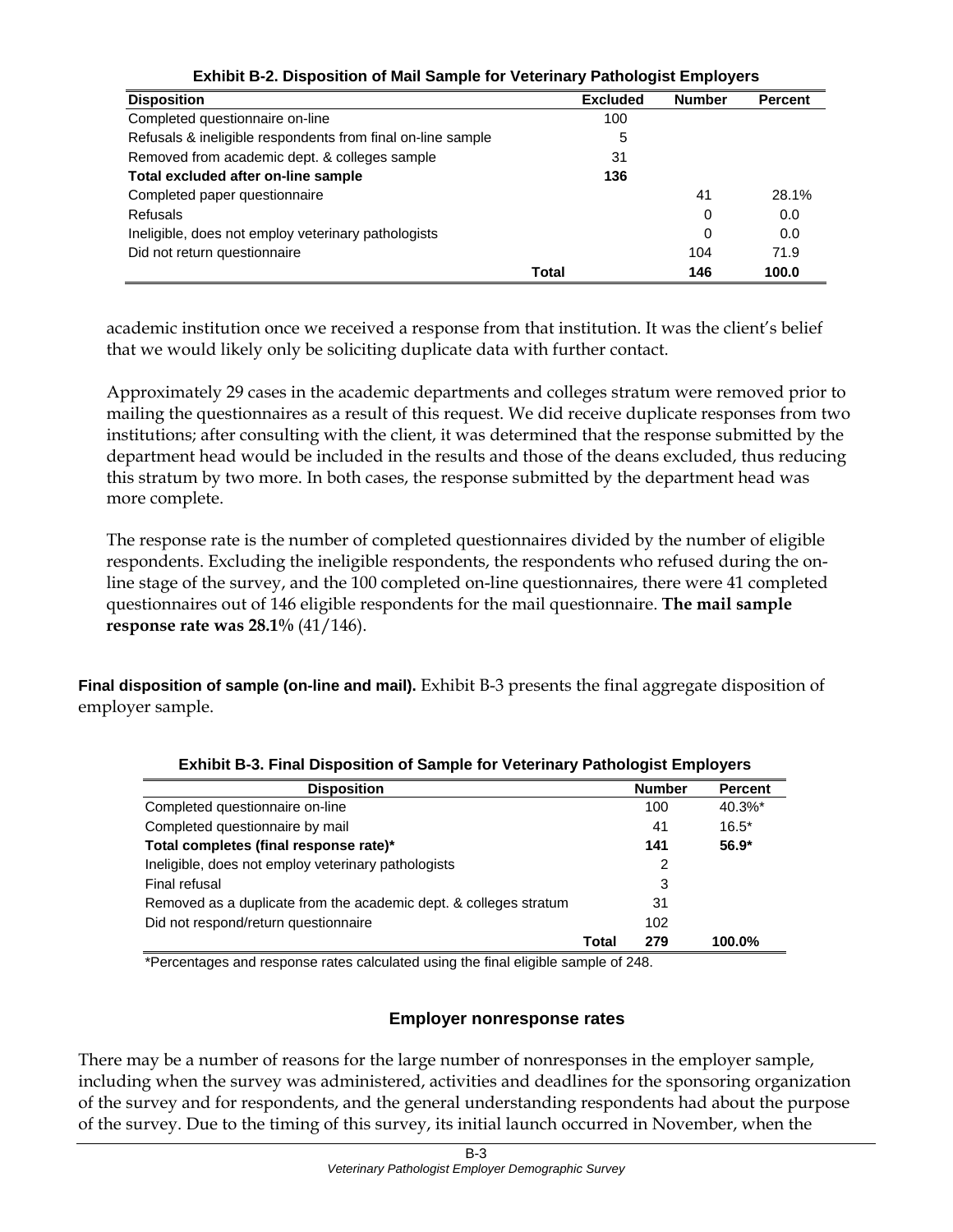annual ACVP meetings were held. As a result, many individuals who were in the study sample were away from their offices and may not have had adequate access to their records or on-line access to fill out the questionnaire when it was first sent to them. The ACVP meetings were followed a short time later by the Thanksgiving holiday, when many again were away from their offices. One more e-mail reminder was sent after the Thanksgiving weekend before the mail sample was launched, netting only a few more responses. November is also nearing the end of the academic term for many colleges and departments, so end-of-term grades, reports, and other activities due at universities may have affected the response rate for individuals in academic colleges and departments.

Some members of the academic departments and colleges stratum also appear to have been confused by receiving two questionnaires, one by mail to gather information on their role as a training program and one on-line to gather information on their role as an employer. SRL received at least one e-mail from a respondent *prior* to mailing out the paper version of the employer questionnaire, indicating further invitations to the on-line questionnaire were unnecessary because the paper version had been completed. In reality, the individual had filled out the *trainer* questionnaire and not the employer questionnaire. SRL received at least two other phone calls from respondents expressing confusion about which questionnaire to fill out. These contacts from respondents might indicate that some academic departments did not complete the employer questionnaire because they erroneously believed they had already done so when they had really completed the trainer questionnaire.

The ACVP also was conducting a survey on ACVP membership compensation at the same time this study was underway. SRL received phone calls indicating confusion regarding to which survey an individual was responding. Some respondents who completed the compensation survey may not have completed this survey, also believing they had already done so.

Lastly, in general, the longer SRL can leave data collection open, the better the response rate will be. The ACVP needed to meet a deadline for an organizing body to which they must report; as a result, SRL had to terminate data collection earlier than was optimal to ensure enough time to analyze the results. Had SRL been able to leave data collection open for a few more weeks, the response rate might have been higher.

As a result of nonresponse in the employer stratum, some of the estimates in the body of the report may be low, particularly statistics like the number of pathologists that will be hired or the number that will be hired due to retirement. As a consequence, we calculated response rates for four different institutional sizes and created nonresponse weights for those four strata. The nonresponse weights are simply the inverse of the response rate. These numbers are provided in Exhibit B-4.

Once the estimates were weighted by the nonresponse weights, the weighted sample size was larger than the actual sample size (*n*=221). To adjust these weights so the weighted cases sum to the correct number, the nonresponse weights were adjusted by the ratio of the actual sample size to the weighted sample size (141/221), resulting in the final weights listed in Exhibit B-4.

| <b>INSTITUTION</b> | # of        | # of           |              |               | Nonresponse |                     |
|--------------------|-------------|----------------|--------------|---------------|-------------|---------------------|
| <b>SIZE</b>        | respondents | nonrespondents | <b>Total</b> | Response rate | weight      | <b>Final weight</b> |
| 0                  |             | 26             | 28           | 7.1%          | 14.00       | 8.9                 |
| $1 - 5$            | 75          | 51             | 126          | 59.5%         | 1.68        | 1.1                 |
| $6 - 10$           | 27          |                | 38           | 71.1%         | 1.41        | 0.90                |
| 11 or more         | 34          | 4              | 38           | 89.5%         | 1.12        | 0.71                |

#### **Exhibit B-4. Response Rates and Nonresponse Weights, by Institution Size**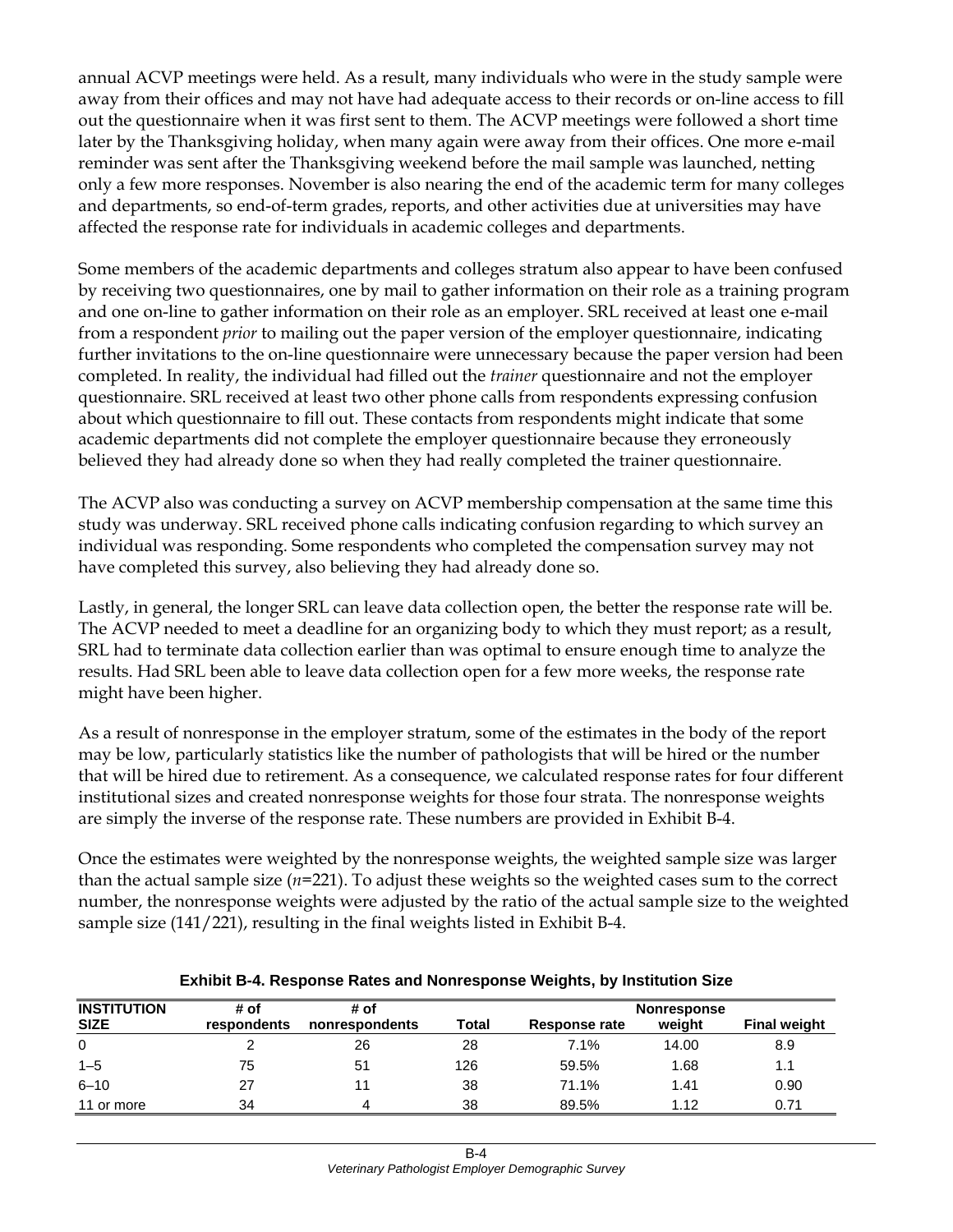# **APPENDIX C**

# **Survey Materials**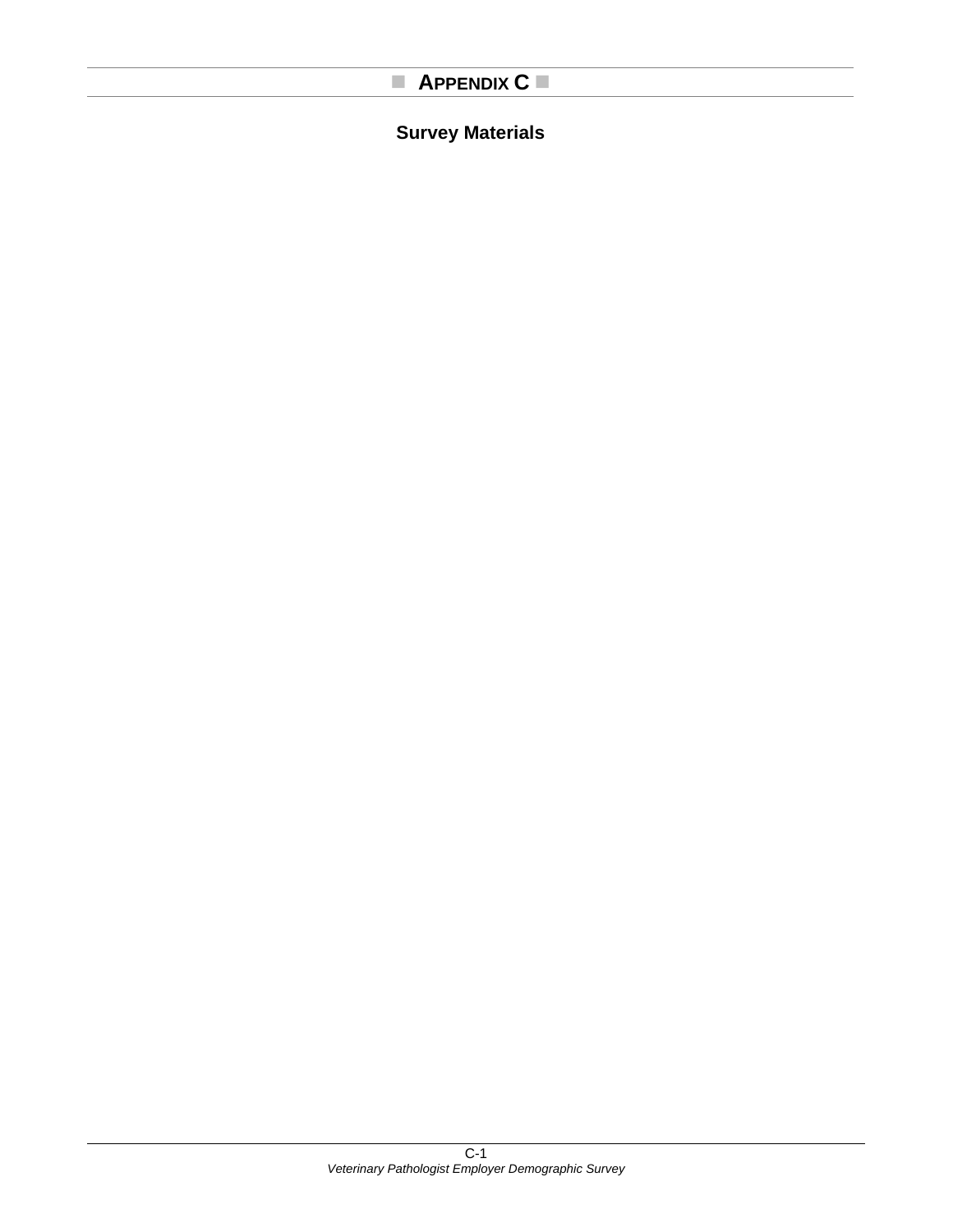

November 20, 2007

<Salutation> <First Name> <Last Name> <Title> <Department or college> <Institution> <Street Address> <City>, <State> <Zip code>

Dear <Salutation> <Last Name>:

The American College of Veterinary Pathologists (ACVP), in conjunction with the Society of Toxicologic Pathologist (STP) and the American Society of Veterinary Clinical Pathologists (ASVCP) recently initiated a new supply and demand study similar to the one first conducted in 2002. The ACVP has established a Demographics Subcommittee under the aegis of its Recruitment Committee to determine if there has been a change in demand for veterinary pathologists and whether there is a continued shortage of veterinary pathologists in the workplace. The Subcommittee plans to use the new information to propose modifications, if necessary, to the plans of the three participating organizations to address the shortfall issue.

The ACVP/STP/ASVCP Demographic Subcommittee is requesting your help in completing a questionnaire to determine (1) if the shortage of qualified veterinary pathologists in the workplace has decreased, increased, or stayed the same since 2002, and (2) the projected demand for veterinary pathologists in the next five years.

The Subcommittee also hopes to share the information with the National Academy of Sciences committee, *Assessing the Current and Future Workforce Needs in Veterinary Medicine*, as part of its report to Congress in relation to the proposed Veterinary Medicine Workforce Act.

You are receiving this questionnaire because you have been identified by the Subcommittee as someone who employs veterinary pathologists. Another questionnaire is being sent to veterinary pathology training programs in North America. Completing the questionnaire should take approximately 20 minutes of your time. The Survey Research Laboratory (SRL) at the University of Illinois at Chicago is assisting us with this survey. For further information about this study, please visit the following study link: www.srl.uic.edu/vpemploy.htm

Participation in this survey is voluntary and you are free to stop answering this questionnaire anytime. Your decision to participate, decline, or withdraw from participation will have no effect on your status at or future relations with the University of Illinois, the ACVP, the STP or the ASVCP. The information you provide will be kept completely confidential by the SRL and will only be reported as group data; however, a summary will be sent to each institution that returns the questionnaire. There are no known risks to participating in this study.

If you have any questions about this study, please contact ACVP's Executive Director Wendy Coe at (608)443-2466, ext. 149 or by e-mail at wcoe@acvp.org. If you need another copy of the questionnaire, please contact Kelly Ann Marzano, Project Coordinator at the Survey Research Laboratory, at (312) 996-6475 or by e-mail at kellym@srl.uic.edu. Thank you in advance for taking the time to help us with this research.

Sincerely,

Matthew a. Walliz

Matthew A. Wallig Chair, ACVP Demographics Subcommittee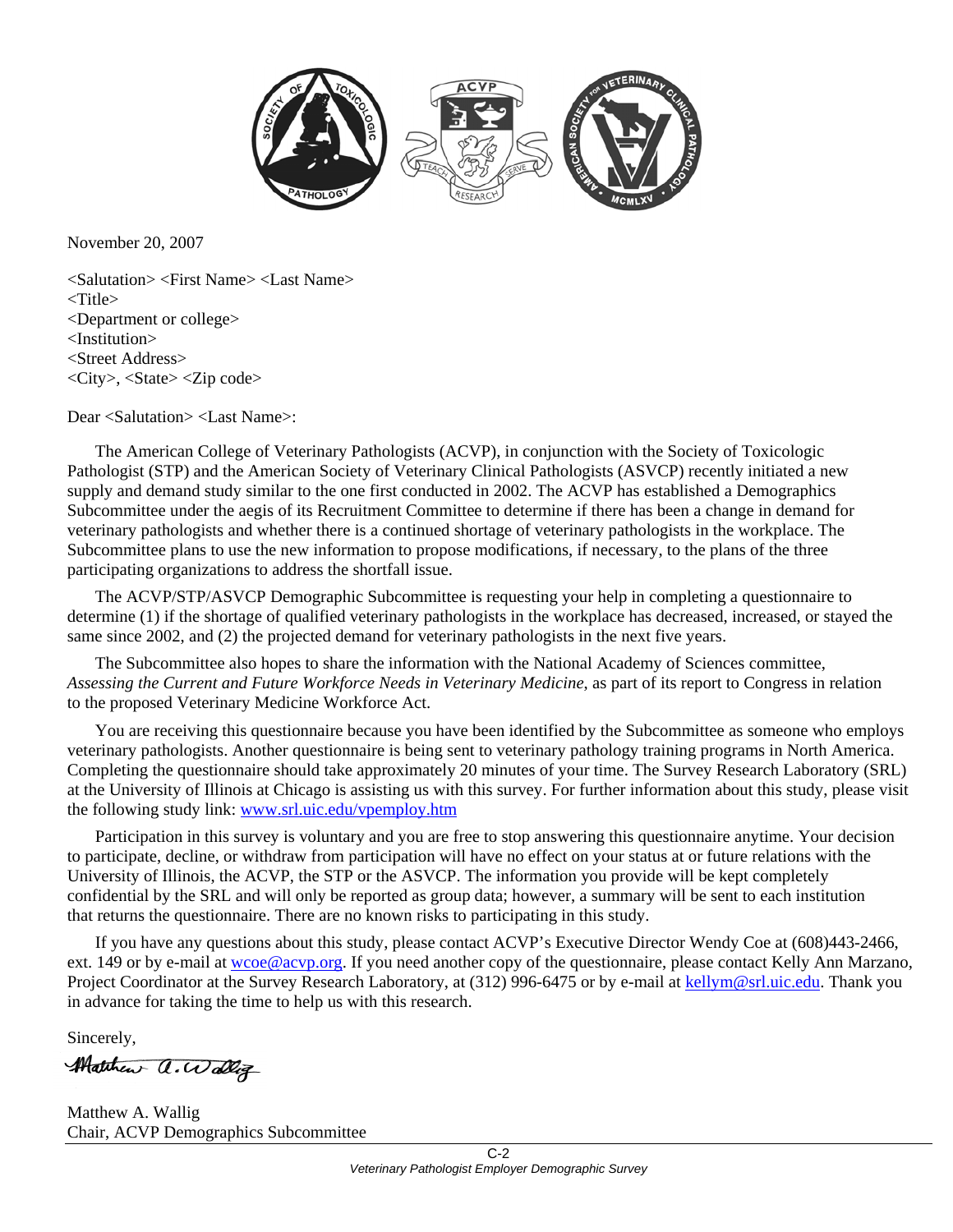# **REMINDER/THANK YOU POSTCARD**

#### **Front**

Dear Colleague,

Recently we sent you a questionnaire from the American College of Veterinary Pathologists, the Society of Toxicologic Pathologists, and the American Society of Veterinary Clinical Pathologists that we would like you to complete. More information about the study can be found at: www.srl.uic.edu/vpemploy.htm. If you have completed this questionnaire already, please disregard this notice. If you have not yet completed the questionnaire, we urge you to take time to do so as soon as possible. Please return your completed questionnaire in the postage-paid envelope sent with the original mailing. If you have any questions or need another copy of the questionnaire sent to you, please contact Kelly Ann Marzano at the Survey Research Laboratory at (312)996-6475 or by email at kellym@srl.uic.edu. Thank you for your assistance.

Sincerely, Kelly Ann Marzano

#### **Back**

THE UNIVERSITY OF ILLINOIS AT CHICAGO Survey Research Laboratory 412 S. Peoria Chicago, Illinois 60607

SRL Project 1037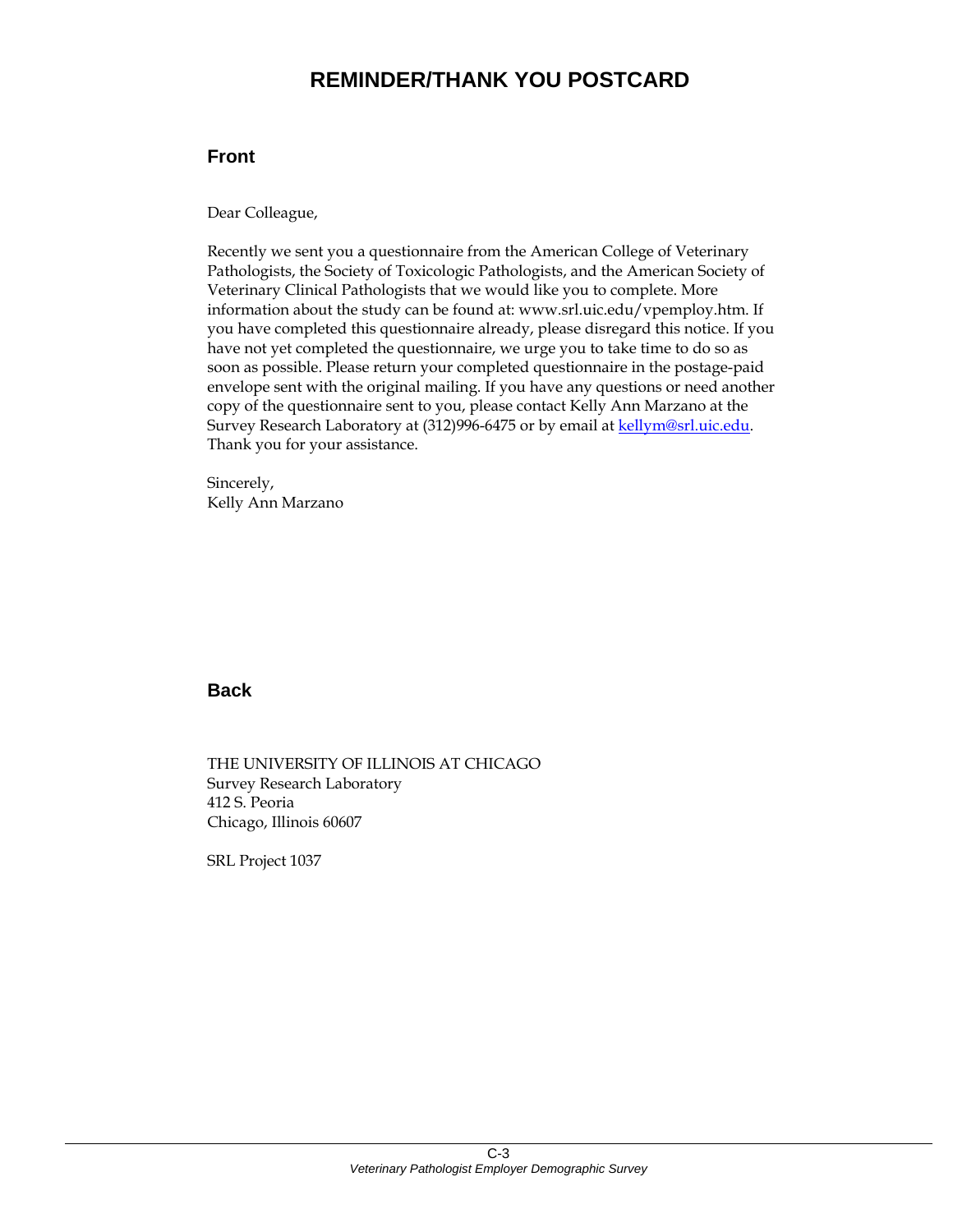

# **Survey of Employers of Veterinary Pathologists**

Prepared by the ACVP Recruitment Committee

*Funded by the ACVP, STP, and ASVCP*

The questionnaire is organized into two main sections: one dealing with current and future employment of veterinary anatomic pathologists and one addressing current and future employment of <u>veterinary clinical</u> pathologists. If your organization does not employ and has no plans to employ one of these types of pathologists, you may skip the section that does not apply to your organization.

> *If you have questions, please contact Project Coordinator Kelly Marzano at (312) 996-6475 or via e-mail at kellym@srl.uic.edu.*

- 1. Name of organization:
- 2. Name, title, and department/unit of individual completing the questionnaire:

| Name: |  |
|-------|--|
|       |  |

Title: \_\_\_\_\_\_\_\_\_\_\_\_\_\_\_\_\_\_\_\_\_\_\_\_\_\_\_\_\_\_\_\_\_\_\_\_\_\_\_\_\_\_\_\_\_\_\_\_\_\_\_\_\_\_\_\_\_\_\_\_\_\_\_\_\_\_\_\_\_\_\_\_\_\_\_\_\_\_\_\_\_\_

Department/Unit: \_\_\_\_\_\_\_\_\_\_\_\_\_\_\_\_\_\_\_\_\_\_\_\_\_\_\_\_\_\_\_\_\_\_\_\_\_\_\_\_\_\_\_\_\_\_\_\_\_\_\_\_\_\_\_\_\_\_\_\_\_\_\_\_\_\_\_\_\_\_\_\_

3. Currently, how many anatomic and clinical pathologists are employed at your organization?

#### **# employed**

- a. Anatomic pathologists: ................ \_\_\_\_\_\_\_\_\_\_\_\_\_\_
- b. Clinical pathologists:.................... \_\_\_\_\_\_\_\_\_\_\_\_\_\_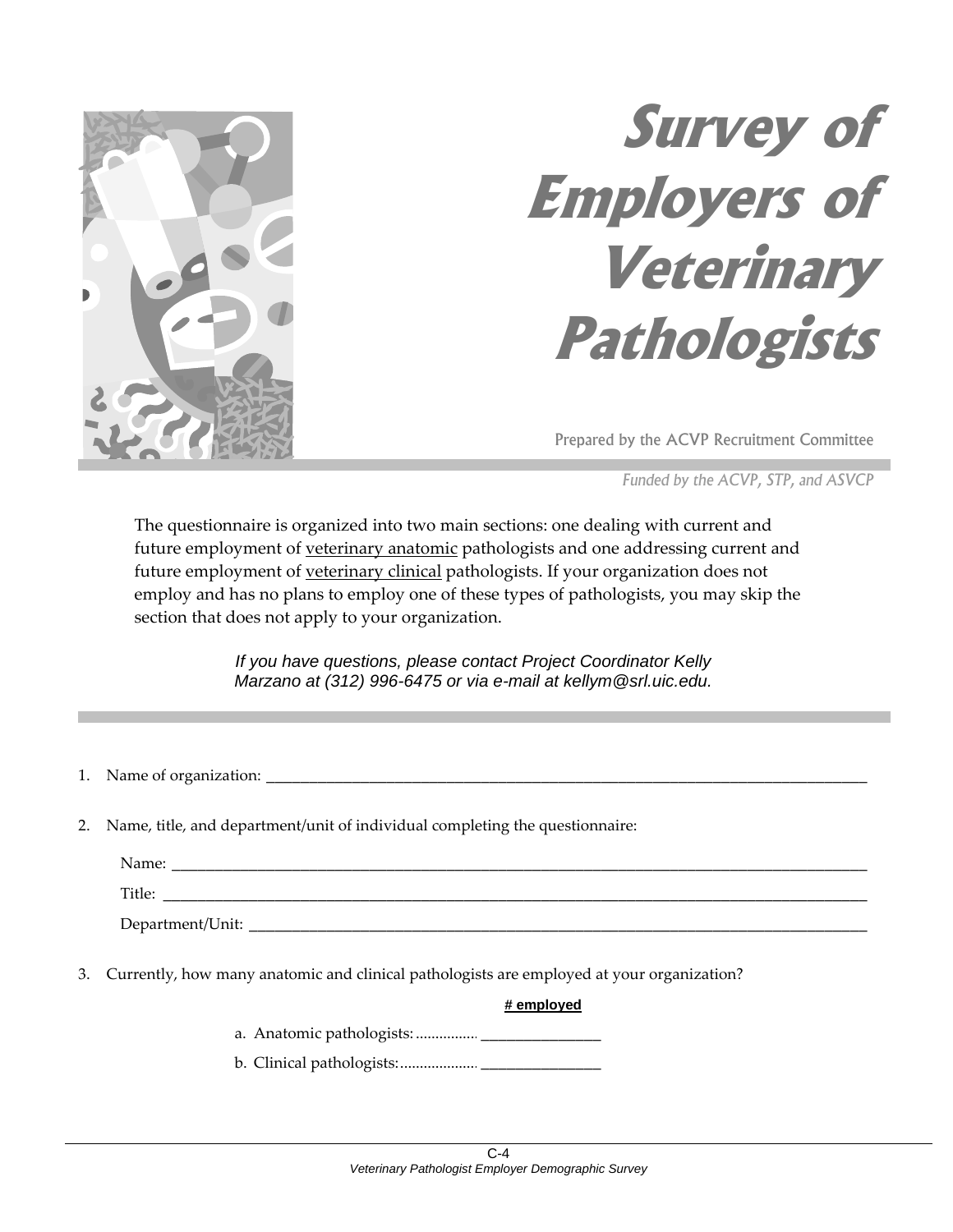Please check one box for each question unless otherwise specified.

If you are providing information about your organizations' current and future employment of **anatomic pathologists**, please continue with #4.

If you are providing information about your organizations' current and future employment of **clinical pathologists**, go to #15 on page 6.

#### **Current demand for veterinary anatomic pathologists**

4. Given the current supply and anticipated demand of veterinary anatomic pathologists,

 $1$  The right number of anatomic pathologists are being trained

 $2\Box$  Not enough anatomic pathologists are being trained

<sup>3</sup> Too many anatomic pathologists are being trained

5a. Is it difficult to recruit qualified anatomic pathologists in your organization?

| $1$ Yes                                  |
|------------------------------------------|
| $2 \square$ No $\rightarrow$ SKIP TO #6a |

5b. Which of the following reasons make it difficult for your organization to recruit qualified anatomic pathology candidates? (CHECK ALL THAT APPLY.)

 $1$  Salary restrictions

- $2 \square$  Candidates see job as too demanding
- <sup>3</sup> Candidates see job as not challenging enough

 $4\Box$  Lack of job security

5<sup>1</sup> Lack of growth opportunities

 $6$  Geographic location of organization

7<sup>1</sup> Limited number of qualified anatomic pathologists available

 $8 \Box$  Other  $\rightarrow$  PLEASE SPECIFY:

#### **IF YOU CHECKED ONLY ONE REASON, SKIP TO #6a.**

5c. What is the primary reason it is difficult for your organization to recruit qualified anatomic pathology candidates? (CHECK ONLY ONE.)

\_\_\_\_\_\_\_\_\_\_\_\_\_\_\_\_\_\_\_\_\_\_\_\_\_\_\_\_\_\_\_\_\_\_\_\_\_\_\_\_\_\_\_\_\_\_\_\_\_\_\_\_\_\_\_\_\_\_\_\_\_\_\_\_\_\_\_\_\_\_

\_\_\_\_\_\_\_\_\_\_\_\_\_\_\_\_\_\_\_\_\_\_\_\_\_\_\_\_\_\_\_\_\_\_\_\_\_\_\_\_\_\_\_\_\_\_\_\_\_\_\_\_\_\_\_\_\_\_\_\_\_\_\_\_\_\_\_\_\_\_

 $1$  Salary restrictions

 $2 \square$  Candidates see job as too demanding

**3** Candidates see job as not challenging enough

 $4\Box$  Lack of job security

5 Lack of growth opportunities

<sup>6</sup>□ Geographic location of organization

7<sup>1</sup> Limited number of qualified anatomic pathologists available

 $8 \Box$  Other  $\rightarrow$  PLEASE SPECIFY:

6a. During the last two years, have there been any open anatomic pathology positions at your organization?

1 $\Box$  Yes

 $2□$  No → SKIP TO #7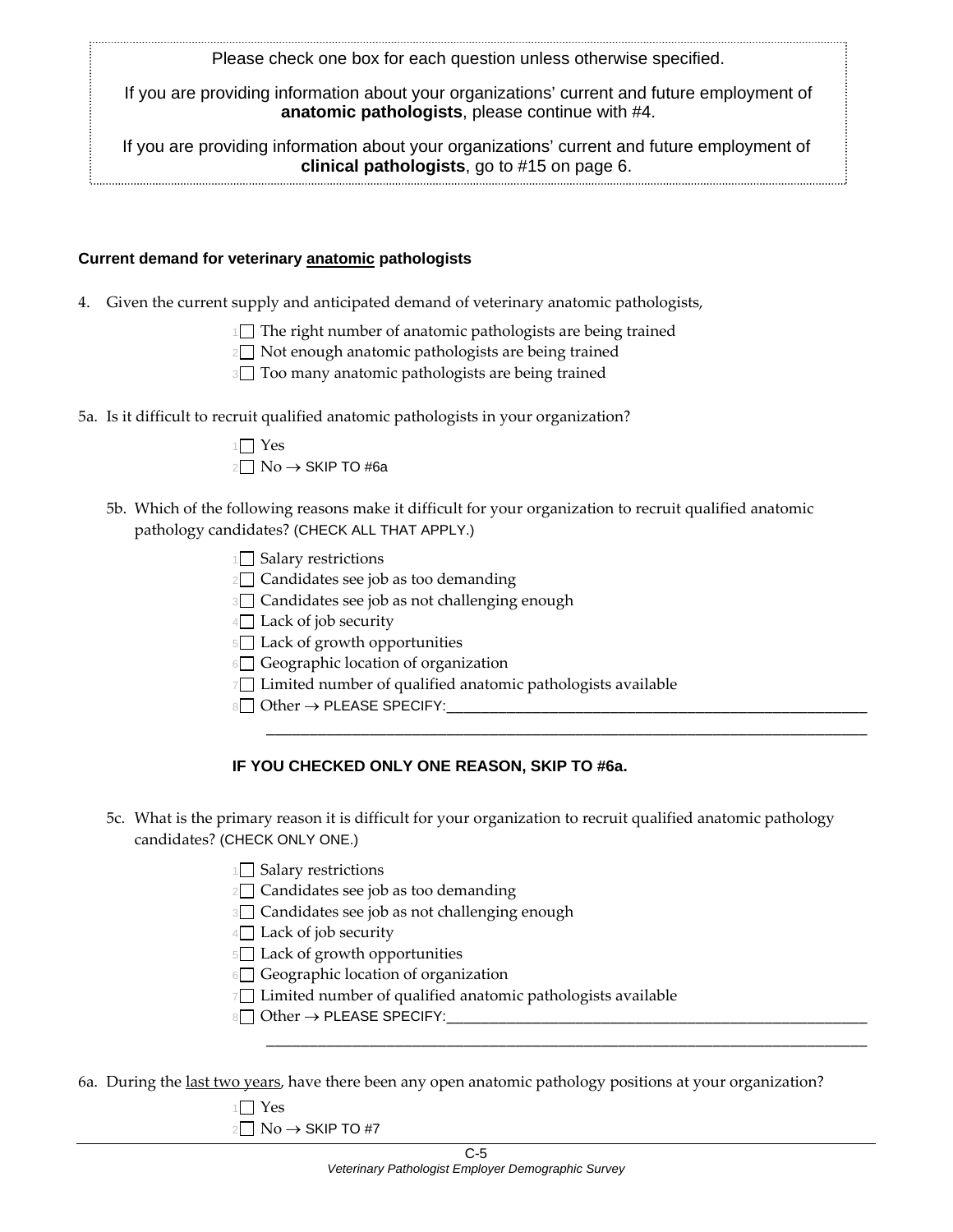6b. During the last two years, what has been the average number of qualified applicants for each anatomic pathology position available at your organization?

\_\_\_\_\_\_\_\_\_\_\_\_ candidates

- 7. Compared to five years ago, are there currently fewer qualified anatomic pathology candidates, about the same number of qualified candidates, or more qualified candidates?
	- $1$  Fewer candidates  $2 \Box$  About the same number
	- **3** More candidates
- 8. Recognizing that different anatomic pathology positions may have different requirements, which of the following qualifications are minimum requirements for all anatomic pathology positions at your organization? (CHECK ALL THAT APPLY.)
	- $1 \square$  Residency training  $2 \square$  ACVP board eligibility **3** ACVP board certification  $4\Box$  ECVP board certification  $5$  Ph.D.  $6 \Box$  Other  $\rightarrow$  PLEASE SPECIFY:
- 9a. Would your organization hire an anatomic pathologist that is not ACVP board certified?
	- 1 $\Box$  Yes  $2 \Box$  No  $\rightarrow$  SKIP TO #10
	- 9b. Would your organization expect a newly‐hired anatomic pathologist without ACVP certification to complete certification at some point after being hired?
		- $1$  Yes  $2 \square$  No
- 10. If you have a candidate who is ACVP board certified in pathology, how important is it that the person also have a Ph.D.?
	- $1$  Very important
	- 2<sup>2</sup> Somewhat important
	- **3** Not too important
	- $4\Box$  Not at all important
	- 5 Depends upon the position
- 11a. Since 2002, has the number of anatomic pathologist positions in your organization increased, decreased, or stayed the same?
	- $1\Box$  Increased
	- 2<sup>2</sup>Decreased
	- 3 Stayed about the same → SKIP TO Q12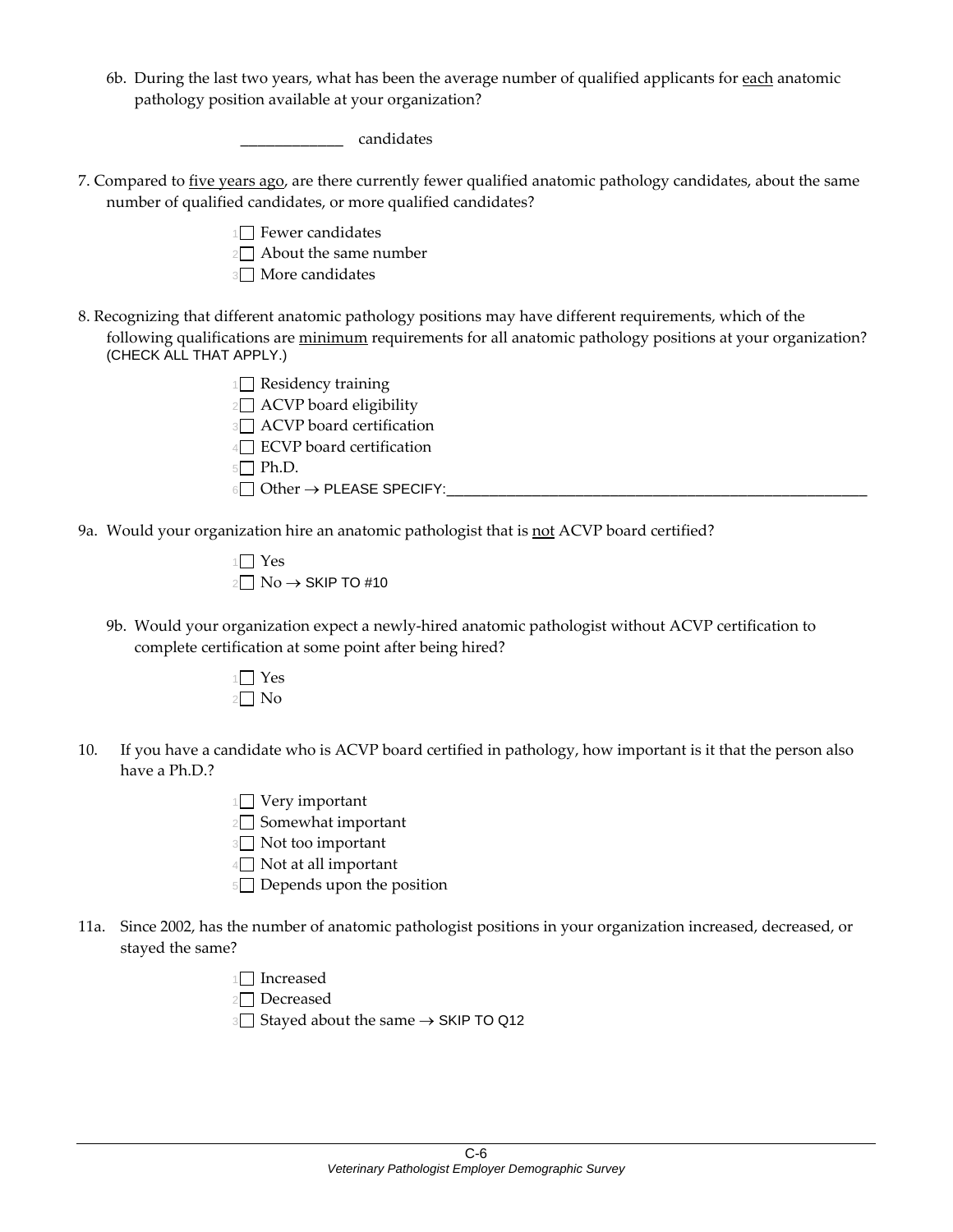11b. The table below lists several reasons individual pathologists may have left or joined your organization since 2002. For each reason listed, please indicate the number of individuals affected. If there was no change, please enter 0.

| Left/Joined due to | # of<br>left | # of<br>pathologists pathologists<br>ioined |
|--------------------|--------------|---------------------------------------------|
|                    |              |                                             |
|                    |              |                                             |
|                    |              |                                             |
|                    |              |                                             |
|                    |              |                                             |
|                    |              |                                             |
|                    |              |                                             |
|                    |              |                                             |
|                    |              |                                             |
|                    |              |                                             |
| Don't know         |              |                                             |

<sup>†</sup>**Public:** academia, diagnostic laboratory, government.<br>‡**Privato**: industry, contract research examination, priva **Private:** industry, contract research organization, private consulting.

12. Currently, how many anatomic pathologist positions are open at your organization?

\_\_\_\_\_\_\_\_\_\_\_\_ open positions

13a. What is the average time it takes to fill an anatomic pathologist position in your organization?

- $1 \square$  Less than 3 months
- $2 \square$  3 to 6 months
- 3<sup>3</sup> 7 to 12 months
- $4 \square$  13 to 18 months
- 5<sup>1</sup> Longer than 18 months

13b. How quickly would you like to be able to fill an open anatomic pathologist position at your organization?

**\_\_\_\_\_\_\_\_\_\_\_\_\_** # of months

#### **Future demand for veterinary anatomical pathologists**

- 14. We would like your best estimate of the number of future openings for veterinary anatomic pathologists and the number due to retirement.
	- a. How many veterinary anatomic pathologists does your organization expect to hire in the following time periods?
	- b. How many position openings would be due to retirements?

|  | # openings # due to retirements |
|--|---------------------------------|
|  |                                 |
|  |                                 |
|  |                                 |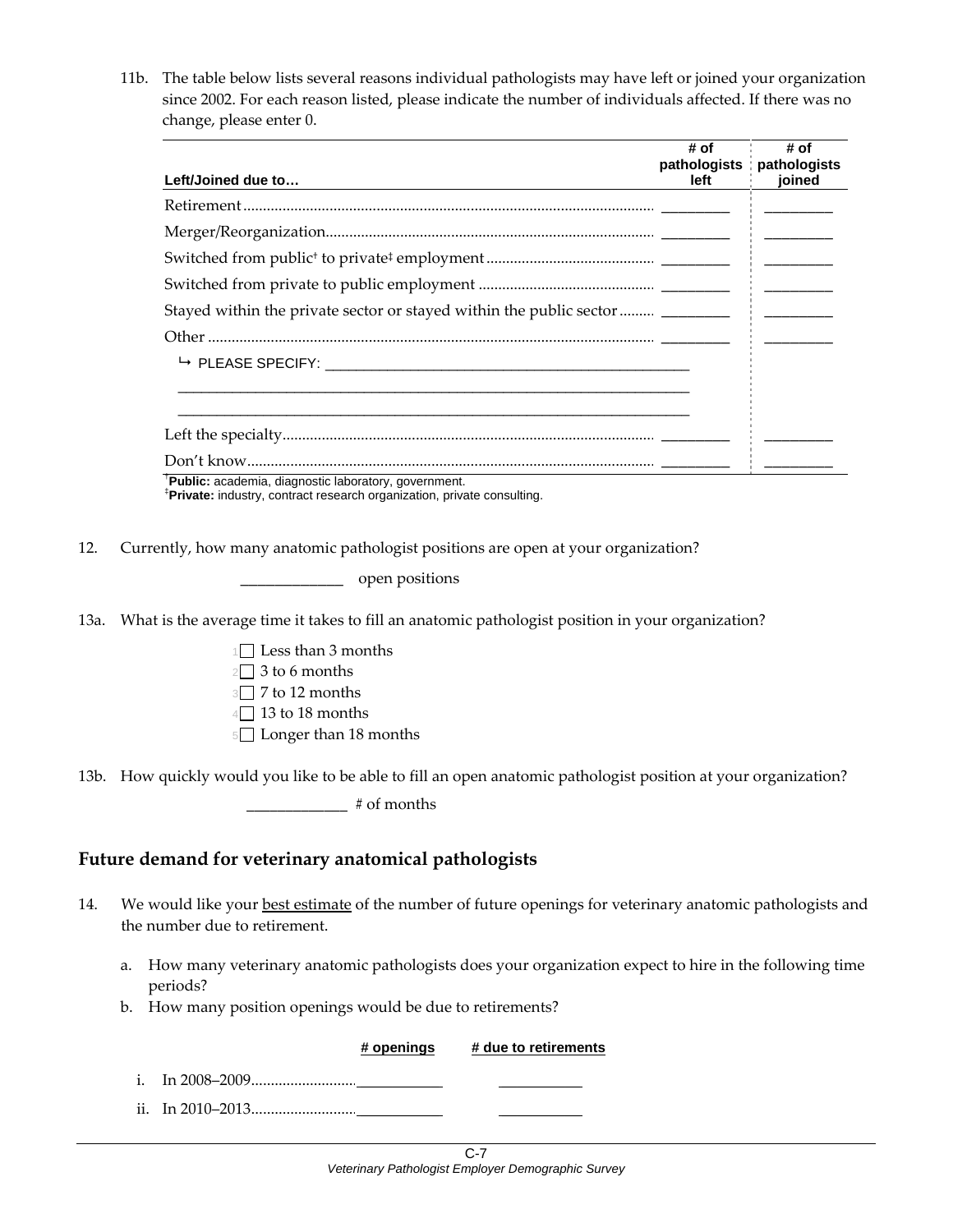|                                                | 15. What additional skill sets will be required for anatomic pathologist positions in the future that are not required |
|------------------------------------------------|------------------------------------------------------------------------------------------------------------------------|
| currently by your organization? (PLEASE LIST.) |                                                                                                                        |

\_\_\_\_\_\_\_\_\_\_\_\_\_\_\_\_\_\_\_\_\_\_\_\_\_\_\_\_\_\_\_\_\_\_\_\_\_\_\_\_\_\_\_\_\_\_\_\_\_\_\_\_\_\_\_\_\_\_\_\_\_\_\_\_\_\_\_\_\_\_\_\_\_\_\_\_\_\_\_\_\_\_\_\_\_\_\_\_ \_\_\_\_\_\_\_\_\_\_\_\_\_\_\_\_\_\_\_\_\_\_\_\_\_\_\_\_\_\_\_\_\_\_\_\_\_\_\_\_\_\_\_\_\_\_\_\_\_\_\_\_\_\_\_\_\_\_\_\_\_\_\_\_\_\_\_\_\_\_\_\_\_\_\_\_\_\_\_\_\_\_\_\_\_\_\_\_ \_\_\_\_\_\_\_\_\_\_\_\_\_\_\_\_\_\_\_\_\_\_\_\_\_\_\_\_\_\_\_\_\_\_\_\_\_\_\_\_\_\_\_\_\_\_\_\_\_\_\_\_\_\_\_\_\_\_\_\_\_\_\_\_\_\_\_\_\_\_\_\_\_\_\_\_\_\_\_\_\_\_\_\_\_\_\_\_ \_\_\_\_\_\_\_\_\_\_\_\_\_\_\_\_\_\_\_\_\_\_\_\_\_\_\_\_\_\_\_\_\_\_\_\_\_\_\_\_\_\_\_\_\_\_\_\_\_\_\_\_\_\_\_\_\_\_\_\_\_\_\_\_\_\_\_\_\_\_\_\_\_\_\_\_\_\_\_\_\_\_\_\_\_\_\_\_ \_\_\_\_\_\_\_\_\_\_\_\_\_\_\_\_\_\_\_\_\_\_\_\_\_\_\_\_\_\_\_\_\_\_\_\_\_\_\_\_\_\_\_\_\_\_\_\_\_\_\_\_\_\_\_\_\_\_\_\_\_\_\_\_\_\_\_\_\_\_\_\_\_\_\_\_\_\_\_\_\_\_\_\_\_\_\_\_ \_\_\_\_\_\_\_\_\_\_\_\_\_\_\_\_\_\_\_\_\_\_\_\_\_\_\_\_\_\_\_\_\_\_\_\_\_\_\_\_\_\_\_\_\_\_\_\_\_\_\_\_\_\_\_\_\_\_\_\_\_\_\_\_\_\_\_\_\_\_\_\_\_\_\_\_\_\_\_\_\_\_\_\_\_\_\_\_

| If you can provide information about your organization's current and future employment of |
|-------------------------------------------------------------------------------------------|
| clinical pathologists, please continue with #16. If not, please skip to #28.              |

# **Current demand for veterinary clinical pathologists**

- 16. Given the current supply and demand of veterinary clinical pathologists,
	- $1$  The right number of clinical pathologists are being trained
	- $2 \square$  Not enough clinical pathologists are being trained
	- <sup>3</sup> Too many clinical pathologists are being trained
- 17a. Is it difficult to recruit qualified clinical pathologists in your organization?
	- $1 \square$  Yes  $2 \Box$  No  $\rightarrow$  SKIP TO #18a
	- 17b. Which of the following reasons make it difficult for your organization to recruit qualified clinical pathology candidates? (CHECK ALL THAT APPLY.)
		- 1<sup>1</sup> Salary restrictions
		- $2$  Candidates see job as too demanding
		- <sup>3</sup> Candidates see job as not challenging enough
		- 4<sup>1</sup> Lack of job security
		- 5 Lack of growth opportunities
		- $6$  Geographic location of organization
		- 7 Limited number of qualified clinical pathologists available
		- $8 \Box$  Other  $\rightarrow$  PLEASE SPECIFY:

#### **IF YOU CHECKED ONLY ONE REASON, SKIP TO #18a**

\_\_\_\_\_\_\_\_\_\_\_\_\_\_\_\_\_\_\_\_\_\_\_\_\_\_\_\_\_\_\_\_\_\_\_\_\_\_\_\_\_\_\_\_\_\_\_\_\_\_\_\_\_\_\_\_\_\_\_\_\_\_\_\_\_\_\_\_\_\_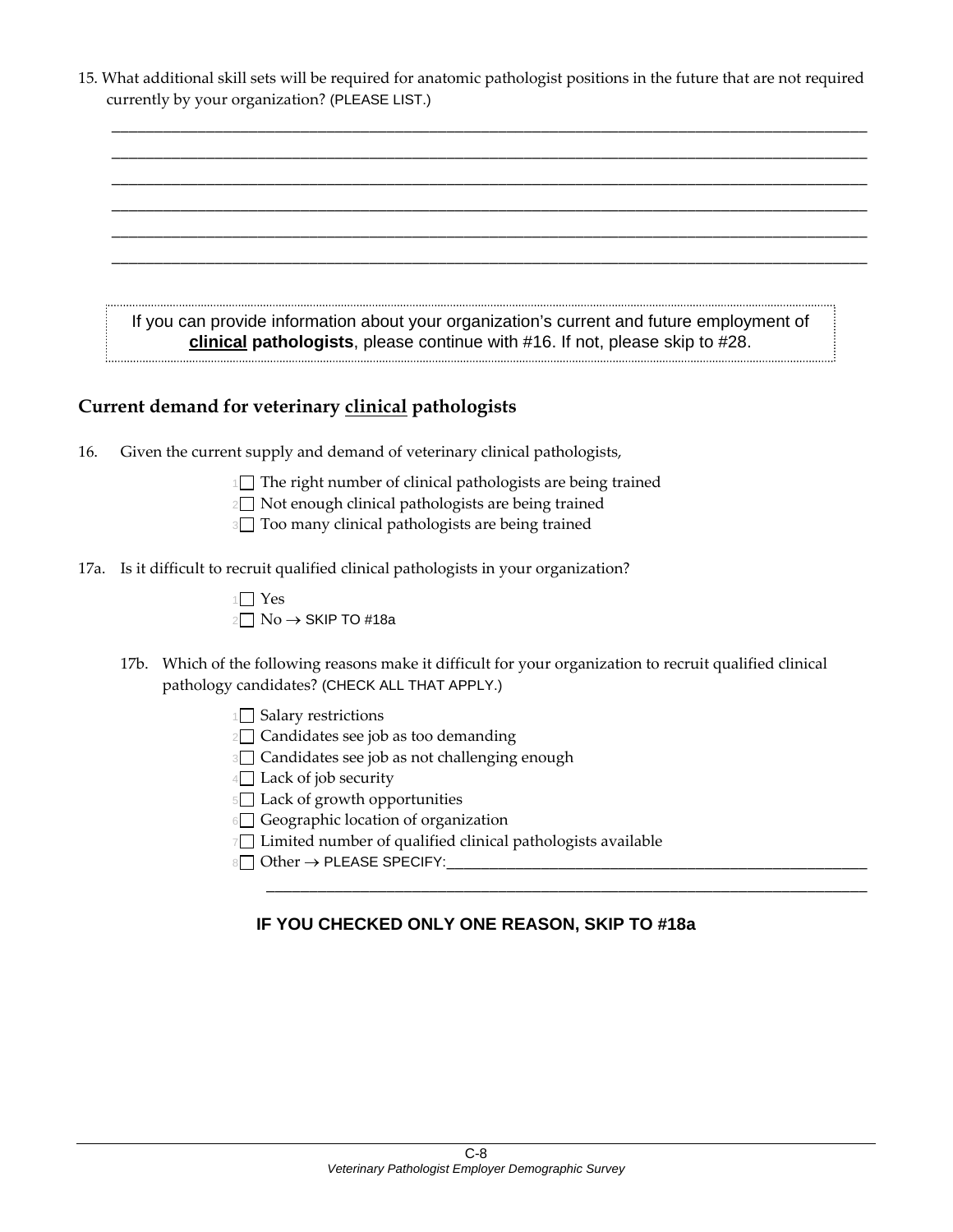- 17c. What is the primary reason it is difficult for your organization to recruit qualified clinical pathology candidates? (CHECK ONLY ONE.)
	- $1$  Salary restrictions
	- $2\Box$  Candidates see job as too demanding
	- 3<sup>1</sup> Candidates see job as not challenging enough
	- $4\Box$  Lack of job security
	- 5<sup>1</sup> Lack of growth opportunities
	- $6$  Geographic location of organization
	- 7<sup>1</sup> Limited number of qualified clinical pathologists available
	- <sup>8</sup> Other → PLEASE SPECIFY:\_\_\_\_\_\_\_\_\_\_\_\_\_\_\_\_\_\_\_\_\_\_\_\_\_\_\_\_\_\_\_\_\_\_\_\_\_\_\_\_\_\_\_\_\_\_\_\_\_
- 18a. During the last two years, have there been any open clinical pathology positions at your organization?

| $1 \square$ Yes          |
|--------------------------|
| $2\Box$ No → SKIP TO #19 |

18b. During the last two years, what has been the average number of qualified applicants for each clinical pathology position available at your organization?

\_\_\_\_\_\_\_\_\_\_\_\_\_\_\_\_\_\_\_\_\_\_\_\_\_\_\_\_\_\_\_\_\_\_\_\_\_\_\_\_\_\_\_\_\_\_\_\_\_\_\_\_\_\_\_\_\_\_\_\_\_\_\_\_\_\_\_\_\_\_

\_\_\_\_\_\_\_\_\_\_\_\_ candidates

- 19. Compared to <u>five years ago</u>, are there currently fewer qualified clinical pathology candidates, about the same number of qualified candidates, or more qualified candidates?
	- $1 \square$  Fewer candidates

 $2 \Box$  About the same number

- 3<del>∩</del> More candidates
- 20. Recognizing that different clinical pathology positions may have different requirements, which of the following qualifications are minimum requirements for all anatomic pathology positions at your organization? (CHECK ALL THAT APPLY.)
	- 1<sup>1</sup> Residency training
	- $2 \Box$  ACVP board eligibility
	- **3** ACVP board certification
	- $4\Box$  ECVP board certification
	- $5$  Ph.D.
	- $6 \Box$  Other  $\rightarrow$  PLEASE SPECIFY:
- 21a. Would your organization hire a clinical pathologist that is not ACVP board certified?

 $1 \square$  Yes  $2 \Box$  No  $\rightarrow$  SKIP TO #22

21b. Would your organization expect a newly‐hired clinical pathologist without ACVP certification to complete certification at some point after being hired?

| c |
|---|
|   |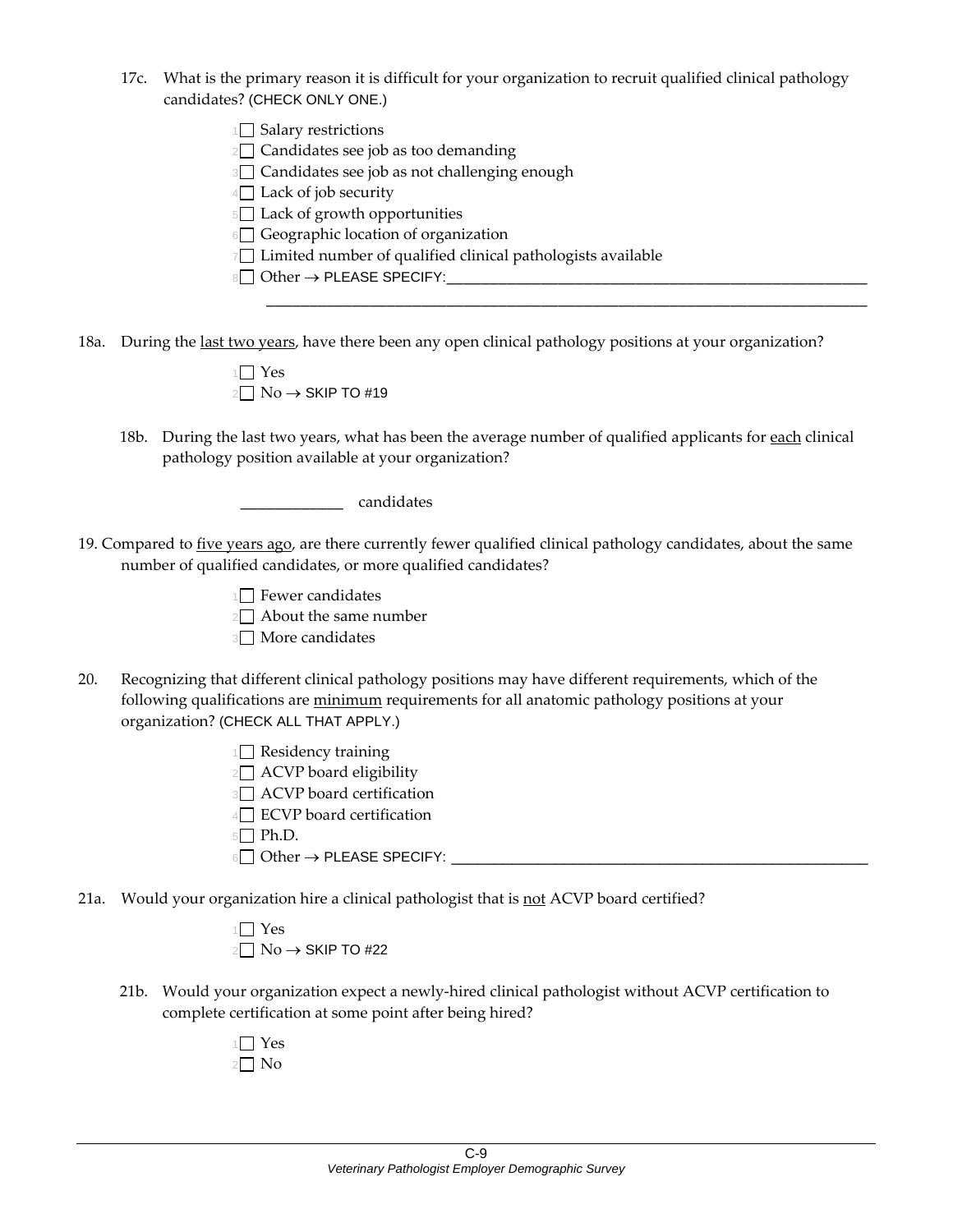- 22. If you have a candidate who is ACVP board certified in pathology, how important is it that the person also have a Ph.D.?
	- $1$  Very important
	- $2 \square$  Somewhat important
	- **3** Not too important
	- $4\Box$  Not at all important
	- 5 Depends upon the position
- 23a. Since 2002, has the number of clinical pathologist positions in your organization increased, decreased, or stayed the same?
	- $1$  Increased
	- $2 \Box$  Decreased

3 Stayed about the same → SKIP TO #24

23b. The table below lists several reasons individual pathologists may have left or joined your organization since 2002. For each reason listed, please indicate the number of individuals affected. If there was no change, please enter 0.

|                                                                                | # of | # of<br>pathologists pathologists                              |
|--------------------------------------------------------------------------------|------|----------------------------------------------------------------|
| Left/Joined due to                                                             | left | ioined                                                         |
|                                                                                |      |                                                                |
|                                                                                |      |                                                                |
|                                                                                |      |                                                                |
|                                                                                |      | <u> 1999 - Alexandro Alexandro III e alexandro de la conte</u> |
| Stayed within the private sector or stayed within the public sector  _________ |      |                                                                |
|                                                                                |      |                                                                |
|                                                                                |      |                                                                |
|                                                                                |      |                                                                |
|                                                                                |      |                                                                |
|                                                                                |      |                                                                |
|                                                                                |      |                                                                |

<sup>†</sup>**Public:** academia, diagnostic laboratory, government.<br>‡**Private:** industry, contrast research examination, priva

**Private:** industry, contract research organization, private consulting.

24. Currently, how many clinical pathologist positions are open at your organization?

\_\_\_\_\_\_\_\_\_\_\_\_ positions

- 25a. What is the average time it takes to fill a clinical pathologist position in your organization?
	- $1 \square$  Less than 3 months
	- $2 \square$  3 to 6 months
	- $3$  7 to 12 months
	- $4$  13 to 18 months
	- 5<sup>1</sup> Longer than 18 months

25b. How quickly would you like to be able to fill an open clinical pathologist position at your organization?

**\_\_\_\_\_\_\_\_\_\_\_\_\_\_** # of months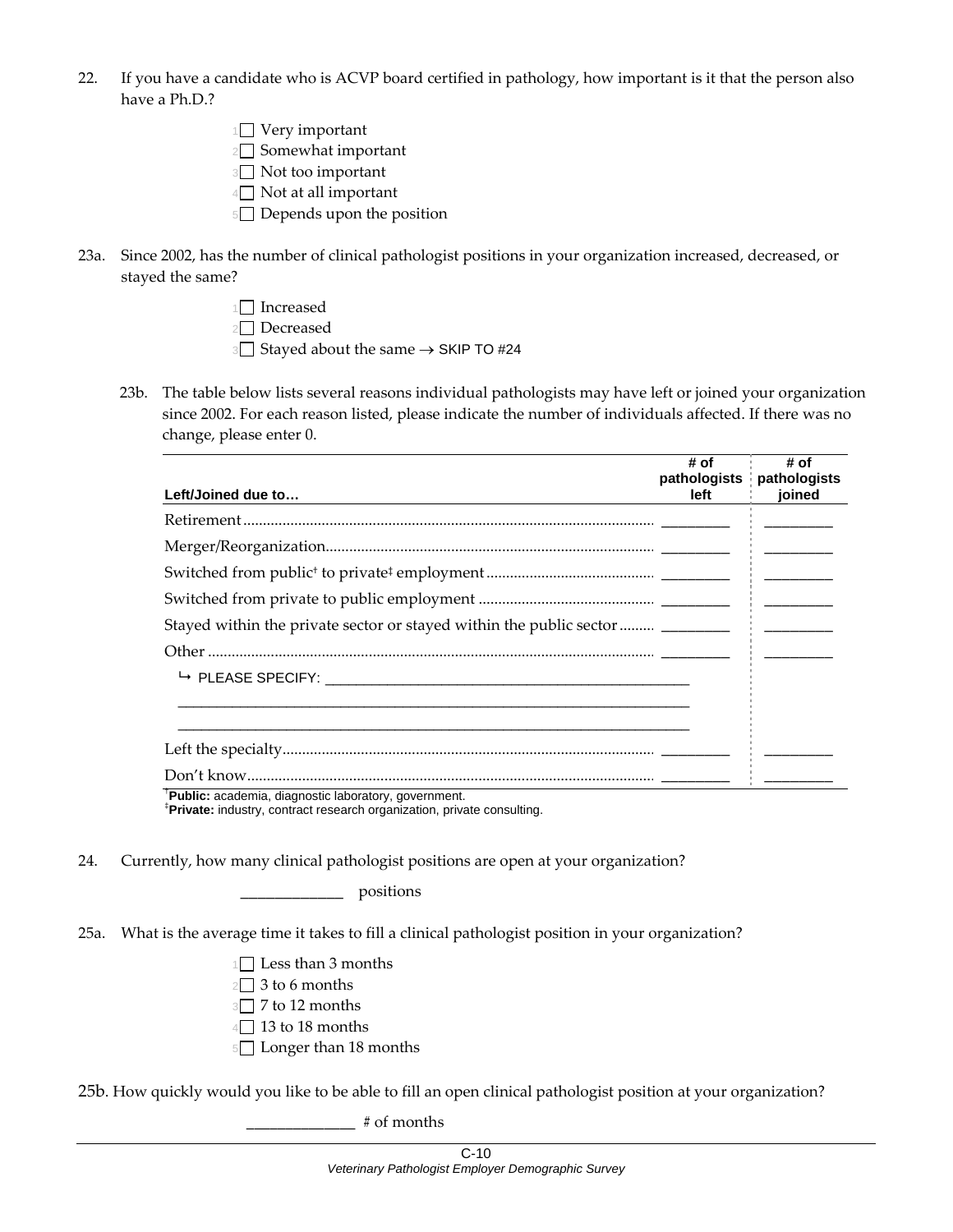# **Future demand for veterinary clinical pathologists**

- 26. We would like your best estimate of the number of future openings for veterinary clinical pathologists and the number due to retirement.
	- a. How many veterinary clinical pathologists does your organization expect to hire in the following time periods?
	- b. How many position openings would be due to retirements?

#### **# openings # due to retirements**

\_\_\_\_\_\_\_\_\_\_\_\_\_\_\_\_\_\_\_\_\_\_\_\_\_\_\_\_\_\_\_\_\_\_\_\_\_\_\_\_\_\_\_\_\_\_\_\_\_\_\_\_\_\_\_\_\_\_\_\_\_\_\_\_\_\_\_\_\_\_\_\_\_\_\_\_\_\_\_\_\_\_\_\_\_\_ \_\_\_\_\_\_\_\_\_\_\_\_\_\_\_\_\_\_\_\_\_\_\_\_\_\_\_\_\_\_\_\_\_\_\_\_\_\_\_\_\_\_\_\_\_\_\_\_\_\_\_\_\_\_\_\_\_\_\_\_\_\_\_\_\_\_\_\_\_\_\_\_\_\_\_\_\_\_\_\_\_\_\_\_\_\_ \_\_\_\_\_\_\_\_\_\_\_\_\_\_\_\_\_\_\_\_\_\_\_\_\_\_\_\_\_\_\_\_\_\_\_\_\_\_\_\_\_\_\_\_\_\_\_\_\_\_\_\_\_\_\_\_\_\_\_\_\_\_\_\_\_\_\_\_\_\_\_\_\_\_\_\_\_\_\_\_\_\_\_\_\_\_ \_\_\_\_\_\_\_\_\_\_\_\_\_\_\_\_\_\_\_\_\_\_\_\_\_\_\_\_\_\_\_\_\_\_\_\_\_\_\_\_\_\_\_\_\_\_\_\_\_\_\_\_\_\_\_\_\_\_\_\_\_\_\_\_\_\_\_\_\_\_\_\_\_\_\_\_\_\_\_\_\_\_\_\_\_\_ \_\_\_\_\_\_\_\_\_\_\_\_\_\_\_\_\_\_\_\_\_\_\_\_\_\_\_\_\_\_\_\_\_\_\_\_\_\_\_\_\_\_\_\_\_\_\_\_\_\_\_\_\_\_\_\_\_\_\_\_\_\_\_\_\_\_\_\_\_\_\_\_\_\_\_\_\_\_\_\_\_\_\_\_\_\_ \_\_\_\_\_\_\_\_\_\_\_\_\_\_\_\_\_\_\_\_\_\_\_\_\_\_\_\_\_\_\_\_\_\_\_\_\_\_\_\_\_\_\_\_\_\_\_\_\_\_\_\_\_\_\_\_\_\_\_\_\_\_\_\_\_\_\_\_\_\_\_\_\_\_\_\_\_\_\_\_\_\_\_\_\_\_

\_\_\_\_\_\_\_\_\_\_\_\_\_\_\_\_\_\_\_\_\_\_\_\_\_\_\_\_\_\_\_\_\_\_\_\_\_\_\_\_\_\_\_\_\_\_\_\_\_\_\_\_\_\_\_\_\_\_\_\_\_\_\_\_\_\_\_\_\_\_\_\_\_\_\_\_\_\_\_\_\_\_\_\_\_\_ \_\_\_\_\_\_\_\_\_\_\_\_\_\_\_\_\_\_\_\_\_\_\_\_\_\_\_\_\_\_\_\_\_\_\_\_\_\_\_\_\_\_\_\_\_\_\_\_\_\_\_\_\_\_\_\_\_\_\_\_\_\_\_\_\_\_\_\_\_\_\_\_\_\_\_\_\_\_\_\_\_\_\_\_\_\_ \_\_\_\_\_\_\_\_\_\_\_\_\_\_\_\_\_\_\_\_\_\_\_\_\_\_\_\_\_\_\_\_\_\_\_\_\_\_\_\_\_\_\_\_\_\_\_\_\_\_\_\_\_\_\_\_\_\_\_\_\_\_\_\_\_\_\_\_\_\_\_\_\_\_\_\_\_\_\_\_\_\_\_\_\_\_ \_\_\_\_\_\_\_\_\_\_\_\_\_\_\_\_\_\_\_\_\_\_\_\_\_\_\_\_\_\_\_\_\_\_\_\_\_\_\_\_\_\_\_\_\_\_\_\_\_\_\_\_\_\_\_\_\_\_\_\_\_\_\_\_\_\_\_\_\_\_\_\_\_\_\_\_\_\_\_\_\_\_\_\_\_\_ \_\_\_\_\_\_\_\_\_\_\_\_\_\_\_\_\_\_\_\_\_\_\_\_\_\_\_\_\_\_\_\_\_\_\_\_\_\_\_\_\_\_\_\_\_\_\_\_\_\_\_\_\_\_\_\_\_\_\_\_\_\_\_\_\_\_\_\_\_\_\_\_\_\_\_\_\_\_\_\_\_\_\_\_\_\_ \_\_\_\_\_\_\_\_\_\_\_\_\_\_\_\_\_\_\_\_\_\_\_\_\_\_\_\_\_\_\_\_\_\_\_\_\_\_\_\_\_\_\_\_\_\_\_\_\_\_\_\_\_\_\_\_\_\_\_\_\_\_\_\_\_\_\_\_\_\_\_\_\_\_\_\_\_\_\_\_\_\_\_\_\_\_ \_\_\_\_\_\_\_\_\_\_\_\_\_\_\_\_\_\_\_\_\_\_\_\_\_\_\_\_\_\_\_\_\_\_\_\_\_\_\_\_\_\_\_\_\_\_\_\_\_\_\_\_\_\_\_\_\_\_\_\_\_\_\_\_\_\_\_\_\_\_\_\_\_\_\_\_\_\_\_\_\_\_\_\_\_\_

- i. In 2008–2009....................... \_\_\_\_\_\_\_\_\_\_ \_\_\_\_\_\_\_\_\_\_
- ii. In 2010–2013....................... \_\_\_\_\_\_\_\_\_\_ \_\_\_\_\_\_\_\_\_\_
- 27. What additional skill sets will be required for clinical pathologist positions in the future that are not required currently by your organization? (PLEASE LIST.)

28. Other comments:

- 29. Which of the following reasons best describes why you chose to complete this paper questionnaire rather than the on-line questionnaire?
	- $1 \Box$  Never received an e-mail with a link to the on-line questionnaire
	- 2□ Received an e-mail but the link to the on-line questionnaire did not work
	- 3 Lost or deleted the e-mail with the link to the on-line questionnaire
	- 4 Prefer paper questionnaires over on‐line questionnaires
	- 5<sup>1</sup> Forgot to complete the questionnaire until the paper version arrived

#### **Thank you for your assistance!**

Please submit your completed questionnaire in the enclosed postage‐paid envelope to The University of Illinois at Chicago Survey Research Laboratory 412 S. Peoria Chicago, Illinois 60607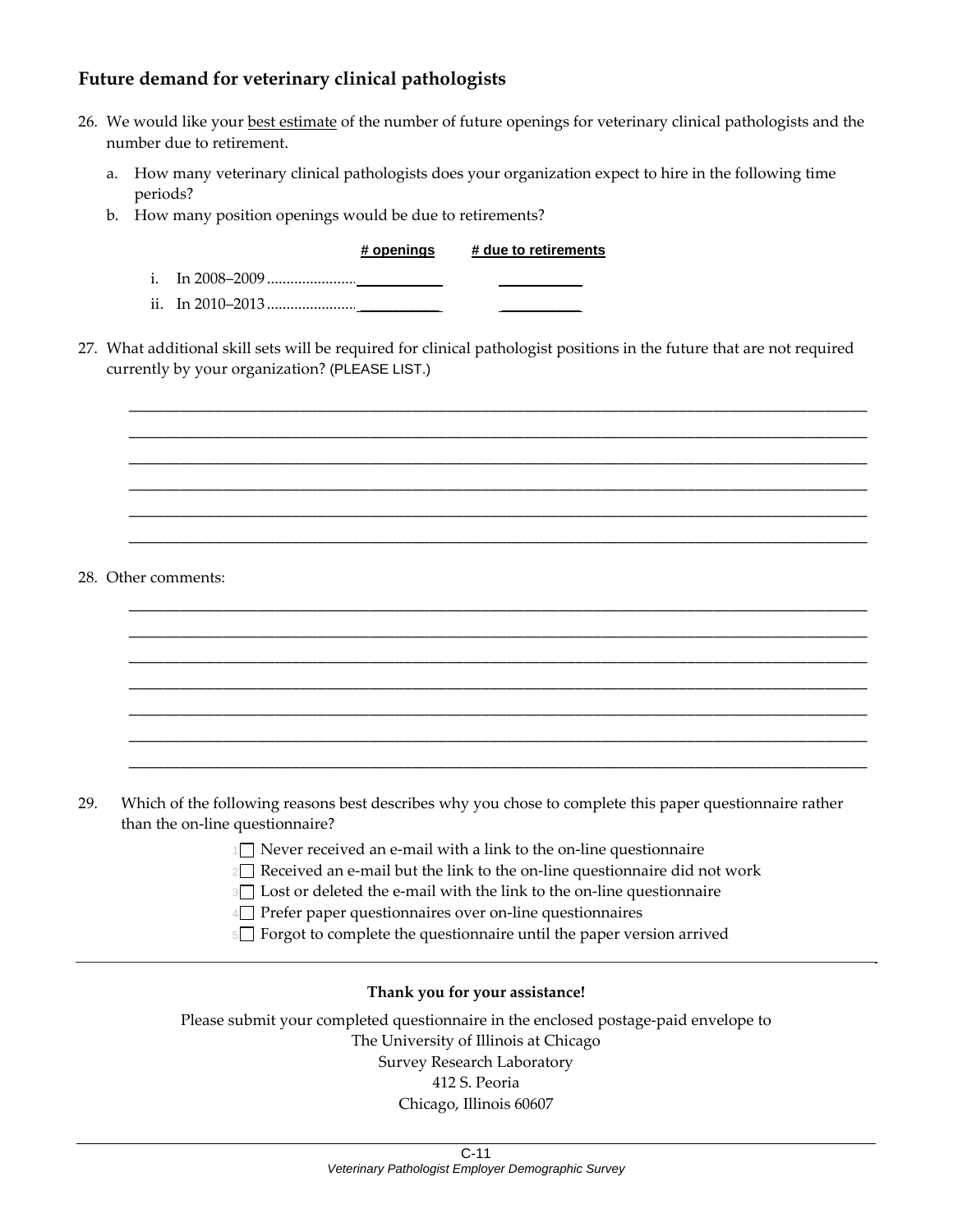# **Introductory E-mail**

The American College of Veterinary Pathologists (ACVP), in conjunction with the Society of Toxicologic Pathologist (STP) and the American Society of Veterinary Clinical Pathologists (ASVCP) recently initiated a new supply and demand study similar to the one first conducted in 2002. The ACVP has established a Demographics Subcommittee under the aegis of its Recruitment Committee to determine if there has been a change in demand for veterinary pathologists and whether there is a continued shortage of veterinary pathologists in the workplace. The Subcommittee plans to use the new information to propose modifications, if necessary, to the plans of the three participating organizations to address the shortfall issue.

The ACVP/STP/ASVCP Demographic Subcommittee is requesting your help in completing a questionnaire to determine:

- (1) if the shortage of qualified veterinary pathologists in the workplace has decreased, increased or stayed the same since 2002, and
- (2) the projected demand for veterinary pathologists in the next five years.

The Subcommittee also hopes to share the information with the National Academy of Sciences committee, *Assessing the Current and Future Workforce Needs in Veterinary Medicine*, as part of its report to Congress in relation to the proposed Veterinary Medicine Workforce Act.

You are receiving a link to the questionnaire because you have been identified by the Subcommittee as someone who employs veterinary pathologists. Another questionnaire is being sent to veterinary pathology training programs in North America. Completing the questionnaire should take approximately 20 minutes of your time. Clicking on the URL link in this e-mail, or pasting it into your browser, will take you to the questionnaire.

The Survey Research Laboratory (SRL) at the University of Illinois at Chicago is assisting us with this survey. If you would like to download a paper copy of this questionnaire for information gathering purposes, you will find it at the following study link: www.srl.uic.edu/vpemploy.htm *However, please be sure to complete the questionnaire online.*

If you have any questions about this study, please contact ACVP's Executive Director Wendy Coe at (608)443-2466 ext. 149 or by email at wcoe@acvp.org. For questions regarding how to access your questionnaire online, please contact Kelly Ann Marzano, Project Coordinator at the Survey Research Laboratory, at (312)996-6475 or by email at kellym@srl.uic.edu. Thank you in advance for taking the time to help us with this research.

Sincerely, Matthew A. Wallig Chair, ACVP Demographics Subcommittee

Click here to access the questionnaire: <Link to questionnaire>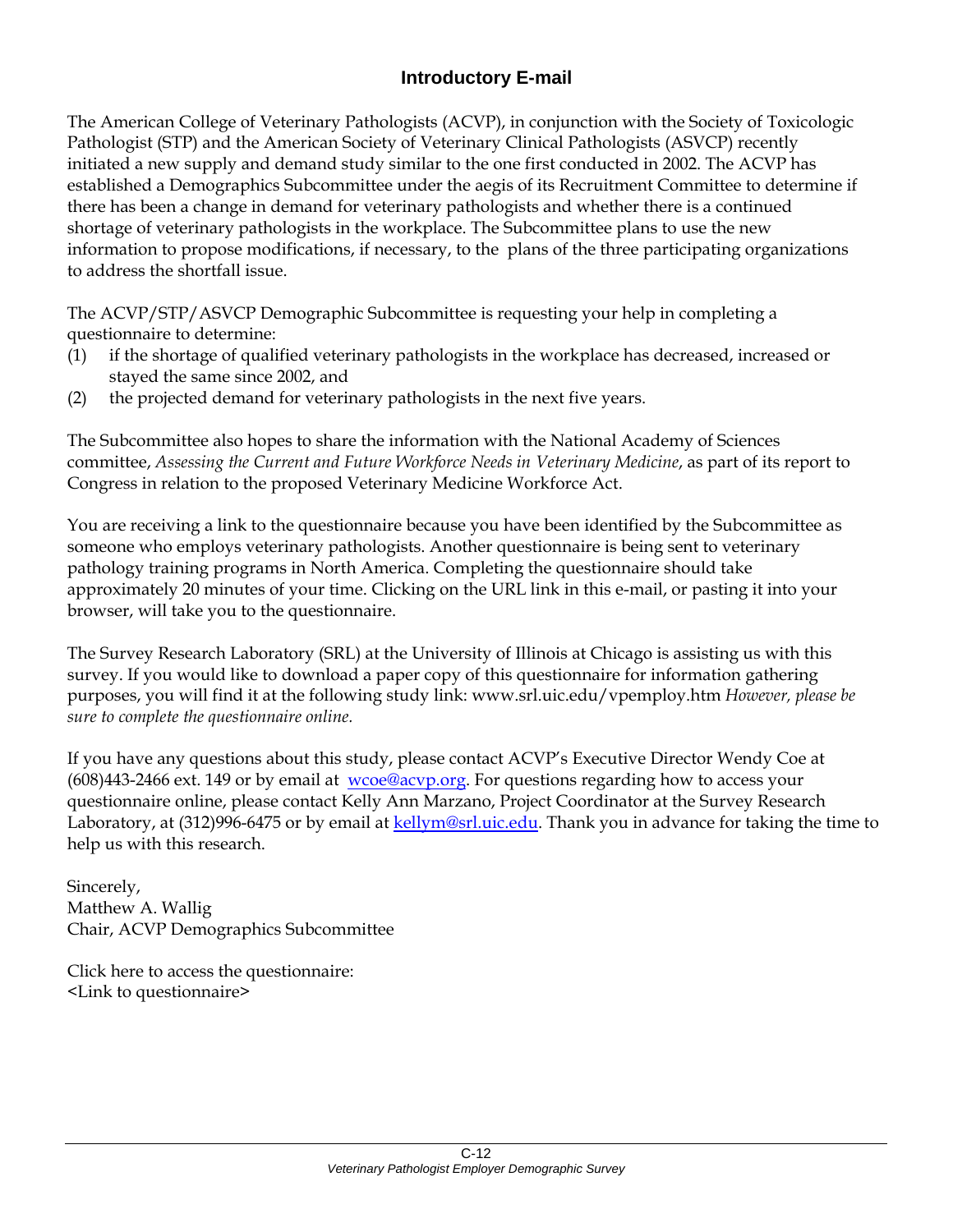Dear <Salutation> <Last Name>,

Recently we sent you an e-mail with a link to a questionnaire from the American College of Veterinary Pathologists, the Society of Toxicologic Pathologists, and the American Society of Veterinary Clinical Pathologists that we would like you to complete. More information about the study can be found at: www.srl.uic.edu/vpemploy.htm If you have completed this questionnaire online already, thank you and you may disregard this notice. If you have not yet completed the questionnaire, we urge you to take time to do so as soon as possible. Clicking on the URL link at the end of this e-mail, or pasting it into your browser, will take you to the survey.

If you have any questions, please contact Kelly Ann Marzano at the Survey Research Laboratory at  $(312)996-6475$  or by email at  $kellym@srl.uic.edu$ . Thank you for your assistance.

Sincerely, Kelly Ann Marzano Project Coordinator Survey Research Laboratory

Click here: <Link to questionnaire>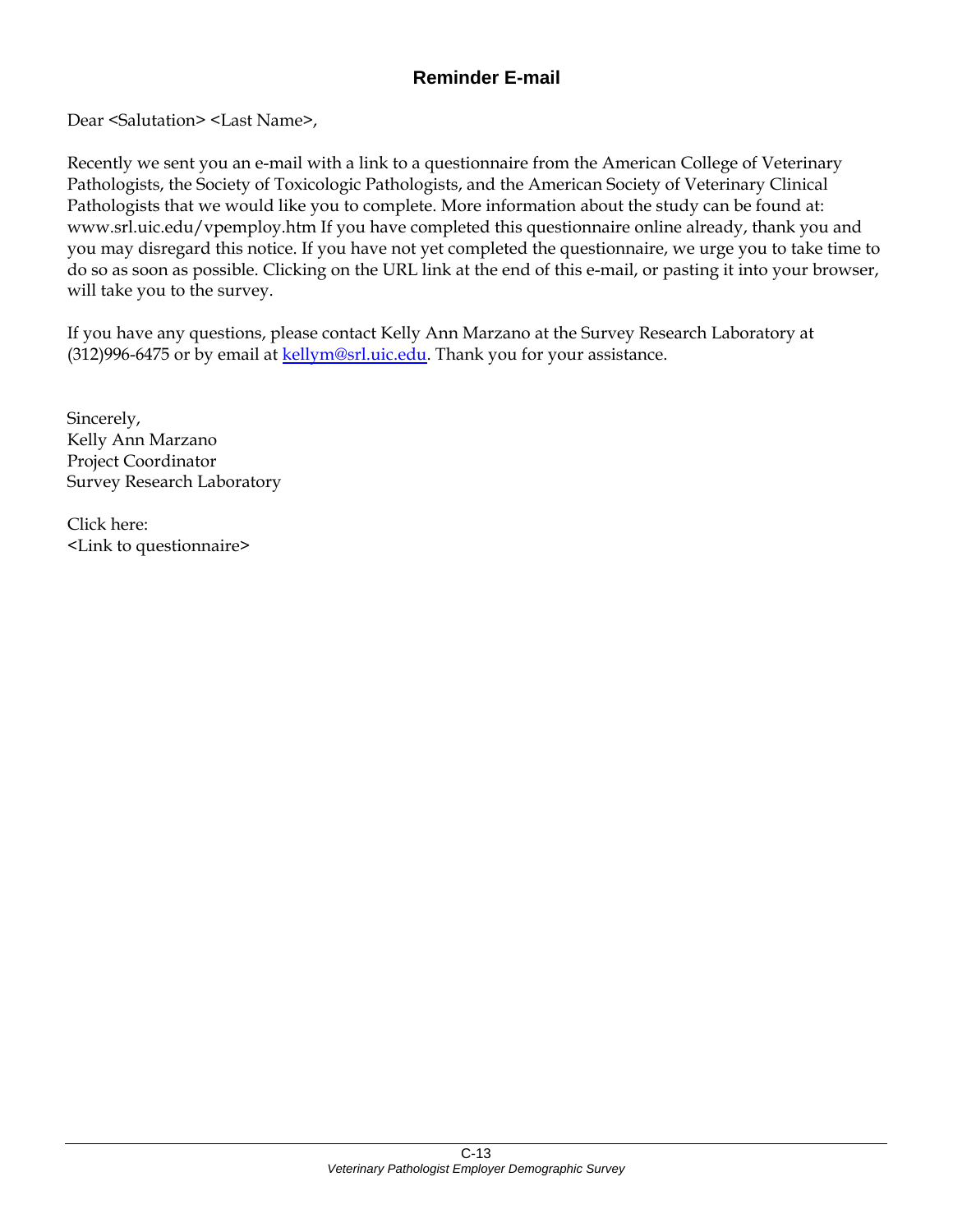

**Veterinary Pathologist Employer Survey**

**This questionnaire has two main sections: one dealing with current and future employment of veterinary anatomic pathologists and one addressing current and future employment of veterinary clinical pathologists. If you are responsible for only one of these two programs, please gather the information you will need from the other program.** 

**If your institution does not employ and has no plans to employ one of these types of pathologists, you do not need to complete the section that does not apply to your institution.**

Participation in this survey is voluntary, and you are free to stop answering this questionnaire anytime. Your decision to participate, decline, or withdraw from participation will have no effect on your status at or future relations with the University of Illinois, the ACVP, the STP, or the ASVCP. The information you provide will be kept completely confidential by the Survey Research Laboratory and will only be reported as group data; however, a summary will be sent to each institution that returns the questionnaire. There are no known risks to participating in this study.

If you have any questions, please contact Project Coordinator Kelly Marzano at (312) 996-6475 or via e-mail at kellym@srl.uic.edu. You also can visit our informational Web site at www.srl.uic.edu/vpemploy.htm (opens in new window).

**SUBMIT** 

Click "SUBMIT" to begin the survey.

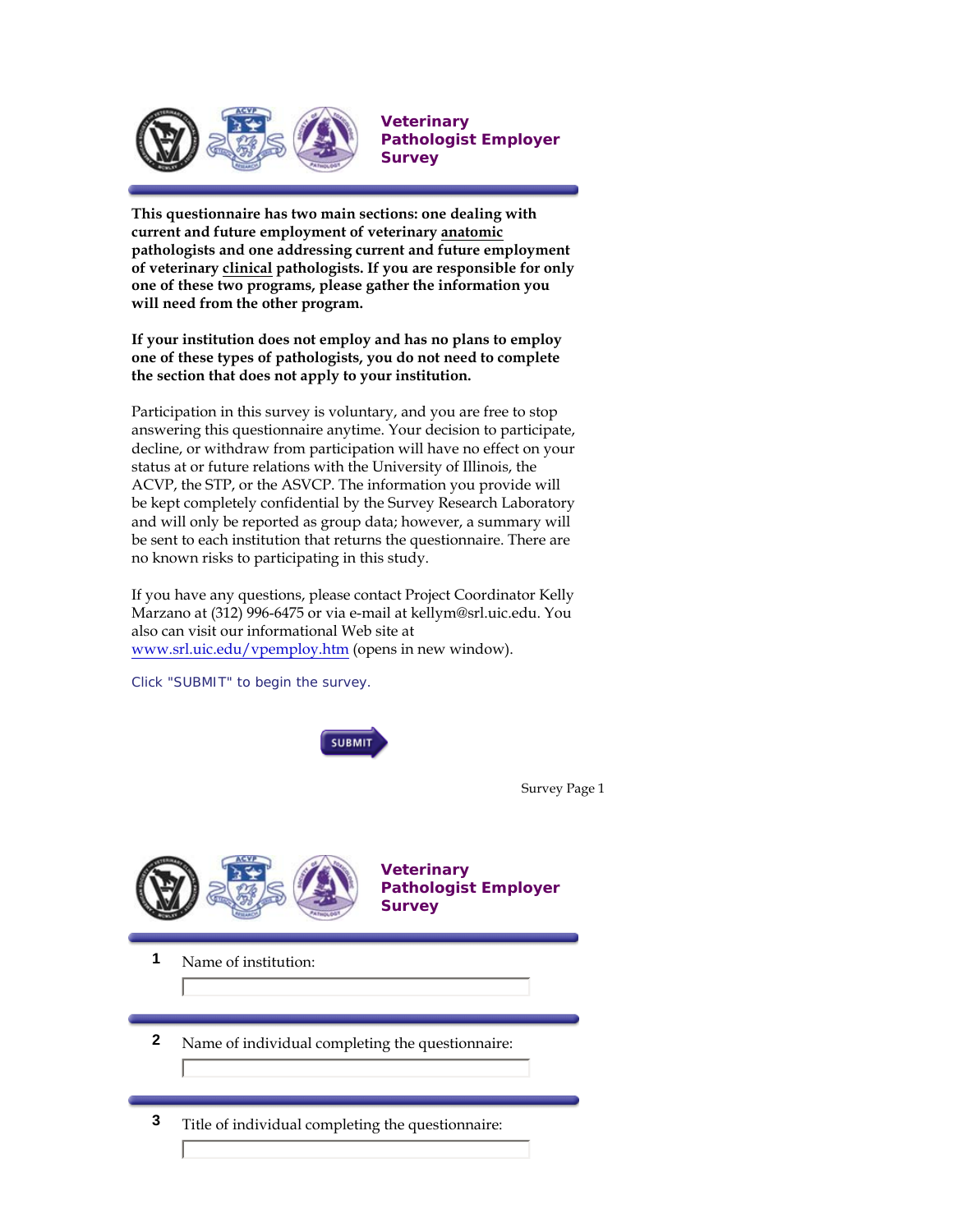| 4 | Department/unit of individual completing the<br>questionnaire:                                                                                                                              |
|---|---------------------------------------------------------------------------------------------------------------------------------------------------------------------------------------------|
| 5 | Currently, how many veterinary anatomic and clinical<br>pathologists are employed at your institution?<br>IF NONE, PLEASE ENTER "0."<br>Anatomic<br>pathologists:<br>Clinical pathologists: |
|   | <b>SUBMIT</b>                                                                                                                                                                               |

| Survey Page 2 |  |  |
|---------------|--|--|
|---------------|--|--|



The following questions refer to employment in your veterinary **anatomic** pathologist program. Please check only one box for each question unless otherwise specified.

To download a PDF of this questionnaire for purposes of information gathering, please click here (opens a new window).

**6** Will you be able to provide information about your organization's current and future employment of veterinary anatomic pathologists?

If your organization currently does not and has no plans to hire veterinary anatomic pathologists, select "No."

YES NO



Survey Page 3



**Veterinary Pathologist Employer Survey**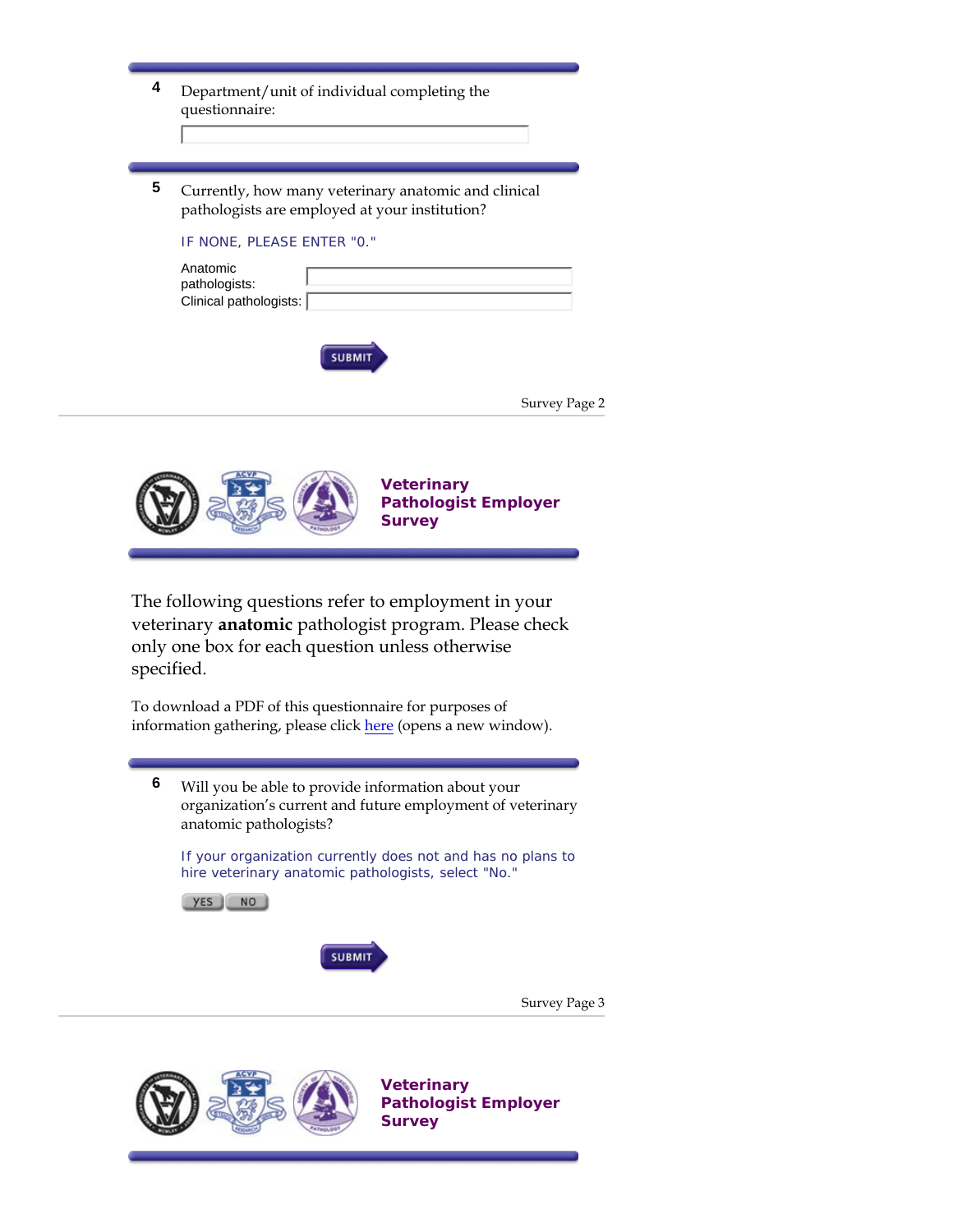- **7** Given the current supply and anticipated demand of veterinary anatomic pathologists,
	- The right number of anatomic pathologists are being trained 0
	- Not enough anatomic pathologists are being trained 0
	- Too many anatomic pathologists are being trained 0
- **8** Is it difficult to recruit qualified anatomic pathologists in your organization?



|  | Survey Page 4 |  |
|--|---------------|--|
|--|---------------|--|



**Veterinary Pathologist Employer Survey**

**9** Which of the following reasons make it difficult for your organization to recruit qualified anatomic pathology candidates?

#### PLEASE CHECK ALL THAT APPLY.

- Salary restrictions
- Candidates see job as too demanding
- Candidates see job as not challenging enough
- Lack of job security
- Lack of growth opportunities
- Geographic location of organization
- Limited number of qualified anatomic pathologists available
- Other (PLEASE SPECIFY)



Survey Page 5



**10** What is the **primary** reason it is difficult for your organization to recruit qualified anatomic pathology candidates?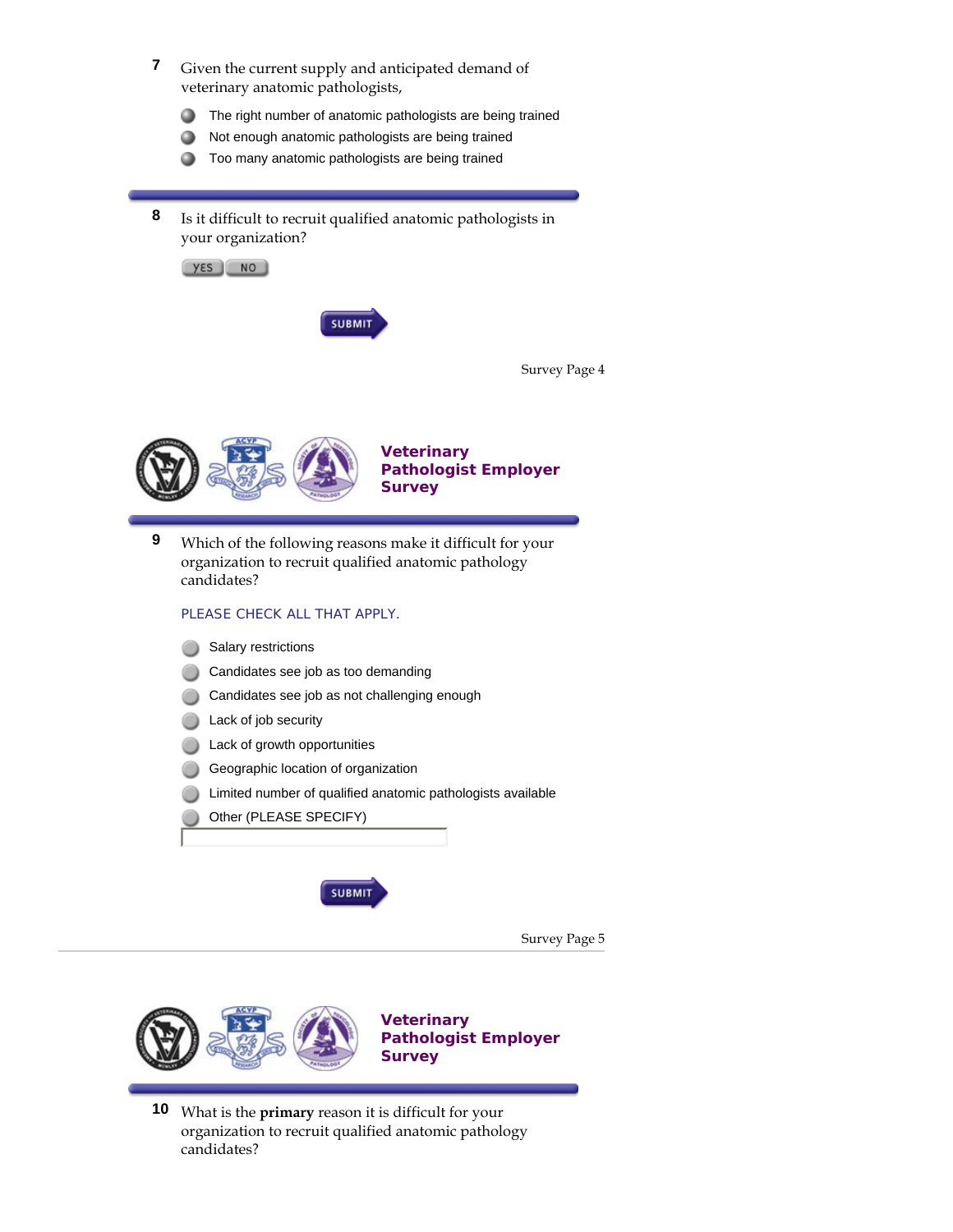#### IF YOU CHECKED ONLY ONE REASON IN THE PREVIOUS QUESTION, PLEASE SELECT "N/A."

- Salary restrictions 0
- 0 Candidates see job as too demanding
- Candidates see job as not challenging enough 0
- Lack of job security 0
- Lack of growth opportunities 0
- Geographic location of organization 0
- Limited number of qualified anatomic pathologists available Ο

N/A ≏

Other (PLEASE SPECIFY) a

**SUBMIT** 





**11** During the **last two years**, have there been any open anatomic pathology positions at your organization?

YES NO



Survey Page 7



**Pathologist Employer** 

**12** During the last two years, what has been the average number of qualified applicants for each anatomic pathology position available at your organization?



Survey Page 8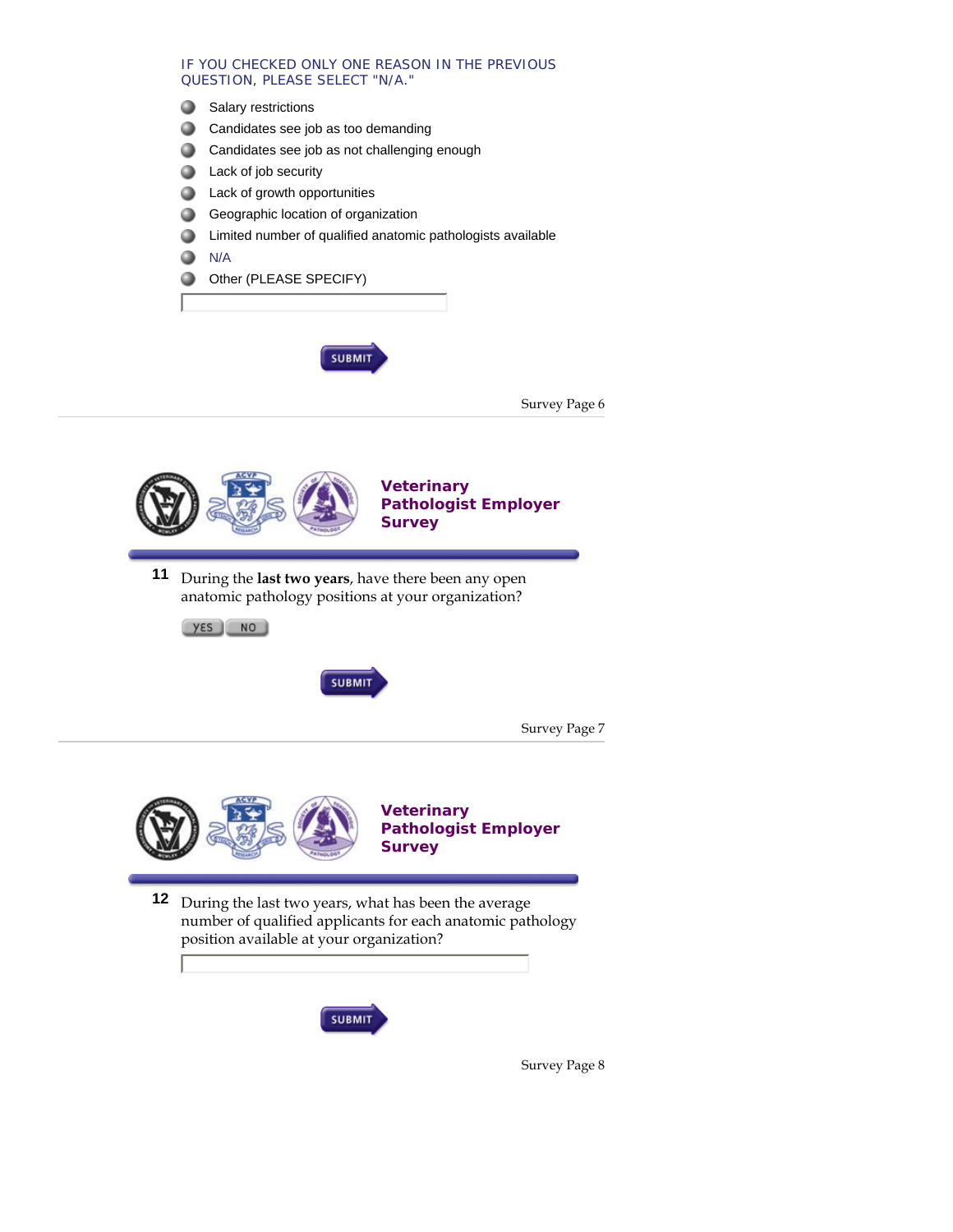

**Pathologist Employer Survey**

**Veterinary** 

- **13** Compared to **five years ago**, are there currently fewer qualified anatomic pathology candidates, about the same number of qualified candidates, or more qualified candidates?
	- 0 Fewer candidates
	- 0 About the same number
	- More candidates 0

**14** Recognizing that different anatomic pathology positions may have different requirements, which of the following qualifications are **minimum** requirements for all anatomic pathology positions at your organization?

#### PLEASE CHECK ALL THAT APPLY.

**15** Would your organization hire an anatomic pathologist that is **not** ACVP board certified?





Survey Page 10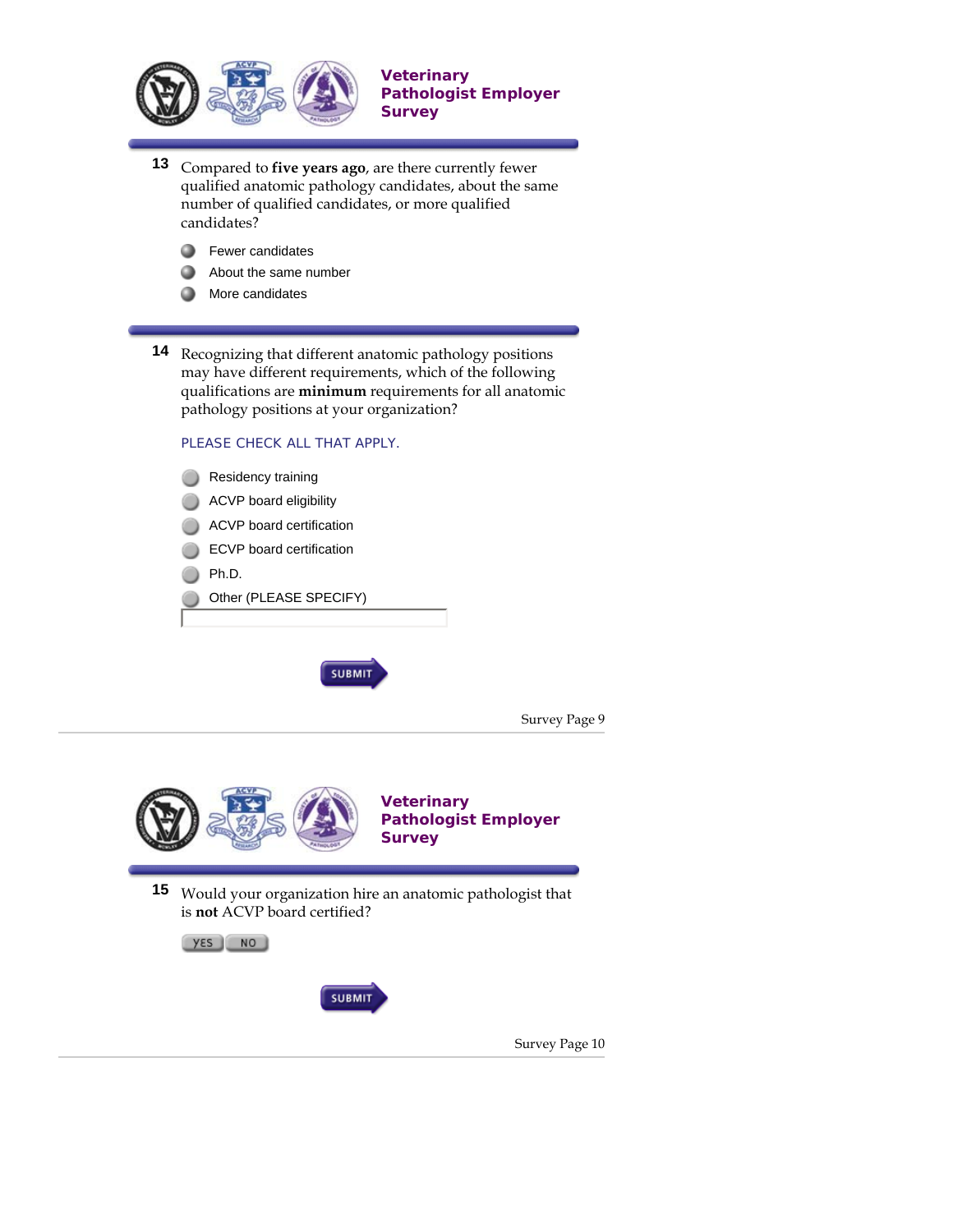

**16** Would your organization expect a newly hired anatomic pathologist without ACVP certification to complete certification at some point after being hired?





Survey Page 11



**Veterinary Pathologist Employer Survey**

- **17** If you have an anatomic pathologist candidate who is ACVP board certified in pathology, how important is it that the person also have a Ph.D.?
	- Very important 0
	- Somewhat important 0
	- Not too important 0
	- ۵ Not at all important
	- Depends upon the position 0

**SUBMIT** 

Survey Page 12



**Veterinary Pathologist Employer Survey**

**18** Since 2002, has the number of anatomic pathologist positions in your organization increased, decreased, or stayed the same?

- Increased 0
- Decreased Ω
- ≏ Stayed the same

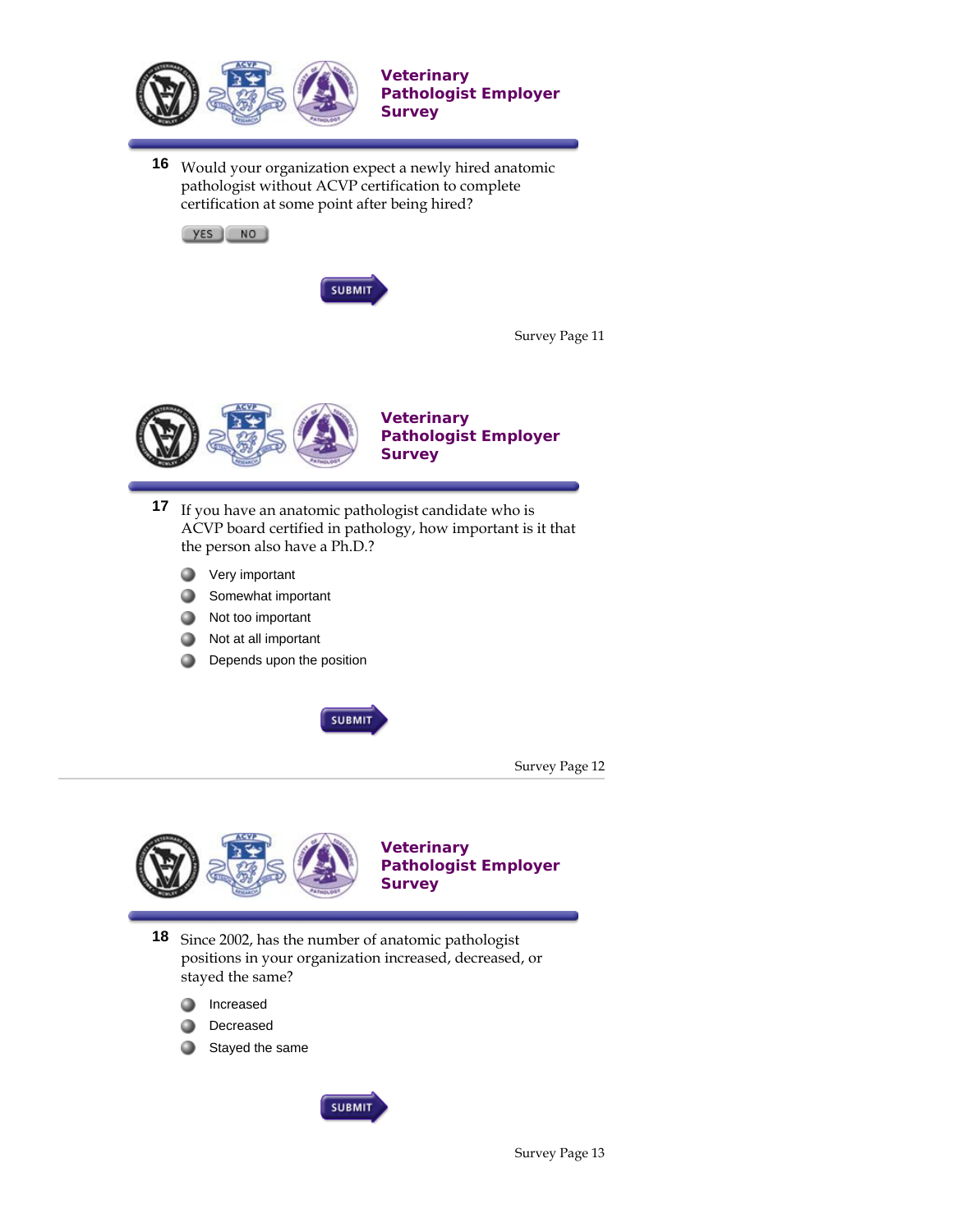

The next several screens ask about the reasons individual anatomic pathologists may have left or joined your organization **since 2002**. For each reason listed, please indicate the number of individuals affected. The first questions ask about pathologists **leaving** your organization.

# **Since 2002, how many individual anatomic pathologists have left your organization...**

| 19 | Due to retirement?                                                                                                                                                                                                   |
|----|----------------------------------------------------------------------------------------------------------------------------------------------------------------------------------------------------------------------|
|    | IF NONE, PLEASE ENTER "0."                                                                                                                                                                                           |
|    |                                                                                                                                                                                                                      |
|    |                                                                                                                                                                                                                      |
| 20 | Due to a merger or reorganization?                                                                                                                                                                                   |
|    | IF NONE, PLEASE ENTER "0."                                                                                                                                                                                           |
|    |                                                                                                                                                                                                                      |
|    |                                                                                                                                                                                                                      |
|    | <b>SUBMIT</b>                                                                                                                                                                                                        |
|    |                                                                                                                                                                                                                      |
|    | Survey Page 14                                                                                                                                                                                                       |
|    |                                                                                                                                                                                                                      |
|    |                                                                                                                                                                                                                      |
|    | <b>Veterinary</b><br><b>Pathologist Employer</b>                                                                                                                                                                     |
|    | <b>Survey</b>                                                                                                                                                                                                        |
|    |                                                                                                                                                                                                                      |
|    | Since 2002, how many individual anatomic                                                                                                                                                                             |
|    | pathologists have left your organization                                                                                                                                                                             |
|    |                                                                                                                                                                                                                      |
| 21 | Because they switched from public to private employment?                                                                                                                                                             |
|    | By public employment, we mean academia, diagnostic laboratory,<br>and government positions. By <i>private employment</i> , we mean<br>industry, contract research organization, and private consulting<br>positions. |
|    | IF NONE, PLEASE ENTER "0."                                                                                                                                                                                           |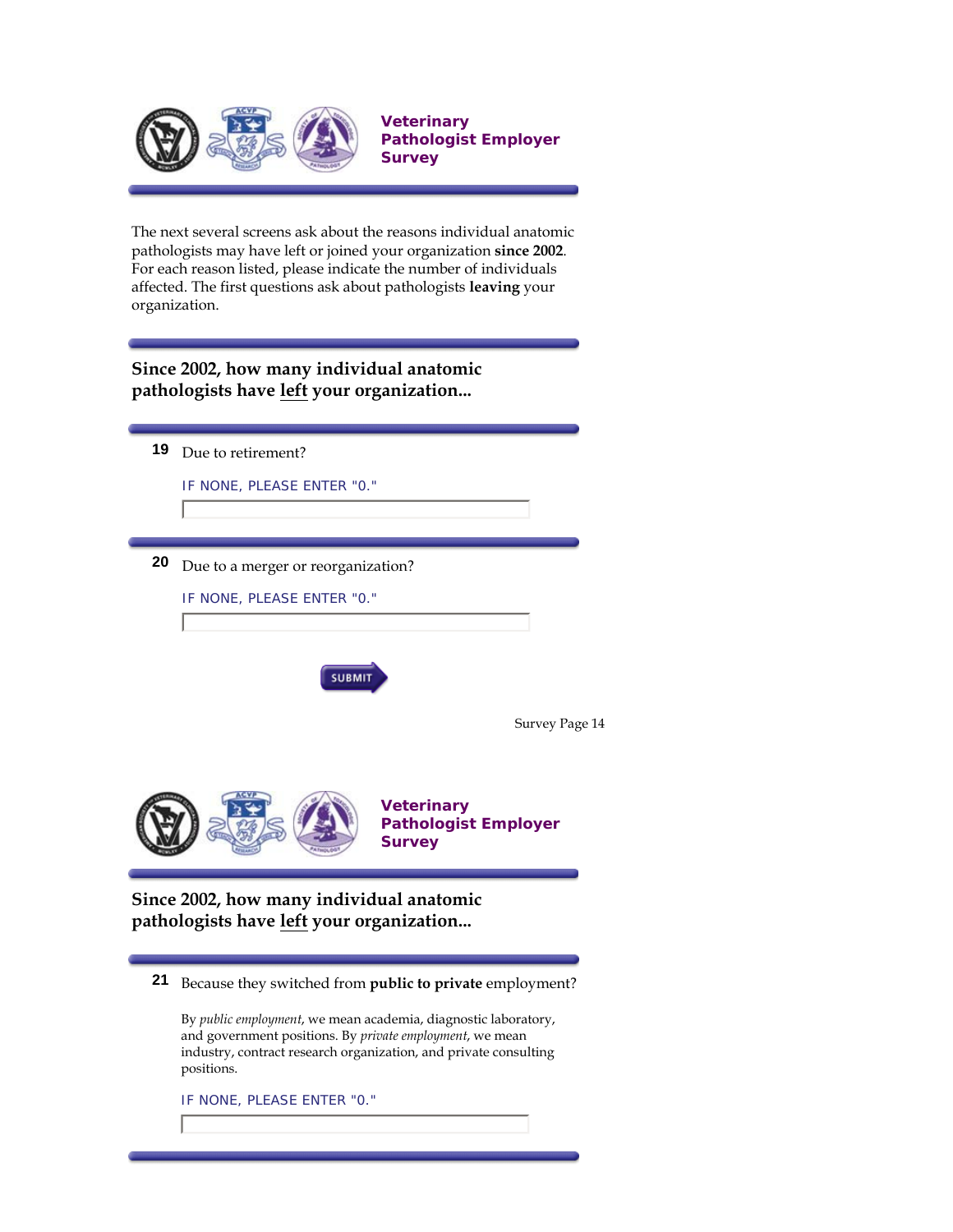

IF NONE, PLEASE ENTER "0."

**23** Who stayed within the same sector (i.e., went from the position at your organization to a position also in the public/private sector)?

IF NONE, PLEASE ENTER "0."



| Survey Page 15 |  |  |
|----------------|--|--|
|----------------|--|--|



**Since 2002, how many individual anatomic pathologists have left your organization...**

**24** Due to some other (known) reason(s)?

IF NONE, PLEASE ENTER "0."

**25** What was the reason(s) they left your organization?

IF YOU ENTERED "0" ABOVE, SKIP THIS QUESTION.



**26** Because they left the specialty?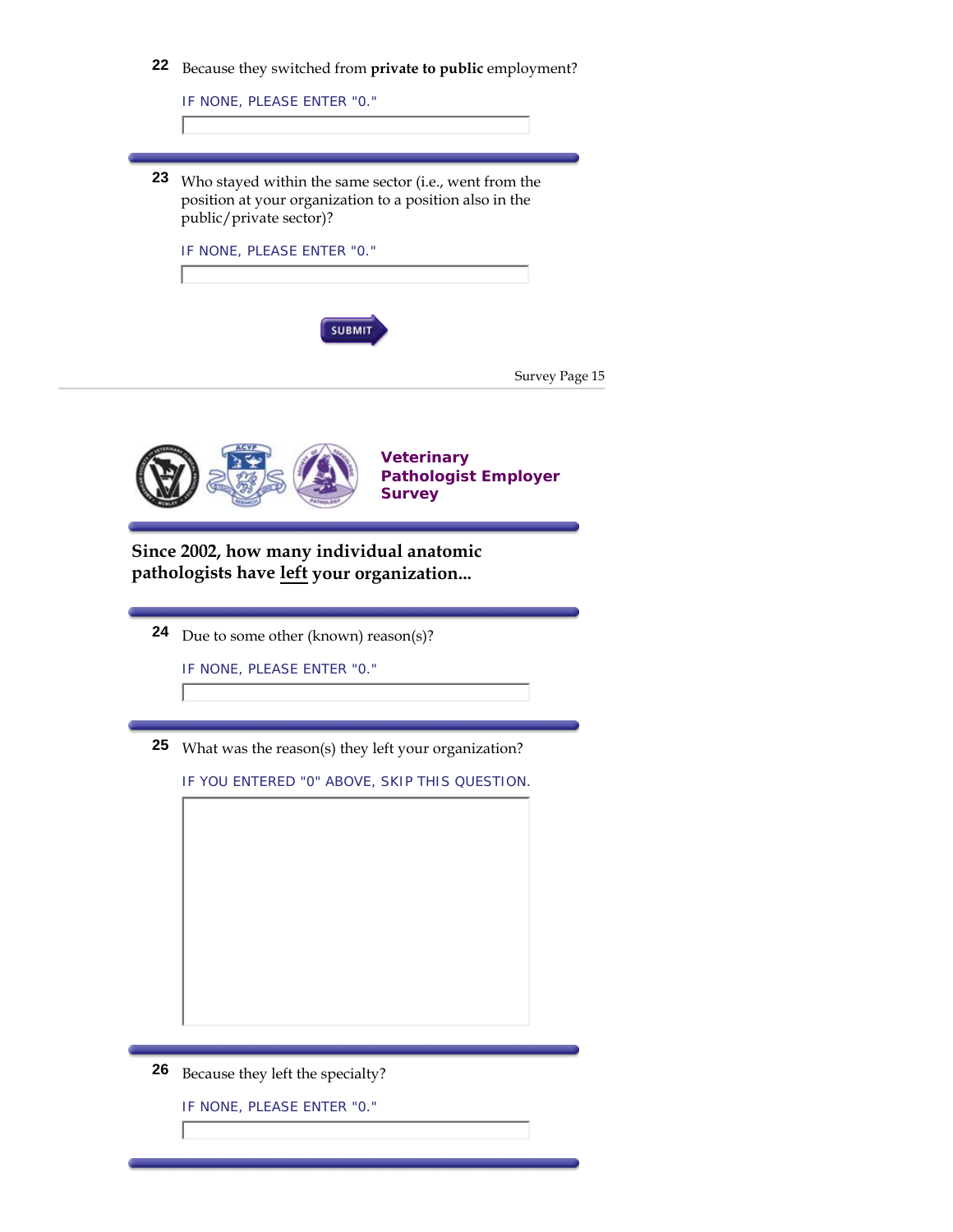# **27** For unknown reasons?

|    | <b>SUBMIT</b>                                                           |
|----|-------------------------------------------------------------------------|
|    | Survey Page 16                                                          |
|    | <b>Veterinary</b><br><b>Pathologist Employer</b><br><b>Survey</b>       |
|    | The next questions ask about pathologists joining your<br>organization. |
|    | Since 2002, how many individual anatomic                                |
|    | pathologists have joined your organization                              |
| 28 |                                                                         |
|    | Due to a merger or reorganization?<br>IF NONE, PLEASE ENTER "0."        |
|    |                                                                         |
|    |                                                                         |
| 29 | Because they switched from public to private employment?                |
|    | IF NONE, PLEASE ENTER "0."                                              |
|    |                                                                         |
| 30 | Because they switched from private to public employment?                |
|    | IF NONE, PLEASE ENTER "0."                                              |
|    |                                                                         |
|    | <b>SUBMIT</b>                                                           |
|    |                                                                         |
|    | Survey Page 17                                                          |
|    | <b>Veterinary</b>                                                       |

**Since 2002, how many individual anatomic pathologists have joined your organization...**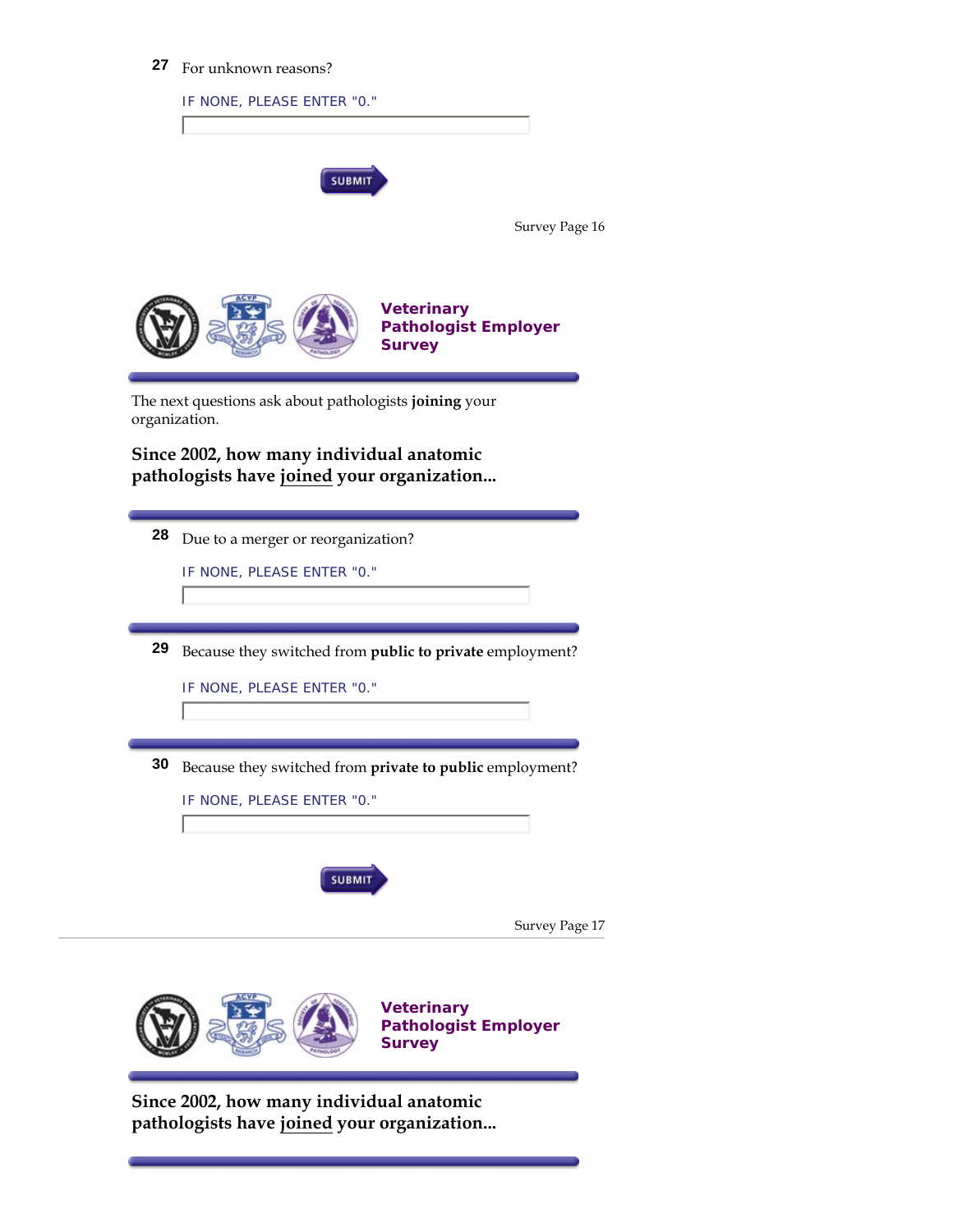| 31 Who stayed within the same sector (i.e., whose previous |                                                  |  |  |
|------------------------------------------------------------|--------------------------------------------------|--|--|
|                                                            | position was also in the public/private sector)? |  |  |

IF NONE, PLEASE ENTER "0."

**32** Due to some other (known) reason(s)?

IF NONE, PLEASE ENTER "0."

**33** What was the reason(s) they joined your organization?

IF YOU ENTERED "0" ABOVE, SKIP THIS QUESTION.



**34** For unknown reasons?

| IF NONE, PLEASE ENTER "0."                                                                                     |                                                                   |  |  |  |
|----------------------------------------------------------------------------------------------------------------|-------------------------------------------------------------------|--|--|--|
|                                                                                                                |                                                                   |  |  |  |
| <b>SUBMIT</b>                                                                                                  |                                                                   |  |  |  |
|                                                                                                                | Survey Page 18                                                    |  |  |  |
|                                                                                                                |                                                                   |  |  |  |
|                                                                                                                | <b>Veterinary</b><br><b>Pathologist Employer</b><br><b>Survey</b> |  |  |  |
|                                                                                                                |                                                                   |  |  |  |
| You are almost done with the questions on anatomic<br>pathologists - thank you for continuing with our survey! |                                                                   |  |  |  |

**35** Currently, how many anatomic pathologist positions are open at your organization?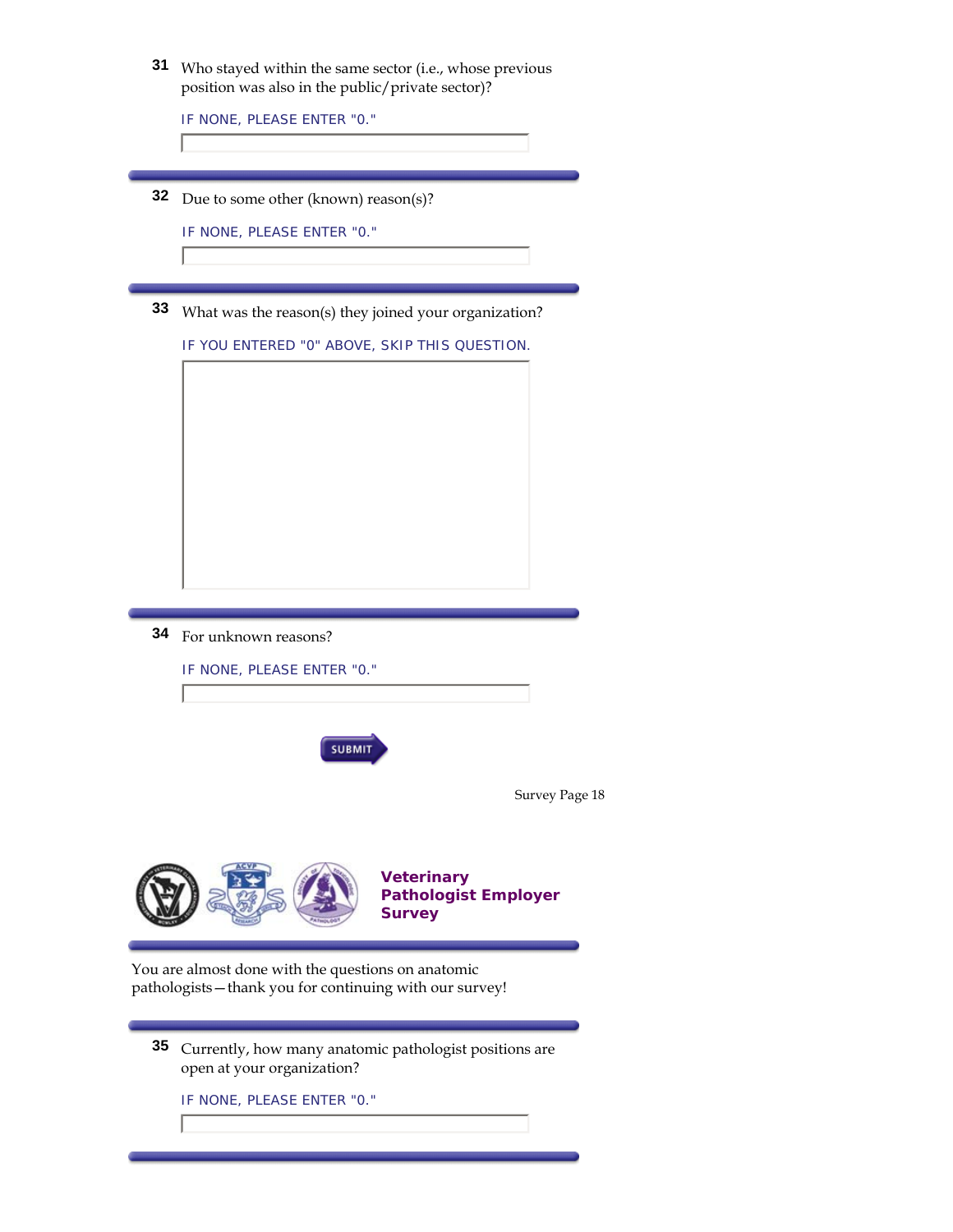**36** What is the average time it takes to fill an anatomic pathologist position in your organization?

- Less than 3 months o
- 3–6 months ക
- 7–12 months
- 13–18 months
- **C** Longer than 18 months

**37** How quickly would you **like** to be able to fill an open anatomic pathologist position at your organization?

| PLEASE ENTER THE NUMBER OF MONTHS. |               |
|------------------------------------|---------------|
| <b>SUBMIT</b>                      | Survey Page 1 |
|                                    |               |



#### **Veterinary Pathologist Employer Survey**

l9

The next few questions regard future openings for veterinary anatomic pathologists at your organization. We would like your **best estimate** of the number of anatomic pathologists your organization expects to hire during the time periods specified and how many position openings would be due to retirements during those same periods of time.

**38** How many veterinary anatomic pathologists does your organization expect to hire in 2008–2009?

IF NONE, PLEASE ENTER "0."

**39** How many of those position openings would be due to retirements?

IF NONE, PLEASE ENTER "0."



Survey Page 20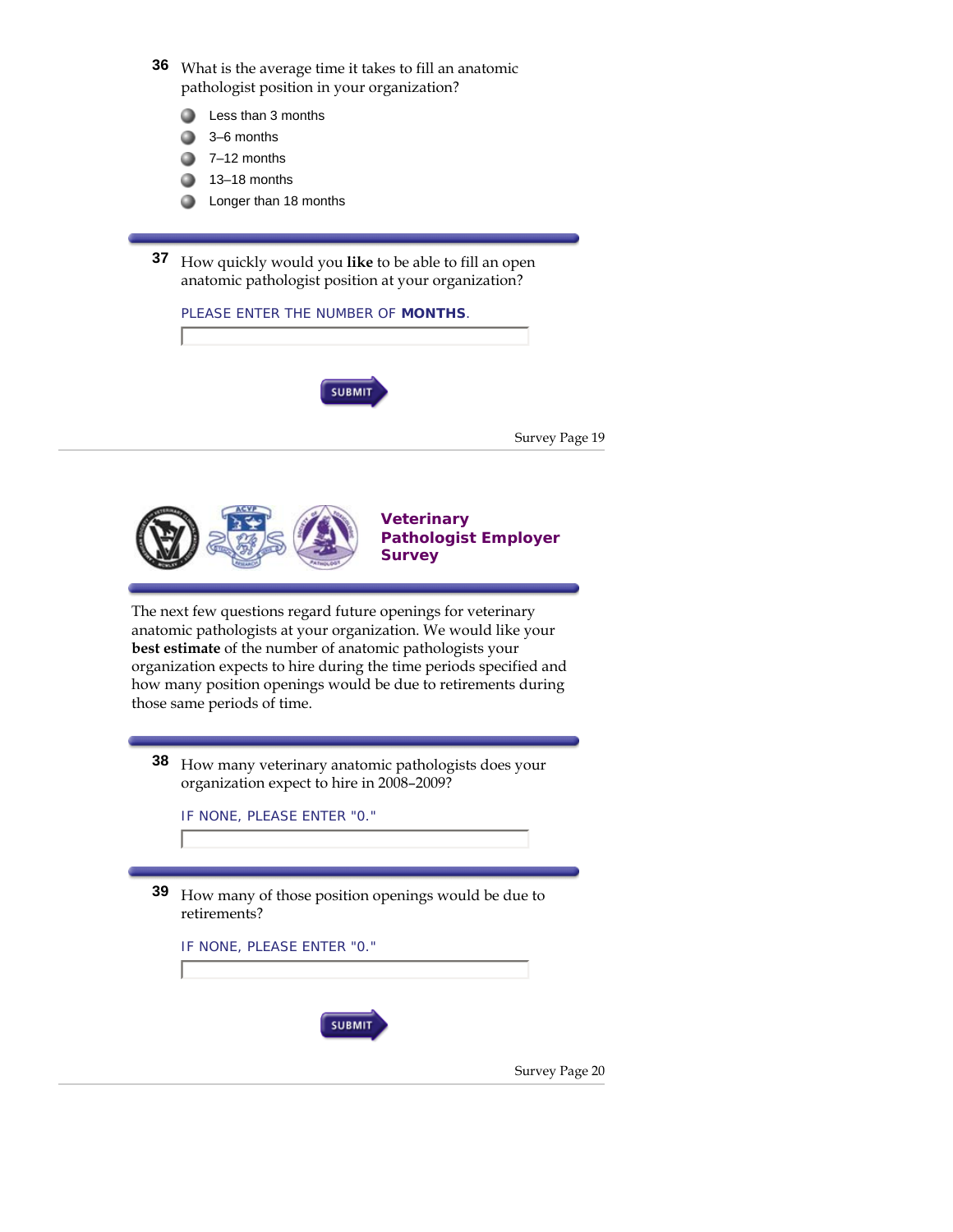

organization expect to hire in 2010–2013?

IF NONE, PLEASE ENTER "0."

**41** How many of those position openings would be due to retirements?

IF NONE, PLEASE ENTER "0."

**42** What additional skill sets will be required for anatomic pathologist positions in the future that are not required currently by your organization?





Survey Page 21



**Veterinary Pathologist Employer Survey**

The following questions refer to employment in your veterinary **clinical** pathologist program. Please check only one box for each question unless otherwise specified.

To download a PDF of this questionnaire for purposes of information gathering, please click here (opens a new window).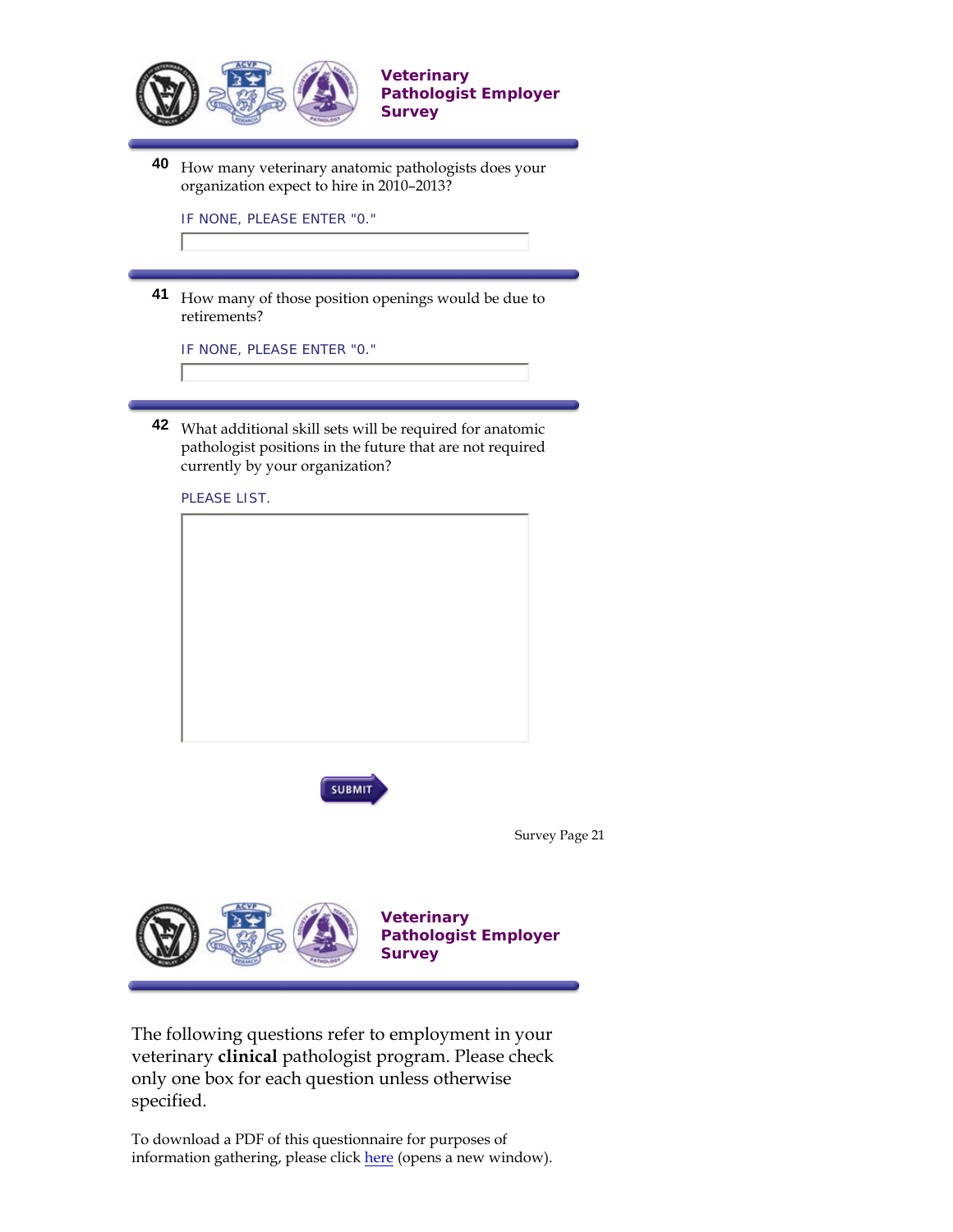

If your organization currently does not and has no plans to hire veterinary clinical pathologists, select "No."



**45** Is it difficult to recruit qualified clinical pathologists in your organization?





Survey Page 23



**46** Which of the following reasons make it difficult for your organization to recruit qualified clinical pathology candidates?

#### PLEASE CHECK ALL THAT APPLY.

- Salary restrictions
- Candidates see job as too demanding
- Candidates see job as not challenging enough
- Lack of job security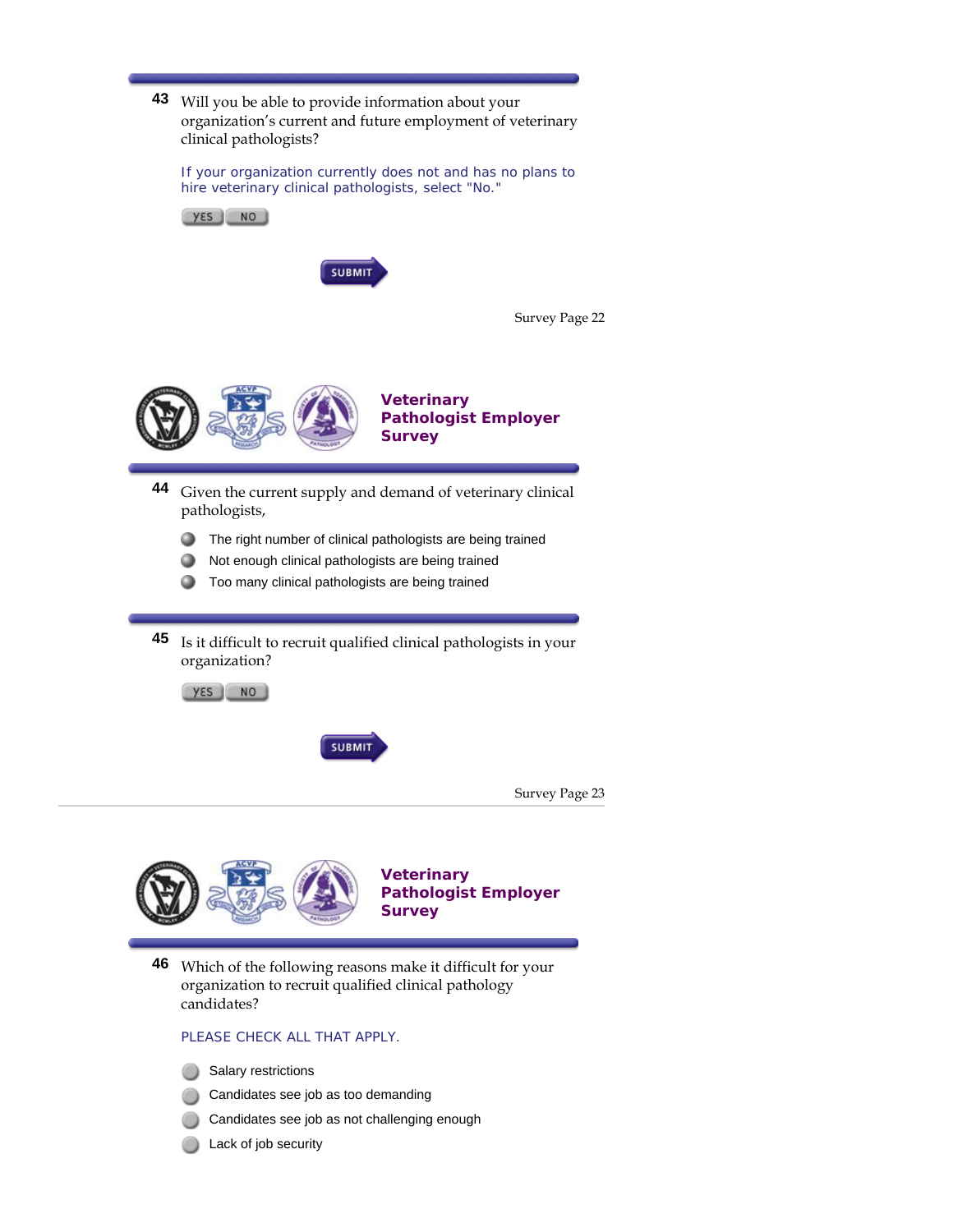



**Pathologist Employer Survey**

**48** During the **last two years**, have there been any open clinical pathology positions at your organization?

YES NO

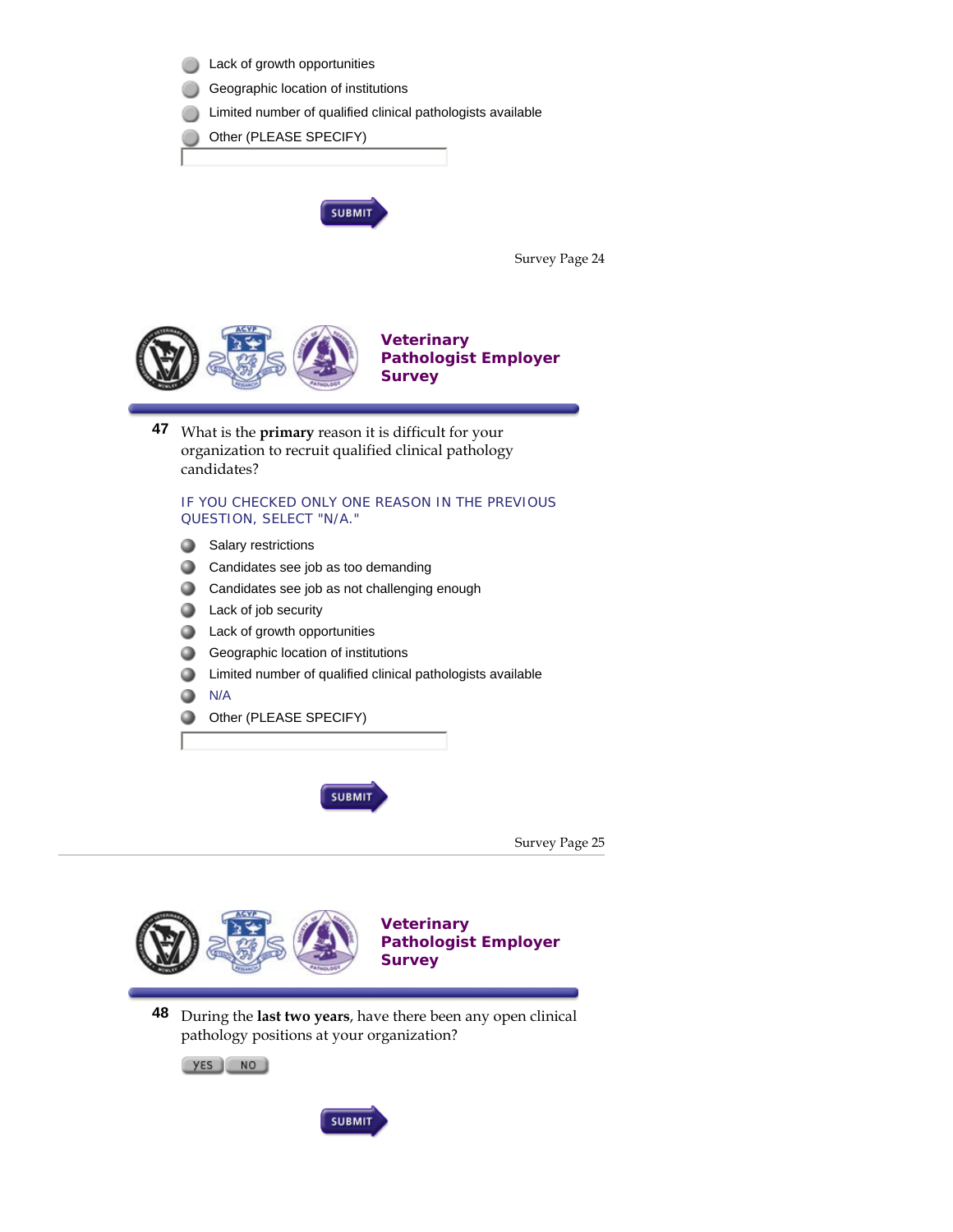



**Veterinary Pathologist Employer Survey**

- **50** Compared to **five years ago**, are there currently fewer qualified clinical pathology candidates, about the same number of qualified candidates, or more qualified candidates?
	- Fewer candidates ۵
	- ≏ About the same number
	- More candidates Ω

**51** Recognizing that different clinical pathology positions may have different requirements, which of the following qualifications are **minimum** requirements for all clinical pathology positions at your organization?

#### PLEASE CHECK ALL THAT APPLY.

- Residency training ACVP board eligibility
- ACVP board certification
- ECVP board certification
- Ph.D.
- Other (PLEASE SPECIFY)

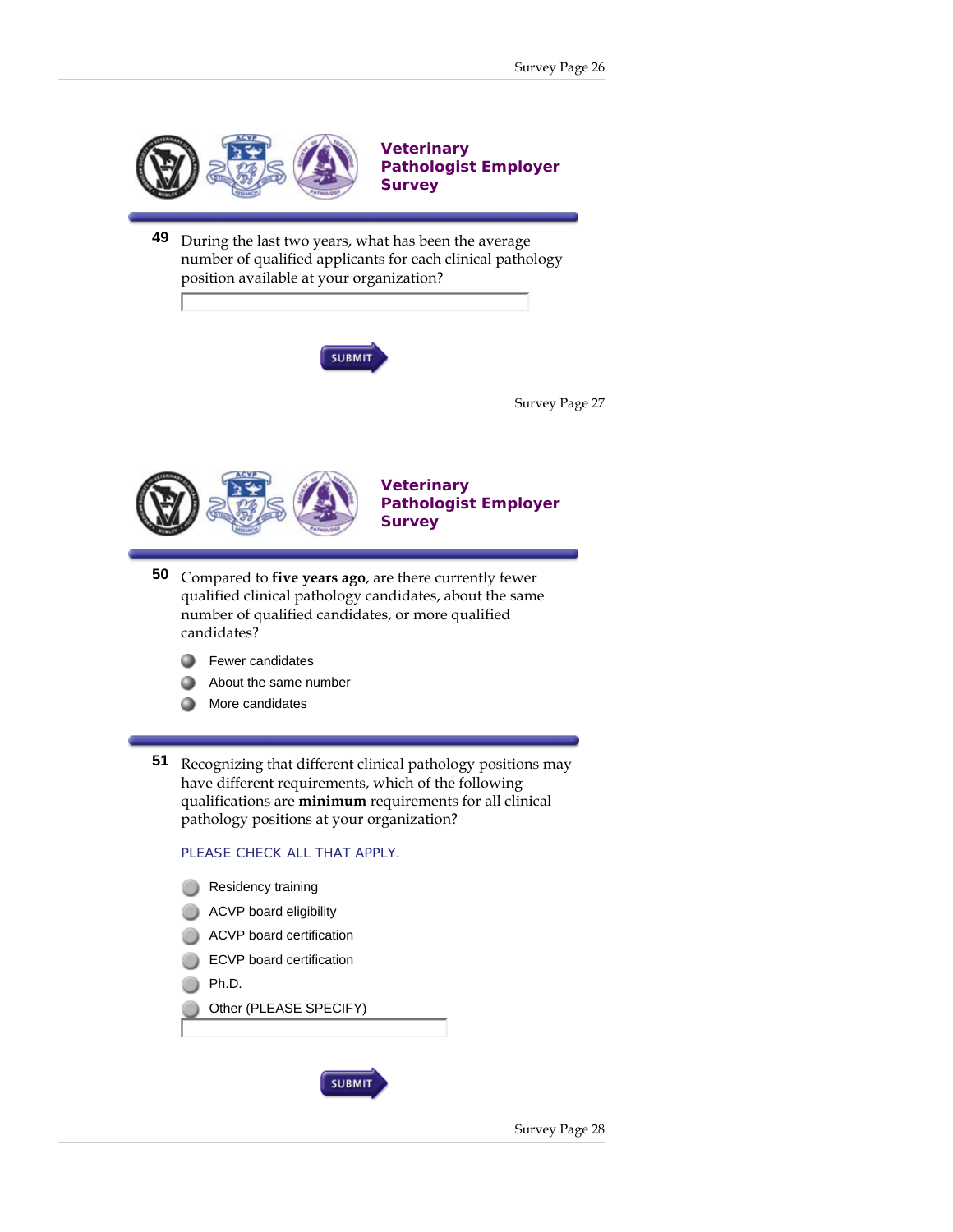

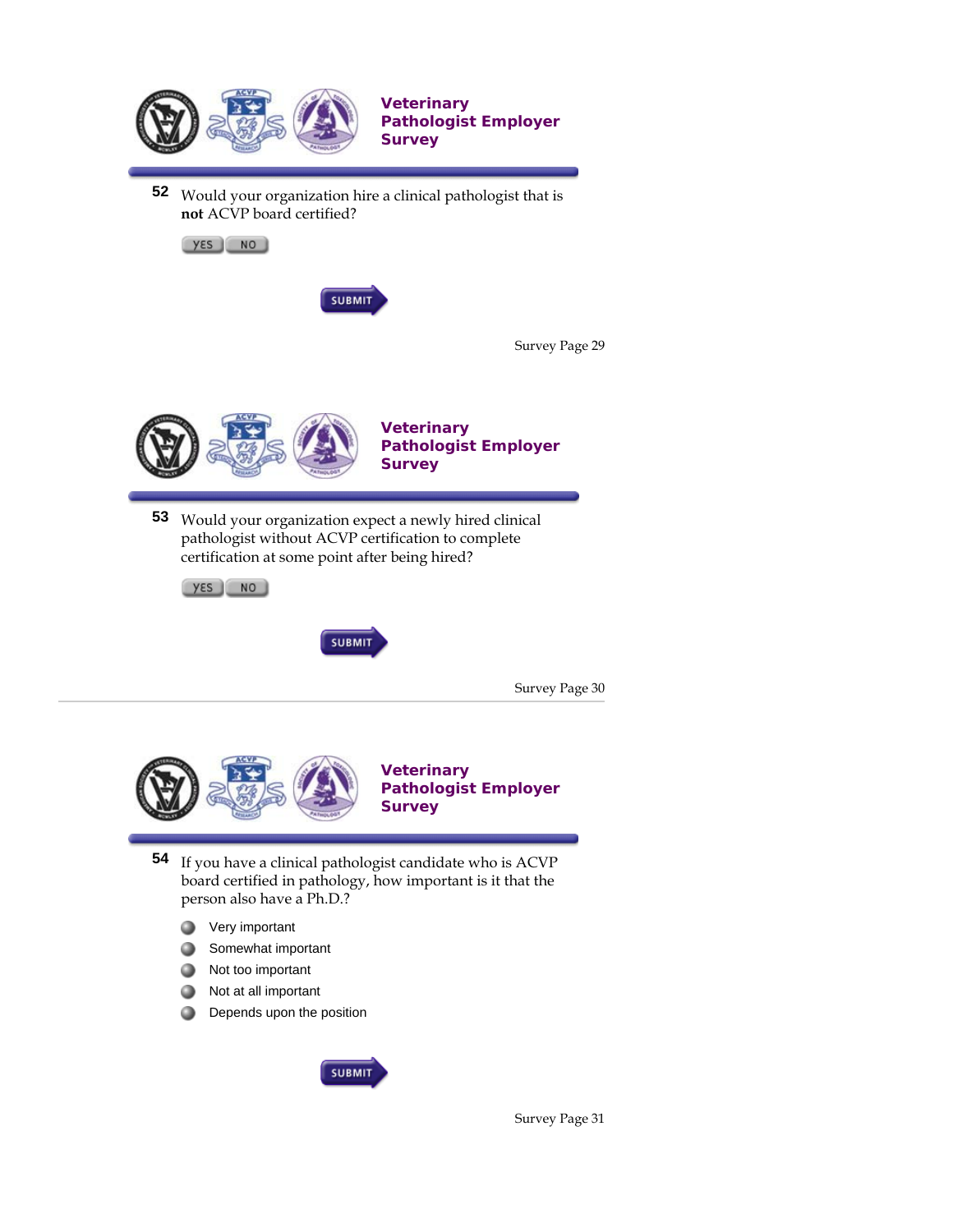



The next several screens ask about the reasons individual clinical pathologists may have left or joined your organization **since 2002**. For each reason listed, please indicate the number of individuals affected. The first questions ask about pathologists **leaving** your organization.

**Since 2002, how many individual clinical pathologists have left your organization...**

| 56 | Due to retirement?                 |                |
|----|------------------------------------|----------------|
|    | IF NONE, PLEASE ENTER "0."         |                |
|    |                                    |                |
| 57 | Due to a merger or reorganization? |                |
|    | IF NONE, PLEASE ENTER "0."         |                |
|    |                                    |                |
|    | <b>SUBMIT</b>                      |                |
|    |                                    | Survey Page 33 |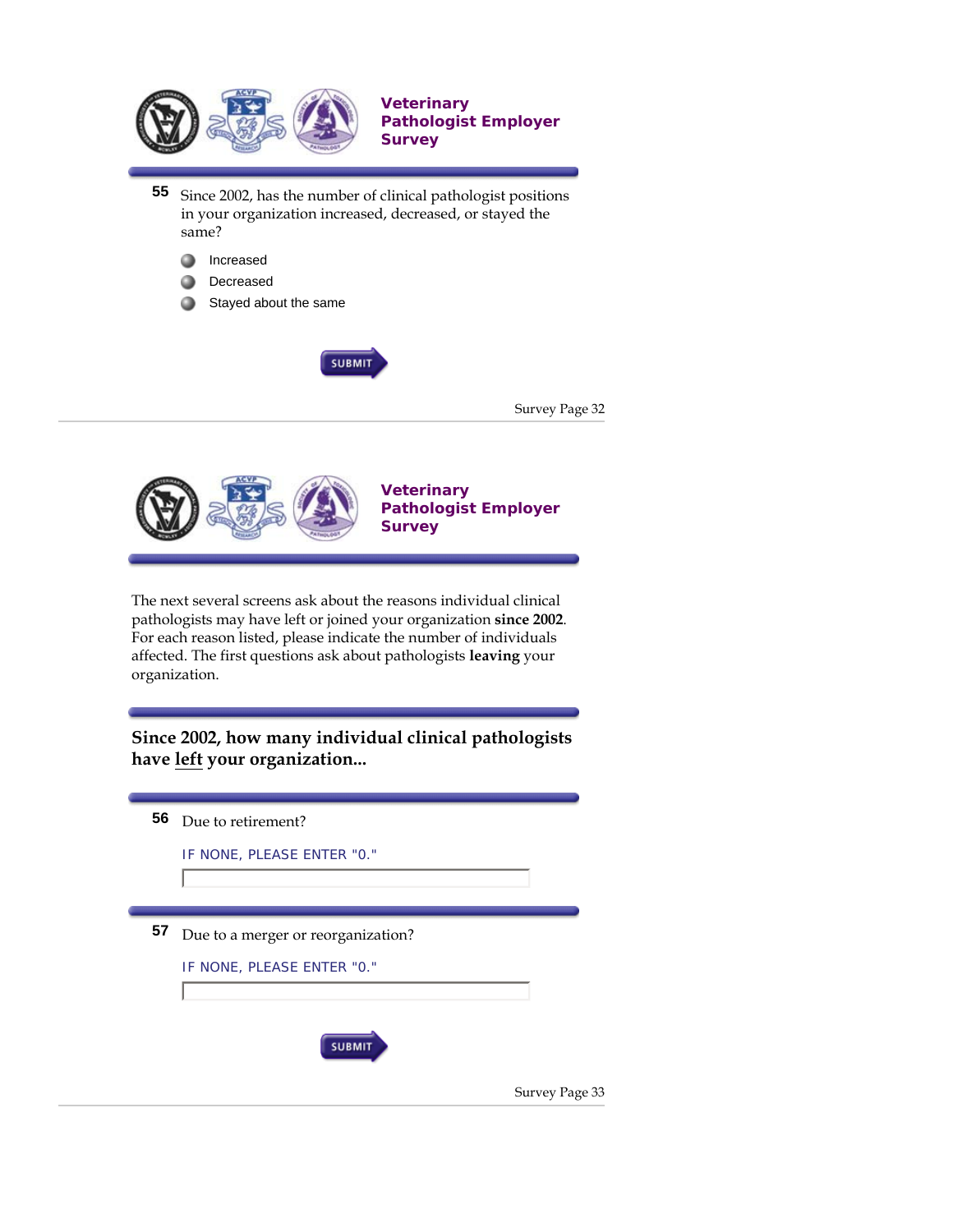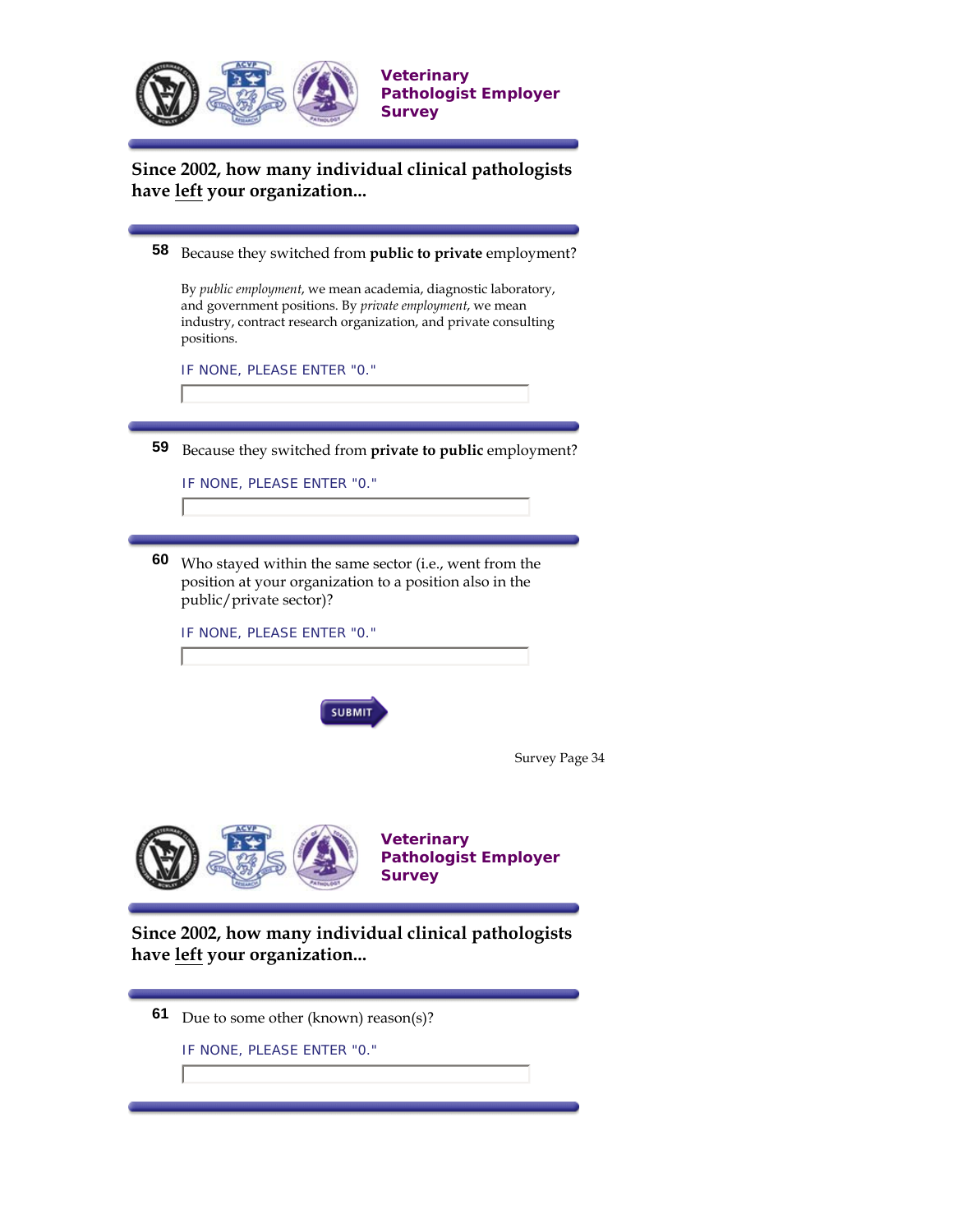| 62 What was the reason(s) they left your organization <sup><math>\hat{ }</math></sup> |  |  |  |  |
|---------------------------------------------------------------------------------------|--|--|--|--|
|---------------------------------------------------------------------------------------|--|--|--|--|

| 63 | Because they left the specialty?<br>IF NONE, PLEASE ENTER "0."                              |
|----|---------------------------------------------------------------------------------------------|
|    |                                                                                             |
|    |                                                                                             |
| 64 | For unknown reasons?                                                                        |
|    | IF NONE, PLEASE ENTER "0."                                                                  |
|    | <b>SUBMIT</b><br>Survey Page 35                                                             |
|    | <b>Veterinary</b>                                                                           |
|    | <b>Pathologist Employer</b><br><b>Survey</b>                                                |
|    | The next questions ask about pathologists joining your<br>organization.                     |
|    | have joined your organization                                                               |
| 65 | Since 2002, how many individual clinical pathologists<br>Due to a merger or reorganization? |

**66** Because they switched from **public to private** employment?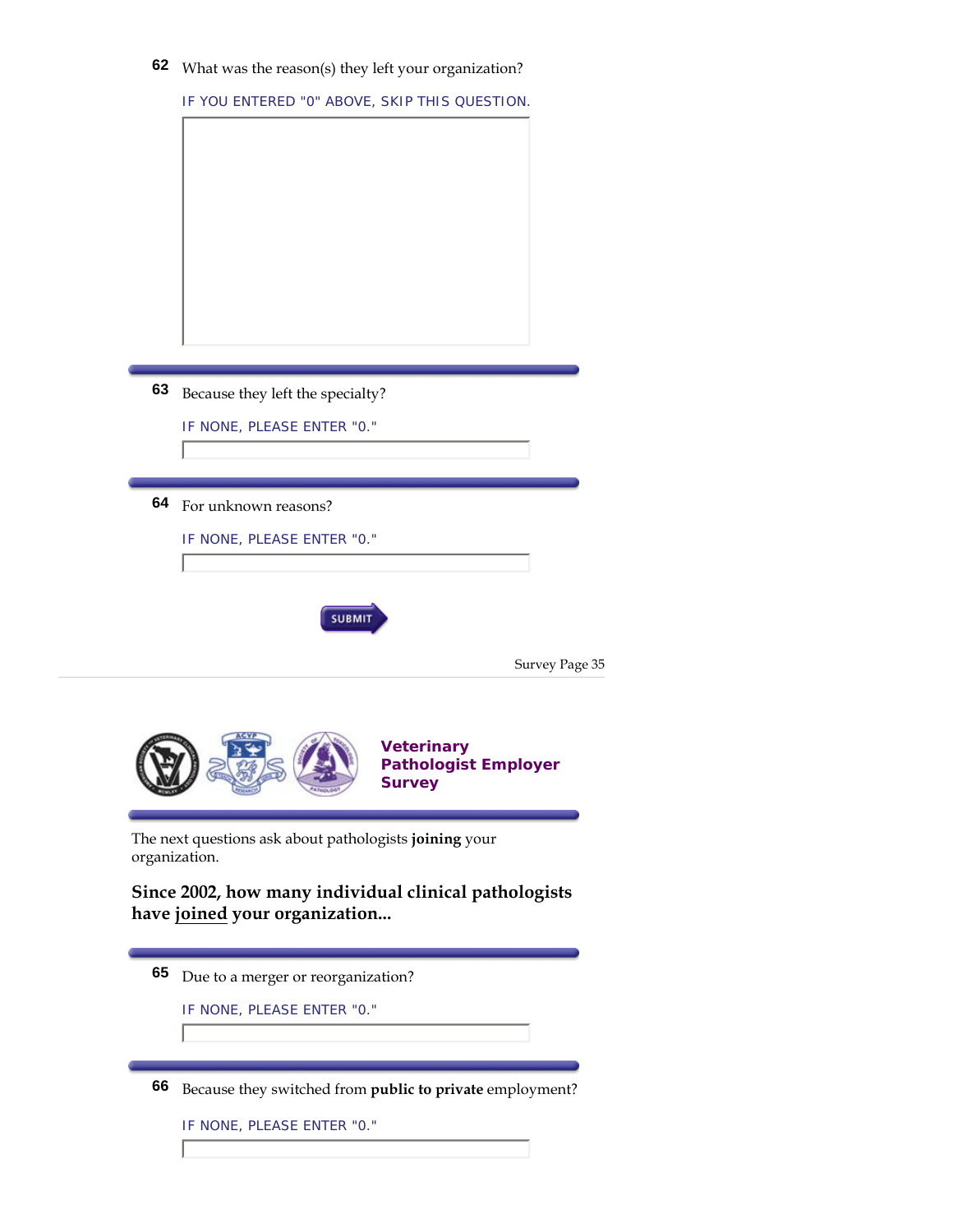

|                                                                                                                   | IF NONE, PLEASE ENTER "0."                                                                             |  |
|-------------------------------------------------------------------------------------------------------------------|--------------------------------------------------------------------------------------------------------|--|
|                                                                                                                   | <b>SUBMIT</b>                                                                                          |  |
|                                                                                                                   | Survey Page 36                                                                                         |  |
|                                                                                                                   | <b>Veterinary</b><br><b>Pathologist Employer</b><br><b>Survey</b>                                      |  |
|                                                                                                                   | Since 2002, how many individual clinical pathologists<br>have joined your organization                 |  |
| 68<br>Who stayed within the same sector (i.e., whose previous<br>position was also in the public/private sector)? |                                                                                                        |  |
|                                                                                                                   | IF NONE, PLEASE ENTER "0."                                                                             |  |
| 69                                                                                                                | Due to some other (known) reason(s)?                                                                   |  |
|                                                                                                                   | IF NONE, PLEASE ENTER "0."                                                                             |  |
| 70                                                                                                                | What was the reason(s) they joined your organization?<br>IF YOU ENTERED "0" ABOVE, SKIP THIS QUESTION. |  |
|                                                                                                                   |                                                                                                        |  |
|                                                                                                                   |                                                                                                        |  |
|                                                                                                                   |                                                                                                        |  |

**71** For unknown reasons?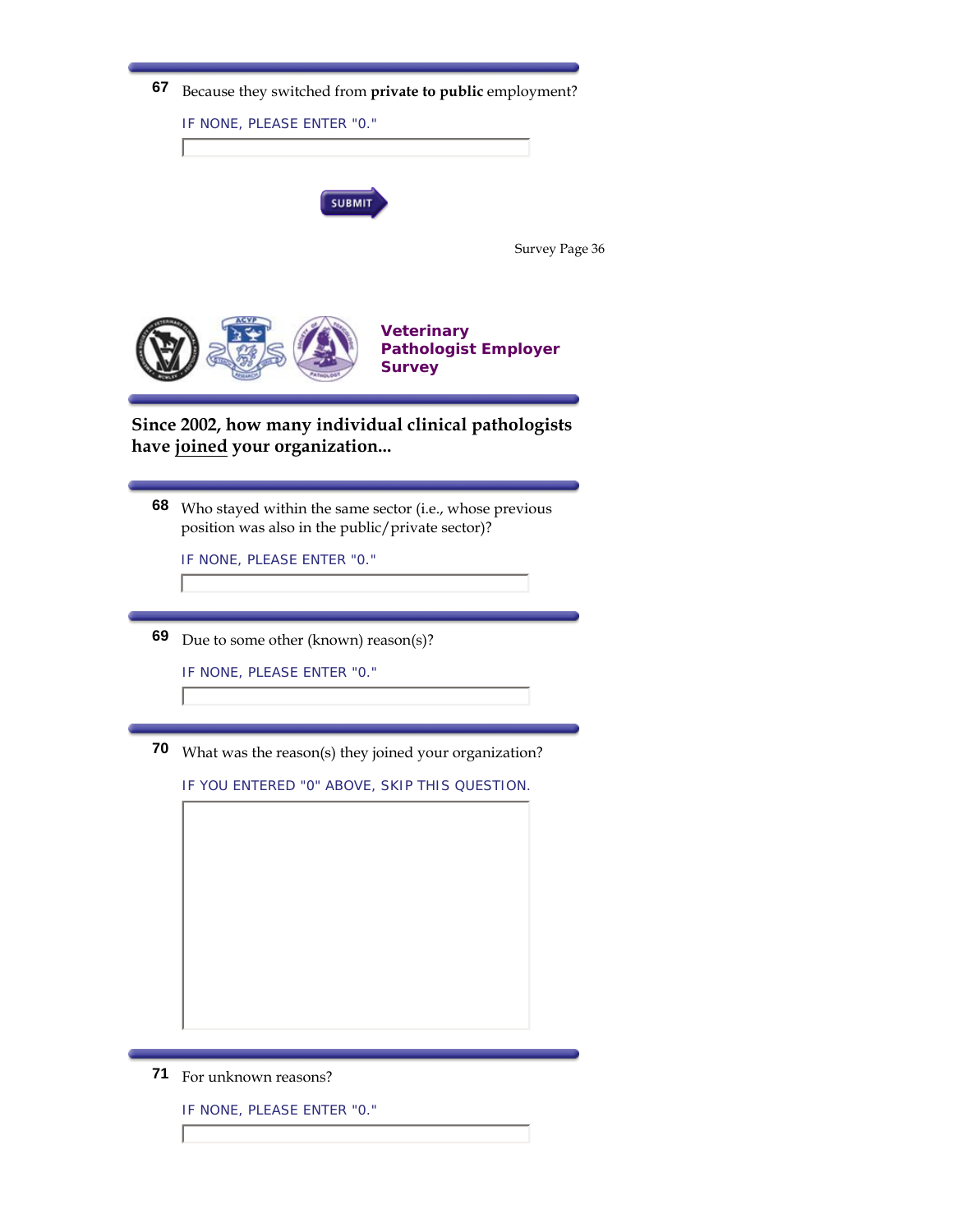

Survey Page 37



**You're almost done with the questionnaire. There are only a few more questions about current and future demand for veterinary clinical pathologists.**

- **72** Currently, how many clinical pathologist positions are open at your organization?
- **73** What is the average time it takes to fill a clinical pathologist position in your organization?
	- Less than 3 months
	- 3–6 months
	- 7–12 months
	- 13–18 months
	- Longer than 18 months

**74** How quickly would you **like** to be able to fill an open clinical pathologist position at your organization?

PLEASE INDICATE THE NUMBER OF **MONTHS**.



Survey Page 38



**Veterinary Pathologist Employer Survey**

The next few questions regard future openings for veterinary clinical pathologists at your organization. We would like your **best estimate** of the number of anatomic pathologists your organization expects to hire during the time periods specified and how many position openings would be due to retirements during those same periods of time.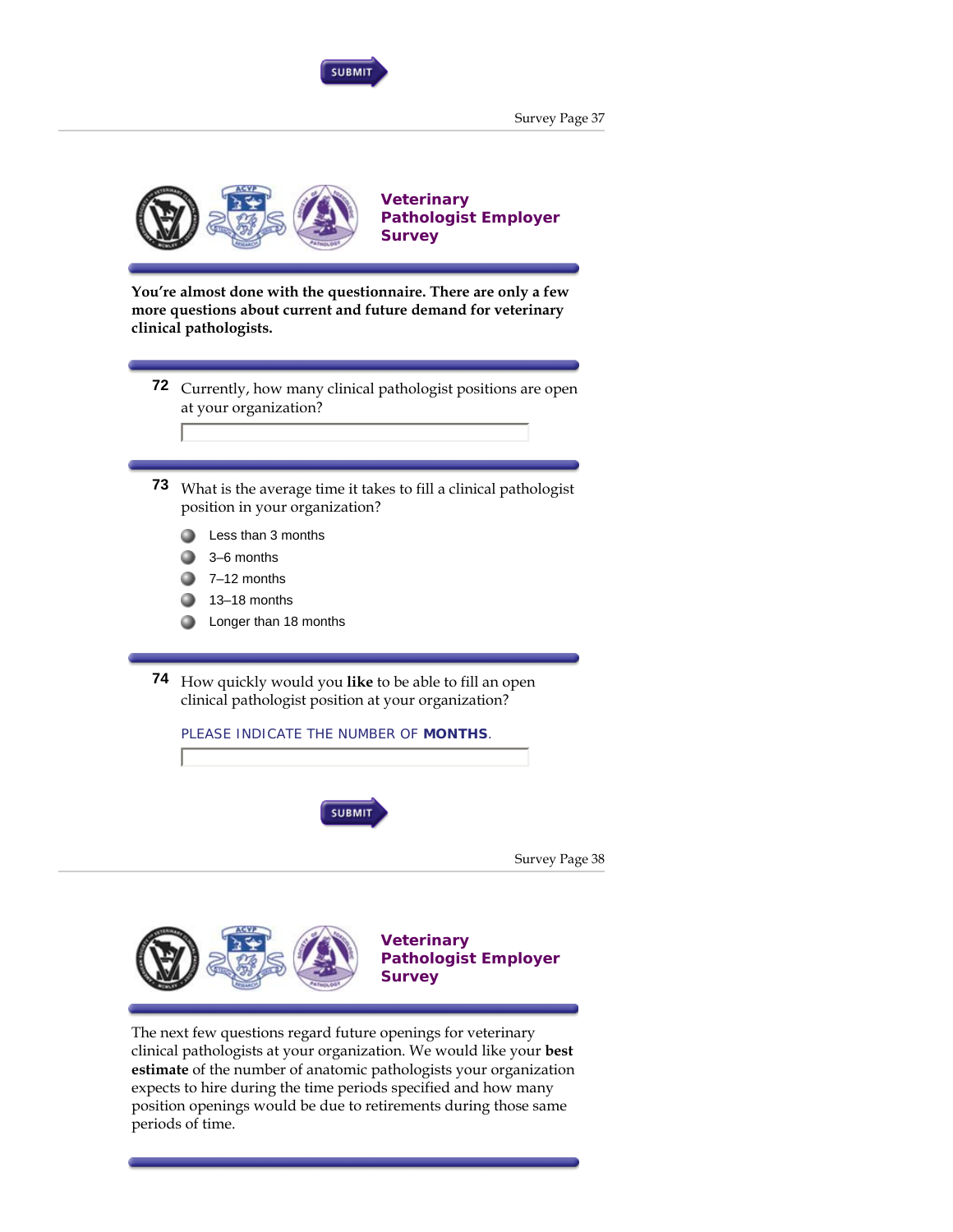| 75 | How many veterinary clinical pathologists does your<br>organization expect to hire in 2008-2009?<br>IF NONE, PLEASE ENTER "0." |                                                                   |                |
|----|--------------------------------------------------------------------------------------------------------------------------------|-------------------------------------------------------------------|----------------|
| 76 | How many of those position openings would be due to<br>retirements?                                                            |                                                                   |                |
|    | IF NONE, PLEASE ENTER "0."                                                                                                     |                                                                   |                |
|    | <b>SUBMIT</b>                                                                                                                  |                                                                   | Survey Page 39 |
|    |                                                                                                                                | <b>Veterinary</b><br><b>Pathologist Employer</b><br><b>Survey</b> |                |
| 77 | How many veterinary clinical pathologists does your<br>organization expect to hire in 2010-2013?<br>IF NONE, PLEASE ENTER "0." |                                                                   |                |

**78** How many of those position openings would be due to retirements?

IF NONE, PLEASE ENTER "0."

**79** What additional skill sets will be required for clinical pathologist positions in the future that are not required currently by your organization?

PLEASE LIST.

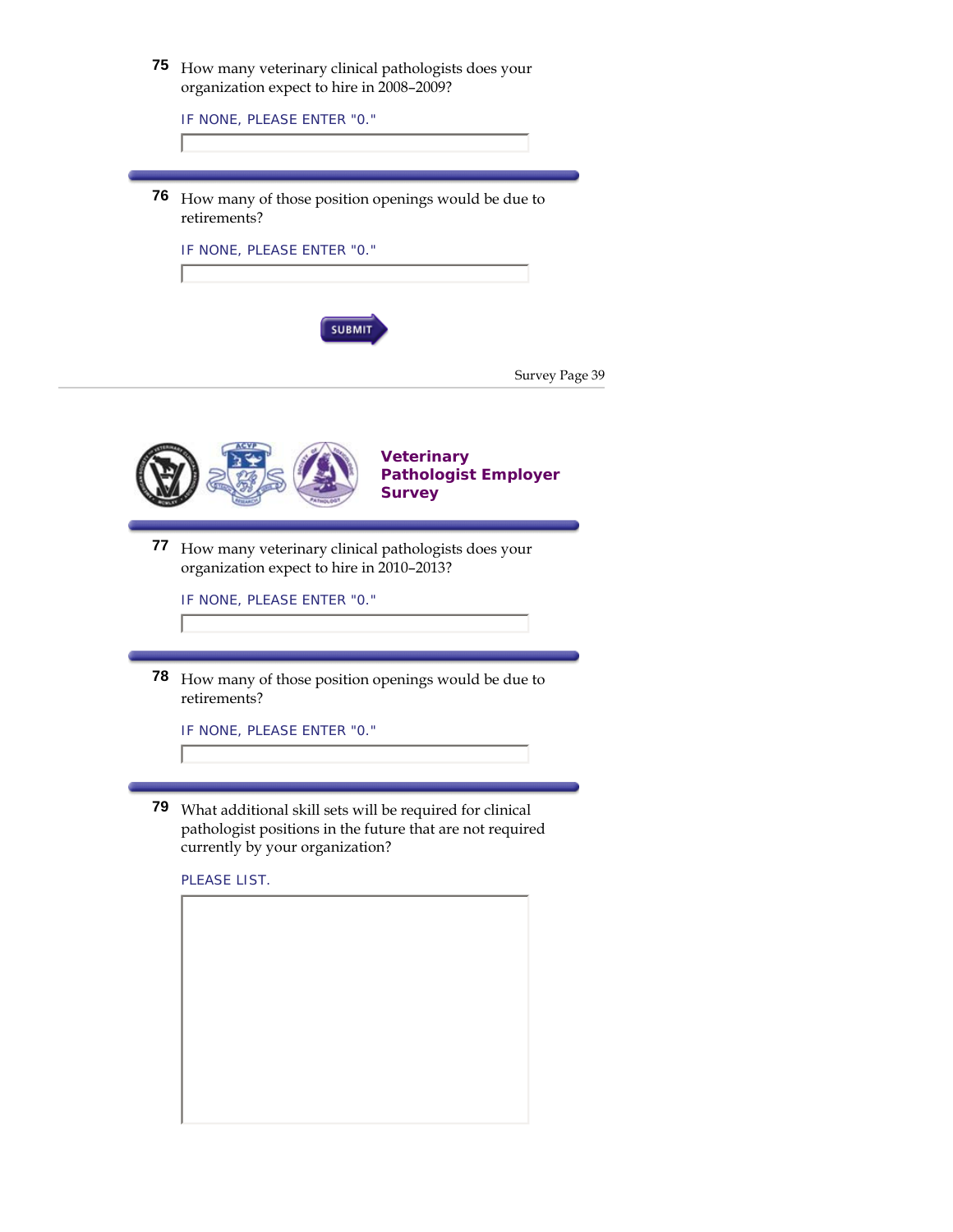

Survey Page 40



# **80 This is the last item in the questionnaire!**

If you have any other comments you would like to share regarding hiring veterinary anatomic or clinical pathologists, please do so here:



Thank you for participating! Click the button below to submit your answers and exit the survey.



Survey Page 41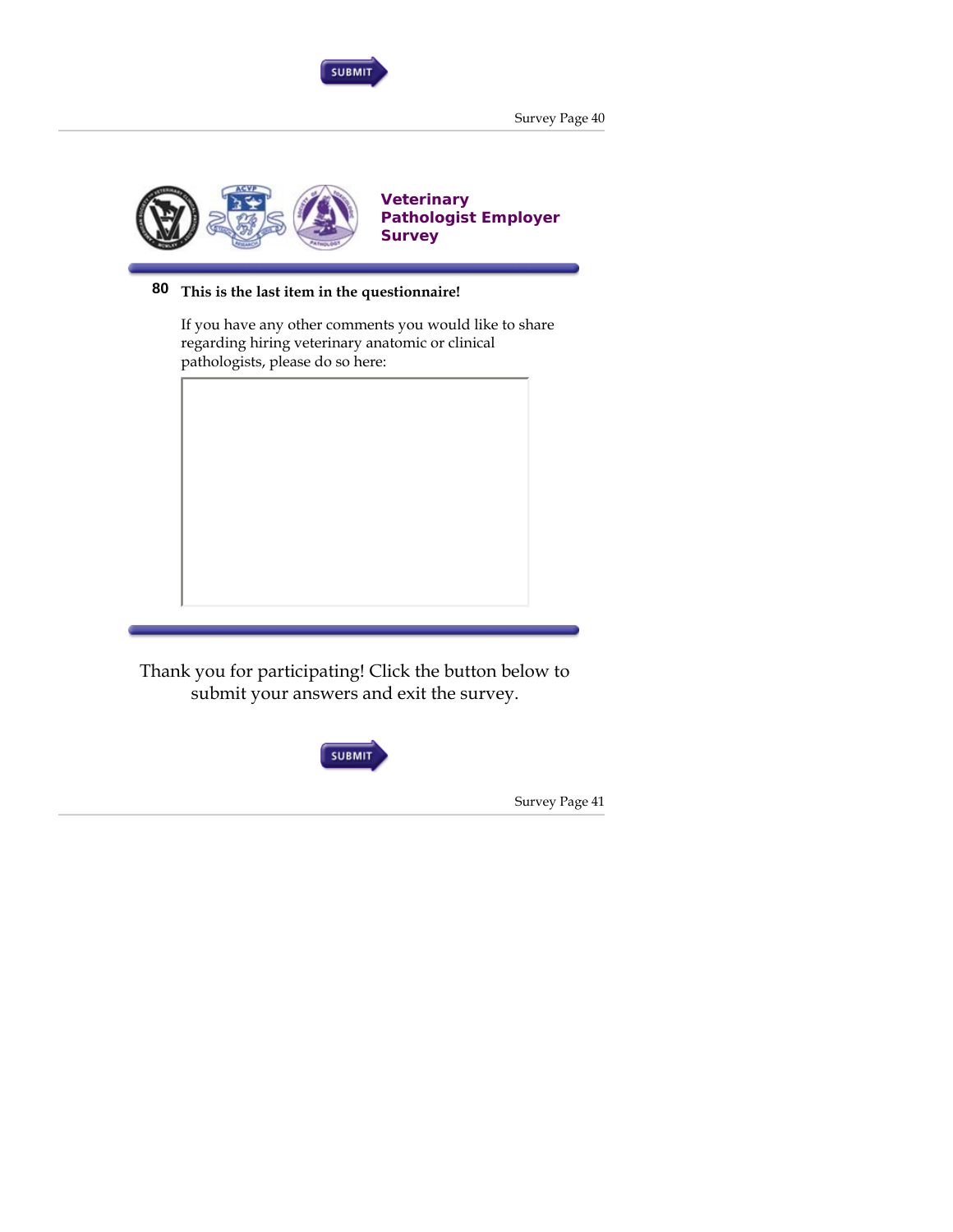# **APPENDIX D**

# **Responses to Open-Ended Items**

Responses to some of these items discussed more than one topic. In such cases, the response was included in all categories where it seemed to fit. As a result, some responses will appear multiple times for a specific question. Similarly, some respondents used the same response for multiple items, thus that response will appear under more than one question. In some items the respondent included the name of an organization or institution. For such cases, a substitute reference (e.g., [COMPANY] instead of the company name) was used.

#### **Q5b8. Which of the following reasons make it difficult for your organization to recruit qualified anatomic pathology candidates?**

#### **Competition**

- Competition
- Competition from industry
- Competition from Industry
- Too many competing job offers/opportunities
- False perception of more security at large orgs
- Industry jobs pay better and have more limited/ focused demands

#### **Lack of supply of qualified pathologists**

- Limited # of pathologists work with NHPrimates
- Limited number of \*mouse\* pathologists
- Need qualified lab animal pathologists
- Relatively few trained pathologists interested in a primarily service position in which the caseload is predominantly food animals
- Few interested in Food Animal Diagnostics
- We hire folks number one in their vet class
- Too few diagnostic pathologists
- Not enough training in toxicology
- No or single qualified applicants for most recent add

#### **Cost**

- Cost of living
- Currently no budgeted FTE.
- High housing costs & not used to medical schools.

#### **Lack of support staff**

- Lack of support staff
- Lack of support staff

#### **Other**

- [COMPANY] is a one-person consulting practice
- Lack of interest in academic position
- Opportunities for spouses restrictive
- Pathologists do not fit well into tenure structure
- Too many demands on entry-level academic faculty
- We are not a veterinary school.
- WE ARE ONLY HIRING AS 1099, INDEPENDENT CONTRACTOR

#### **Q5c8. What is the primary reason it is difficult for your organization to recruit qualified anatomic pathology candidates?**

#### **Lack of supply of qualified pathologists**

- Limited number of qualified anatomic pathologists available
- Relatively few trained pathologists interested in a primarily service position in which the caseload is predominantly food animals
- Too few trained diagnostic pathologists
- We hire number ones in their vet school class

#### **Competition**

• Qualified lab animal pathologists hard to recruit

- Job too demanding/lack of interest in academia
- Don't know
- [COMPANY] is a one-person consulting practice
- We are not a veterinary school.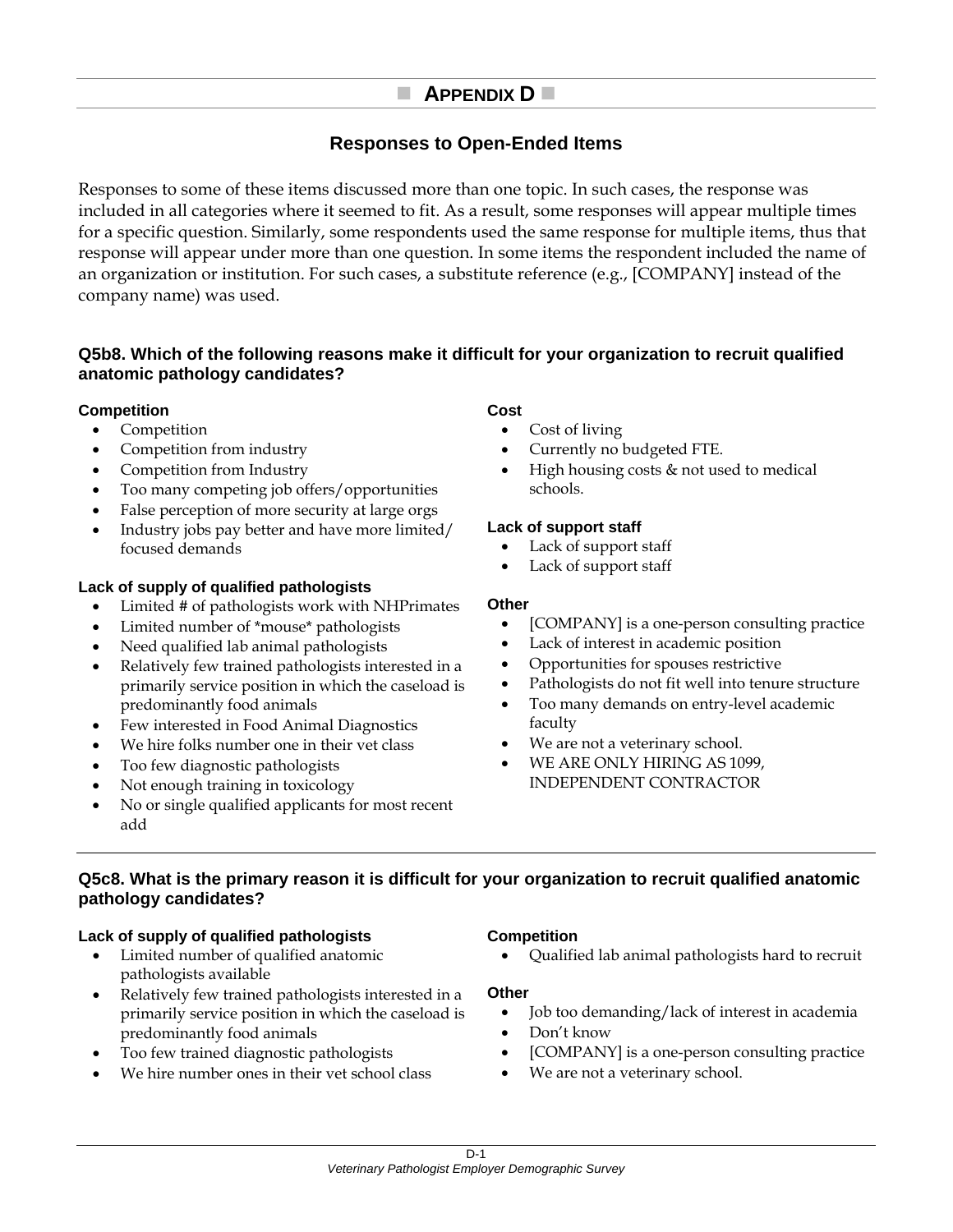#### **Q8.6. Recognizing that different anatomic pathology positions may have different requirements, which of the following qualifications are minimum requirements for all anatomic pathology positions at your organization?**

#### **Master's degree**

- **M.S.**
- MS in Pathology
- MVSc
- To gain tenure need to pass boards and/or MS/PhD

#### **PhD preferred**

- PhD preferred (2 mentions)
- To gain tenure need to pass boards and/or MS/PhD

#### **Number of years of experience**

- 2 years of laboratory experience
- 10 years of industry exp. plus tox training/ experience
- 3+ years of pathology experience

#### **Specific experience or knowledge**

- Expertise in Tox Path
- Expertise with Zoo and Wildlife species
- Drug development experience
- Knowledge of rodent pathology
- Lab animal training
- Tox pathology experience
- Zoo or wildlife experience
- Zoo Pathology Experience

#### **Board eligibility**

- ECVP board eligible
- ECVP or RCPath board eligibility
- To gain tenure need to pass boards and/or MS/PhD

#### **Other**

• Only because PhD with eligibility are not available

#### **Q11b7. The table below lists several reasons individual pathologists may have left or joined your organization since 2002. For each reason listed, please indicate the number of individuals affected. (# of pathologists left)**

#### **Retirement**

- 1—Retirement 2—New opportunity
- Retirement and termination of employment
- Wife was pathologist. Husband retired and they moved away.

#### **Termination**

- Retirement and termination of employment
- One was terminated. Two left to become independent contractors.

#### **New opportunity**

- 1 Retirement 2 New opportunity
- One was terminated. Two left to become independent contractors.
- 1 to relocate, 1 to start own business, 1 due to husband's relocation
- Wanted to return to academia; 1—dissatisfied with management; 1—more money at another company

#### **Personal reasons**

- family and stress
- family issues
- Family, interested in academia
- 1 to relocate, 1 to start own business, 1 due to husband's relocation

- Deceased
- Lack of academic progress for reappointment
- Money, work schedule, having conflict with some of our clients and wanting to do something different.
- Not top tier
- This is really too confidential....
- Unknown reason left.
- $\Omega$
- 0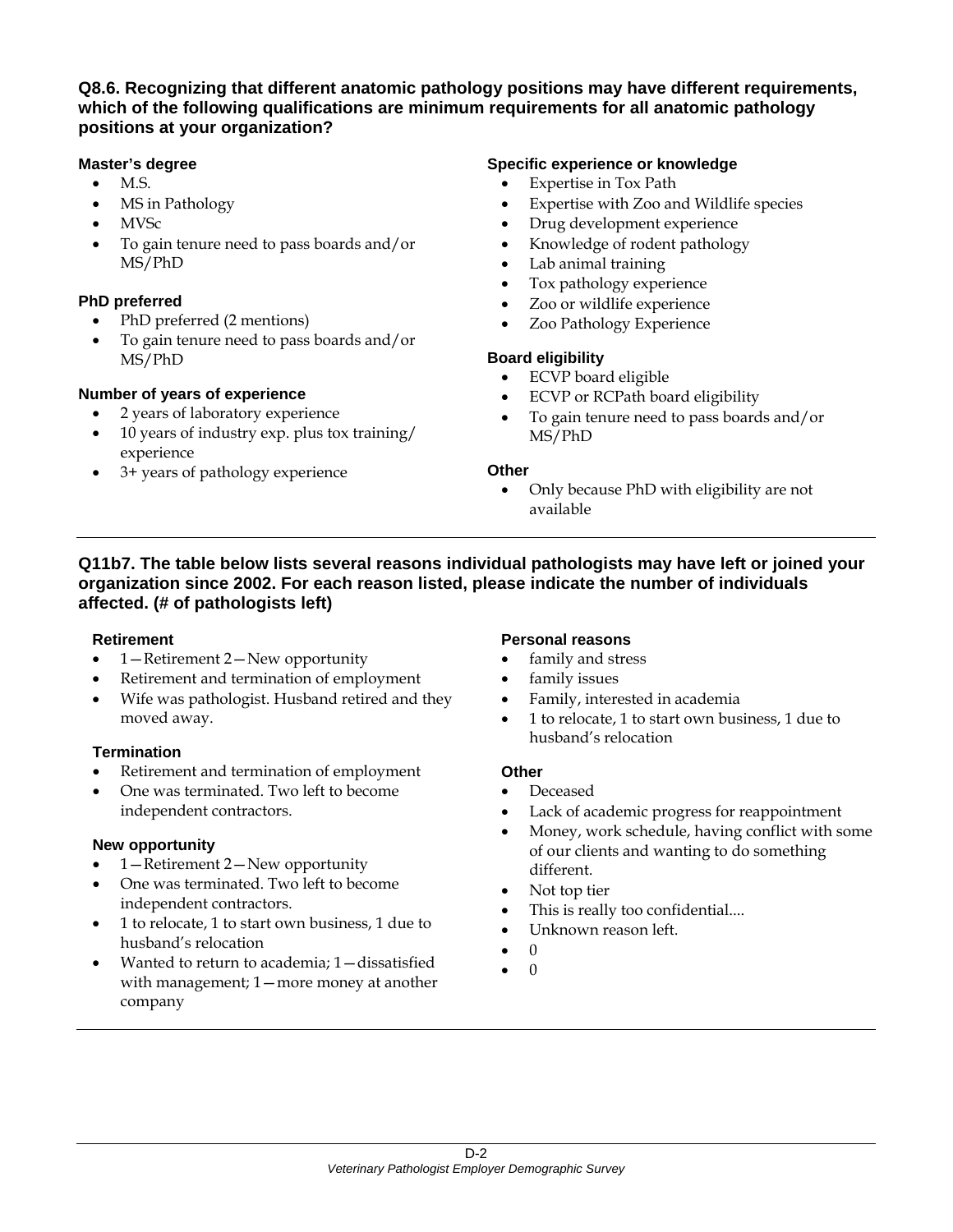#### **Q11b15. The table below lists several reasons individual pathologists may have left or joined your organization since 2002. For each reason listed, please indicate the number of individuals affected. (# of pathologists joined)**

#### **Recently graduated/Completed training/Completed residency**

- New grads
- Recent graduate hired
- Recently graduated PhD and completed residency
- Completed pathology residency
- Completed training & passed ACVP board exam
- Finished a residency & wanted to live in this area.
- First job
- First job after training
- He completed his training and board certification elsewhere and replaced former pathologist.
- Higher salary, good company, tired of academia, closer to home, finished residency training

#### **Quality of life**

- Improved quality of life—increased interest in this form of diagnostic pathology
- Life balance (crazy at Universities/D labsbalanced here) \$\$\$
- Change of pace from private to public

#### **Other**

- Assistant professor position
- Great opportunity
- Looking for a job in diagnostic veterinary medicine
- More challenging job
- Wanted multispecies training to sit the boards

#### **Q15. What additional skill sets will be required for anatomic pathologist positions in the future that are not required currently by your organization?**

#### **Molecular biology/Molecular diagnostic/Molecular pathology**

- A better understanding of molecular pathology techniques
- Molecular biology diagnostic techniques
- Molecular biology skills
- Molecular diagnostic skills
- Molecular diagnostic techniques/rapid throughput.
- Molecular pathology
- Molecular pathology/diagnostics expertise
- Molecular, mechanistic pathology
- More epidemiology/population-level disease investigation capability; more experience with molecular diagnostics.
- Knowledge of rodent pathology and molecular diagnostic methods.
- Familiarity with molecular diagnostics
- Greater understanding/expertise & practical ability to perform molecular diagnostics or use/interpret molecular diagnostic information. Continued updating with evolving technology (e.g., digital imaging & digital software applications, improved database understanding, Excel/word processing).
- Morphometrics/statistics experience. Molecular pathology experience

#### **Research experience**

- More investigative/research potential; more experience with human risk assessment
- Ability to design and implement state-of-the-art biotechnology-based diagnostic tests and to be able to interpret results of such tests.

#### **Toxicology**

- Toxicology
- Toxicology
- Research experience, PhD, tox experience
- Tox path
- No additional skills—basic tox path, histopathology slide reading and reporting. No mechanistic work done at group any longer. Expecting gradual lab closure.
- GLP experience in toxicologic pathology studies

- Anatomic pathologists are not trained in epidemiology infectious disease, disease control, diagnostic testing, strategies for populations of animals. Classical training for anatomic pathology may not be the best fit for a food animal diagnostician as they are overtrained in some areas (cancer pathology) and undertrained in the areas listed above.
- Clinical pathology experience
- Dematopathology expertise would be nice.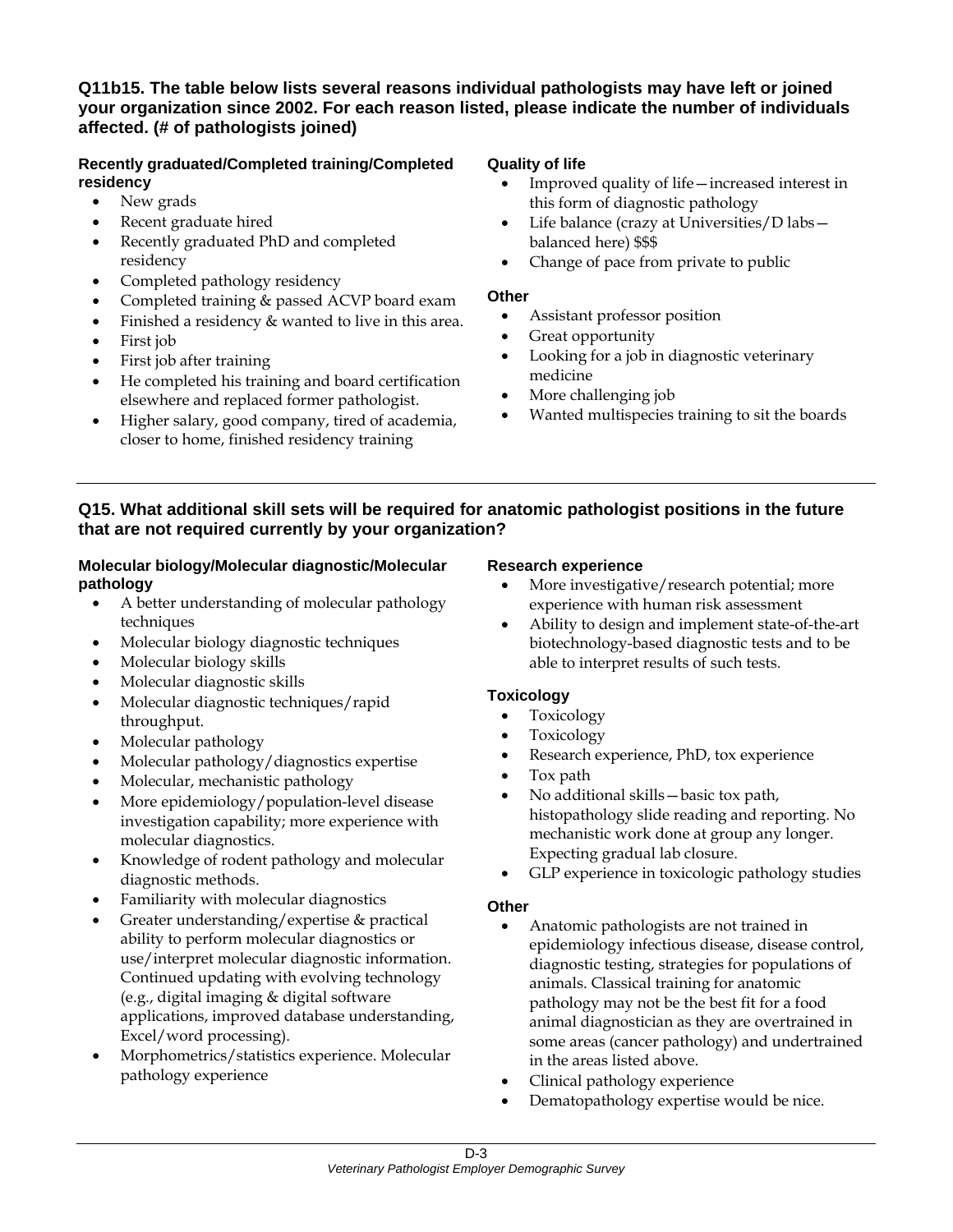- Drug development experience. Manufacturing, ADME, regulatory, Phase I, problem solving.
- Dual training in anatomic & clinical pathology (not the same as dual certification—would appreciate broader training programs to orient anatomic pathologists more toward biomarkers = clin path). Not new: currently seeking trainees with broad pathology background plus industry experience (not specifically toxicology pathology training).
- Enhanced communication skills (i.e., with the media or other public entities) Ability to apply molecular biology techniques to research problems.
- Expertise in Web-based teaching & learning technology; application of genomics and genomic technology; More sophisticated biopsy-based diagnostic skills
- Knowledge of epidemiology
- More training in: animal model based research, infectious diseases based research.
- None not mentioned before is diagnostic laboratory experience.
- Not required, but desirable—experience as a clinical large animal vet.
- Our needs are for good solid skills in microscopic tissue evaluation and interpretation.
- Project management skills
- Our pathologist must be skilled in diagnosis of diseases of laboratory animals
- Special training in mouse pathology.
- We always look for candidates from strong investigative pathology programs who have experience in established and emerging investigative technologies/methods.
- Working knowledge of aquaculture species/ diseases/production
- Zoo medicine specialty or lab animal medicine specialty
- Impeccable photographic skills
- Skill sets are decreasing as we lower standards to find anyone.
- PhD
- Entrepreneurial interest and ability—income generation.
- Ability to live on a low salary in an expensive area of the country
- Depends on upper organizational management decisions.
- None except to be current on newest technology
- Open
- NA
- None *(12 mentions)*
- 0

#### **Q17b8. Which of the following reasons make it difficult for your organization to recruit qualified clinical pathology candidates?**

#### **Competition**

- Competition from Industry
- Large number of competing opportunities

#### **Cost**

• Currently no budgeted FTE

• Difficult to charge for their services

#### **Other**

• Perception industry trains their own clinical pathologists

#### **Q17c8. What is the primary reason it is difficult for your organization to recruit qualified clinical pathology candidates?**

• Job too demanding/lack of interest in academia

#### **Q20.6. Recognizing that different clinical pathology positions may have different requirements, which of the following qualifications are minimum requirements for all anatomic pathology positions at your organization?**

#### **Master's degree**

• Graduate degree with research accomplishments

#### **PhD preferred**

• PhD preferred

#### **Specific experience or knowledge**

Tox pathology experience

#### **Board eligibility**

• Prefer board certification but will look at eligibility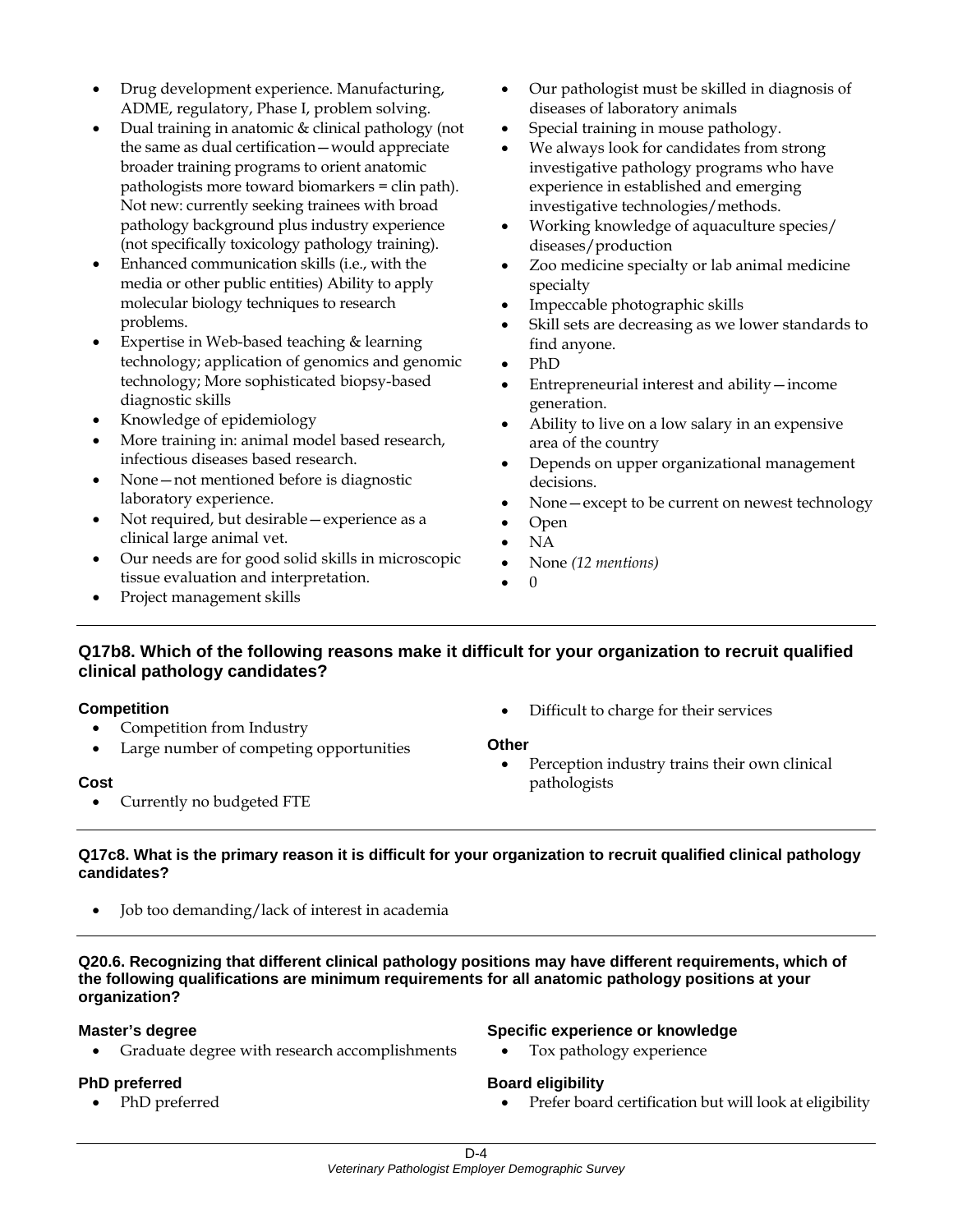#### **Q23b7. The table below lists several reasons individual pathologists may have left or joined your organization since 2002. For each reason listed, please indicate the number of individuals affected. (# of pathologists left)**

#### **New opportunity**

• Better opportunity

#### **Other**

- Assumed administrative responsibilities.
- Private to private

• Wage, wanted to do something different, wanted to move to a different area, didn't want to have to do as many cases per day, and didn't want to use voice recognition software.

#### **Q23b15. The table below lists several reasons individual pathologists may have left or joined your organization since 2002. For each reason listed, please indicate the number of individuals affected. (# of pathologists joined)**

#### **Completed residency**

- Completed Residency
- Completed residency program
- Finished a residency and wanted to work for an independent diagnostic lab, i.e., not [NAMES OF SPECIFIC EMPLOYERS].

#### **Other**

- Private to private
- Reputation of program.
- Wanted an academic institution with primarily diagnostic and teaching responsibilities in the northeastern U.S.

#### **Q27. What additional skill sets will be required for clinical pathologist positions in the future that are not required currently by your organization?**

#### **Molecular biology/Molecular diagnostic/Molecular pathology**

- Molecular biology skills. Able to compete for extramural research grants
- Molecular diagnostic training
- Molecular pathology. Biomarker assay development and validation. Comparative pathology including experience in anatomic pathology. Internal medicine/mechanisms of disease.

#### **"Soft" skills**

- Communication skills (i.e., with public entities or with the media). Molecular and cellular biology skills that can be applied to research problems, Computer network skills
- Customer interaction skills
- Publication skills for some current staff positions
- Research experience and potential

#### **Specific technology**

- Changes as technology changes. Can't predict what specific new skills will be involved. i.e., recently, diagnostic flow cytometry has become essential.
- Require increasing sophistication with computer software, digital imaging
- Voice recognition software

- Anatomical training
- Experience in understanding and evaluating tox path studies
- Familiarity in Web-based teaching & learning techniques; expertise in more sophisticated biopsy diagnostic techniques; understanding and awareness of GLP practices
- Immunopathology Biomarkers
- Involved in translational medicine.
- Special training in mouse pathology.
- NA
- None *(5 mentions)*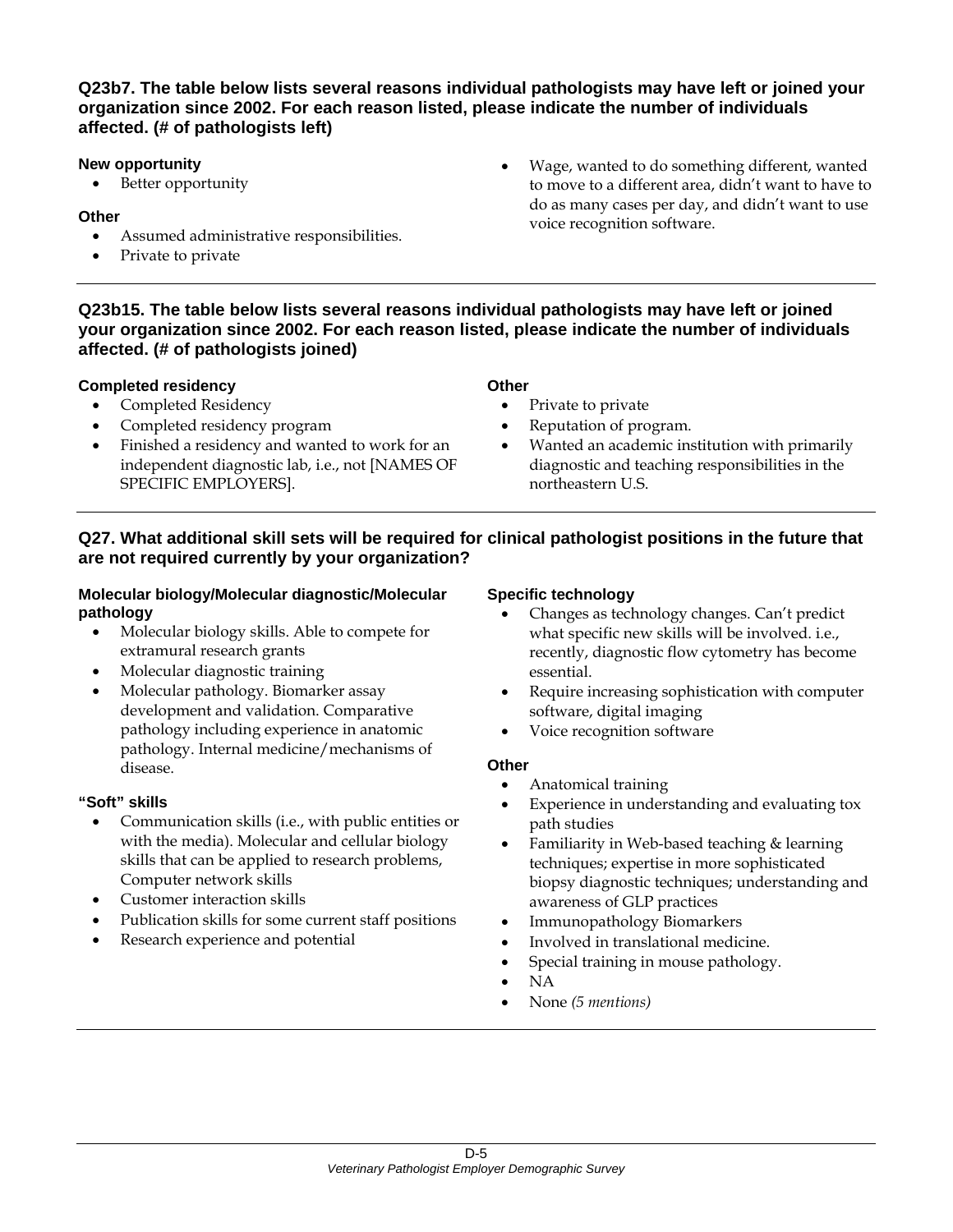# **Q28. Other comments (regarding future demand for veterinary clinical pathologists)**

#### **Competition**

- For small consulting organizations like myself, the scarcity of veterinary pathologists means that most will take the highest paying job in industry or start their own consulting firm rather than work for some else. I have previously tried to hire anatomic pathologists but could not compete with big pharmaceutical companies.
- Our situation is unique, as we train veterinary pathologists needed to fill positions only within the [ORGANIZATION]. We have seldom had a recruiting problem historically and do not anticipate such in the near future. However, retention of trained pathologists is a bit more challenging and will only get more difficult as the disparity between U.S. government salaries and the private sector opportunities widens.
- [COMPANY] currently has 15+ laboratories in the U.S. as well as many labs internationally ([LIST OF OTHER COUNTRIES]). My answers are mostly directed at our limited needs on the U.S. west coast. Our strongest challenge now is regional preferences and cost differentials. Hiring goes through a central recruiting department and applicants have choices to work in many labs besides just ours. We typically end up hiring people just coming out of residency programs before they have had a chance to take board exams. We have relatively few applicants from academia or pharmaceutical industry.
- When one looks at the number of positions currently open & the number of head hunters that call us every month with other openings, we are lucky to have any pathologists in our institution. We often only attract individuals who have other reasons for living in our area (spouse job, family, cultural reasons, etc.). As we train both anatomic & clinical pathologists, we worry that if more faculty and staff leave for private diagnostic labs, industry, or retirement, we will have no one left to train our residents. We need financial help for both faculty retention & resident training.
- Veterinary students tend to be older and less interested in training required for academic careers. Competitiveness of research turns off many pathology trainees.

#### **Need more supply of qualified pathologists**

- Good pathologists are difficult to find!
- We need a good supply of anatomic and clinical pathologists that can effectively teach and perform excellent diagnostic procedures. Others

will need good research training in these disciplines.

- I would love to hire a clinical pathologist in a research position, but due to shortage of them and lack of research training, I don't think I can fund a position.
- The AAVLD plans to do a very similar kind of survey (I have been remiss) of shortages in the field of veterinary diagnostic medicine. Our biggest shortage is in TRAINED veterinary diagnostic pathologists, and to a lesser extent in other disciplines. The fix in my opinion is that more training positions need to be located in diagnostic laboratories, including (perhaps "particularly") those d-laboratories that have no affiliation with a veterinary school. I say particularly because the nonveterinary school, AAVLD-accredited laboratories should have the capability to produce focused diagnosticians. Last point: we've had several failed searches recently and have gone from requiring PhD + boardcertification (ACVP or ECVP) to boardcertification to (most reluctantly) to boardeligible. This has come about in the last 5–7 years.

#### **Need more training/trained staff**

- Desperately need trained personnel in the pipeline, need academia to pay higher salaries or something to compensate for industry's salaries. At some point if we can experience growth we would like to hire a clinical pathologist since we are not in [LOCATION].
- For both anatomic & clinical pathologists, it is very difficult to find qualified individuals who can develop an independent research program in addition to either teaching or service. Even pathologists with a PhD often lack the training (no postdoc) to compete successfully for grants; they also often lack the desire to compete for grants.
- Hiring/retaining either anatomic or clinical pathologists is extremely challenging in today's environment. Training programs, particularly for clinical pathologists are desperately needed. There needs to be more emphasis on residencies and board certification rather than PhDs followed by certification. In addition, more information on the wide spectrum of jobs available in pathology (not just academia and diagnostic laboratories) needs to be given to vet students and residents by organizations such as the ACVP and the STP.
- Our company is funding 6 ACVP-STP coalition training positions. We also have a summer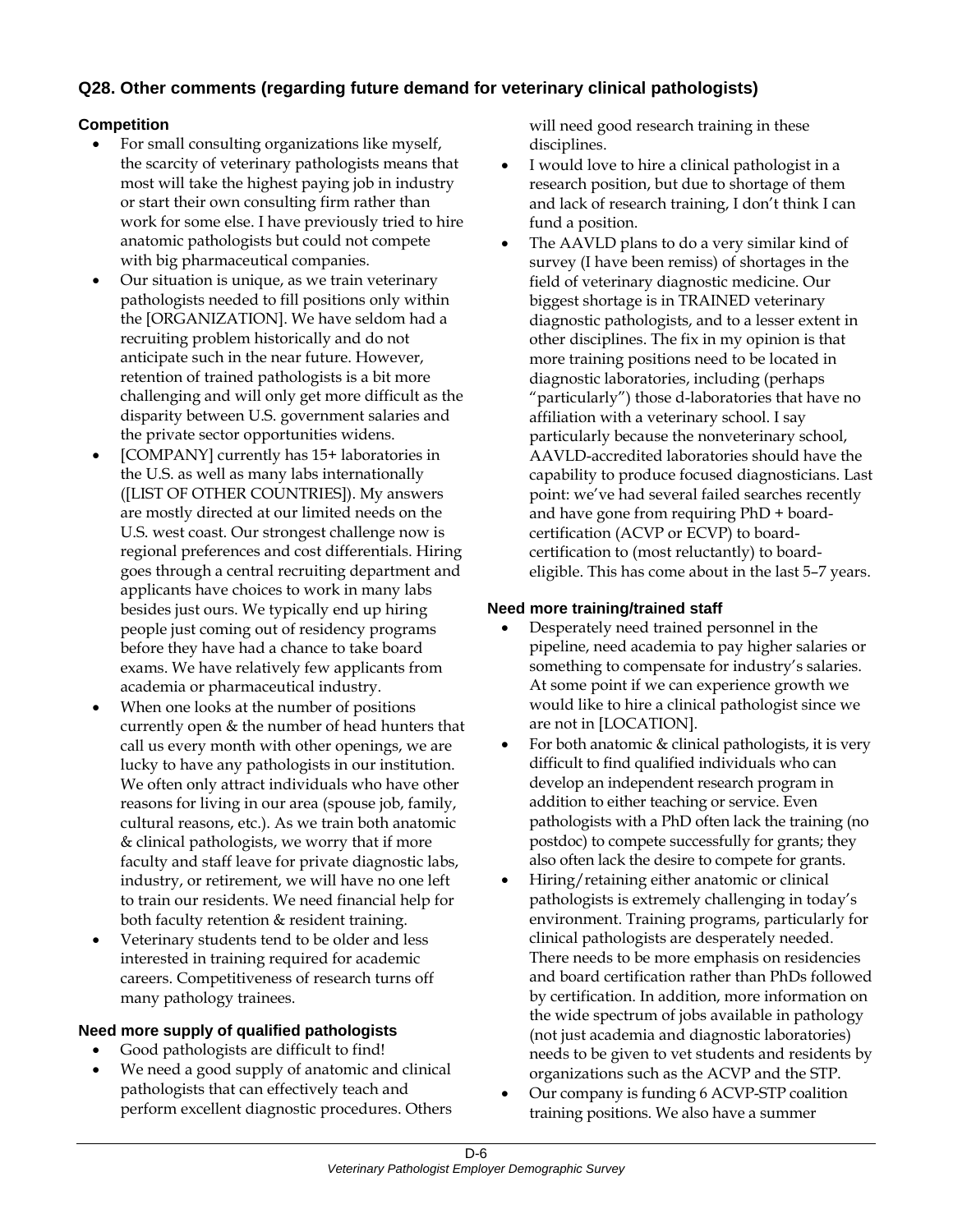veterinary student internship program & for all 4 years of this program, all vet students have chosen to pursue pathology careers as a result. We also fund a PhD Fellowship & one postdoc position (not a pathologist in the postdoc). We would like to see other companies step up to the training position gaps & would like to see more solidified training relationships between pharma & academia—e.g., pathology externships for residents to go to Pharma for 3–6 months of their training.

• We would like to see harmonization with the ECVP. Also we would like to see training/ residency time requirements reduced.

#### **Need pathologists with broader skill sets**

- A dual-purpose pathologist—clinical and anatomic pathologists better fits our needs.
- The successful veterinary pathologist needs to have a broad background and needs to be flexible to provide research, training, and/or service. Many pathologists seem to focus on a specialty; however, the demonstrated capabilities of good pathologists are that they can seek answers and help resolve issues without being a specialist in each and every area.

#### **Need better market information and marketing of occupation**

- I believe pathologists need to do a better job of selling themselves as members of the team. Too often, their contributions are undersold, but equally often, pathologists present themselves in a defensive arrogant posture. We need to educate other scientists, not turn them off.
- Many larger pharmaceutical industries require a PhD degree in addition to DACVP certification. While a PhD degree is extremely useful in a research-oriented environment, it is often unnecessary in many pathology positions (i.e., regulatory toxicology, preclinical development). These companies often naively believe that a PhD is a must, when, in fact, what they really seek in a candidate is their unique, specialized pathology skills. Therefore, we should educate the pharmaceutical industry leaders to recognize the value of our professional skills independent of additional training, such as a PhD. Thank you for seeking to improve our professional impact through meaningful dialog and direct feedback, such as this survey.
- Information on salary ranges and current expectations for job environment would be helpful. Also, tables showing numbers of

pathologists coming into and leaving the workforce would be helpful for decisions with management.

#### **Cost is an issue**

- The institution would like to be able to hire further pathologists, but the budget is currently not able to provide for further employees. Whether I look at it as job security or being completely overwhelmed, there would definitely be room for other pathologists on staff.
- The biggest problems I face are convincing executives that we need more pathologists, and being able to hire qualified pathologists given the high cost of living in [LOCATION].
- We are state government, and as such are extremely restricted in salary flexibility. The tight supply of board certified pathologists prices them out of our state allowable range.
- I tried to use the most recent ACVP salary survey to convince my HR office to raise the salary for anatomic pathologists. When there is limited opportunity for making a point, it would be helpful to have the information in the format used years ago. The HR folks had trouble grasping the use of median salary.
- Salary, status, and growth opportunities are most important!!

#### **Not able to assess future**

You asked a lot of questions about future hiring expectations. I don't anticipate hiring anyone if I am able to retain my current staff of 6.5 anatomic pathologists & 3 clinical pathologists. If faculty left for other positions I would be attempting to replace these people. Lacking a crystal ball I can't really give future estimates of how many hires I anticipate.

#### **No plans to hire/replace in the future**

- My company has had at least one veterinary pathologist on staff since around 1982. Sad to say, but when I leave next year the current management does not see the value in replacing me with a veterinary pathologist of any kind. I will likely be replaced by a much less expensive food toxicologist. (And then when they get into trouble that the current staff cannot handle, they will go to consultants).
- Not likely to hire a veterinary pathologist when current incumbent retires, but will rely upon service specialist at the local veterinary college.
- Our Institute is a not-for-profit CRO-academic hybrid. Pathology is currently overcommitted, but management is not committed toward alleviating